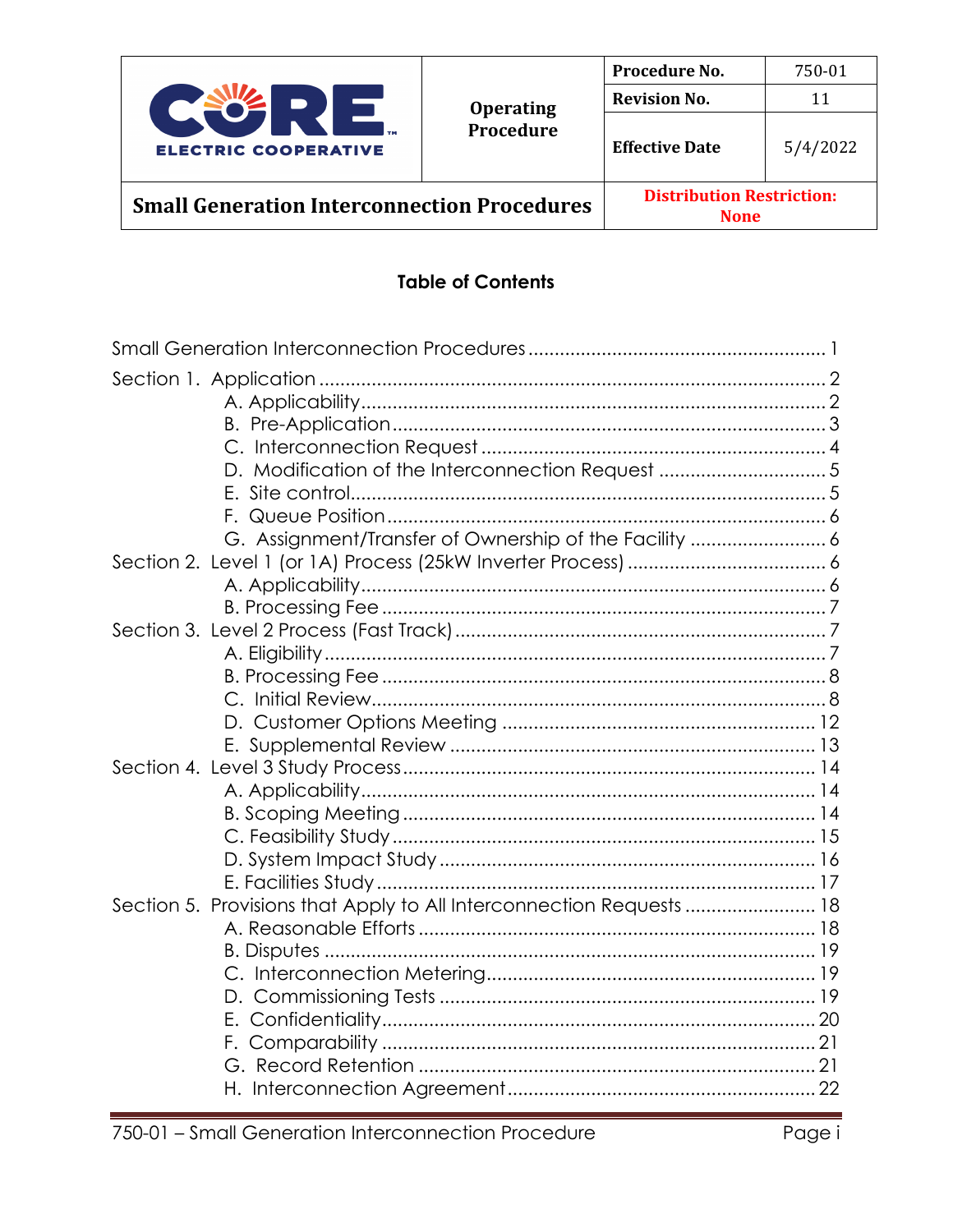

**None**

| Attachment 3 - Certification of Small Generator Equipment Packages33 |  |
|----------------------------------------------------------------------|--|
|                                                                      |  |
|                                                                      |  |
| Attachment 5 - Level 2 or Level 3 Interconnection Request 51         |  |
|                                                                      |  |
|                                                                      |  |
|                                                                      |  |
|                                                                      |  |
|                                                                      |  |
|                                                                      |  |
|                                                                      |  |
|                                                                      |  |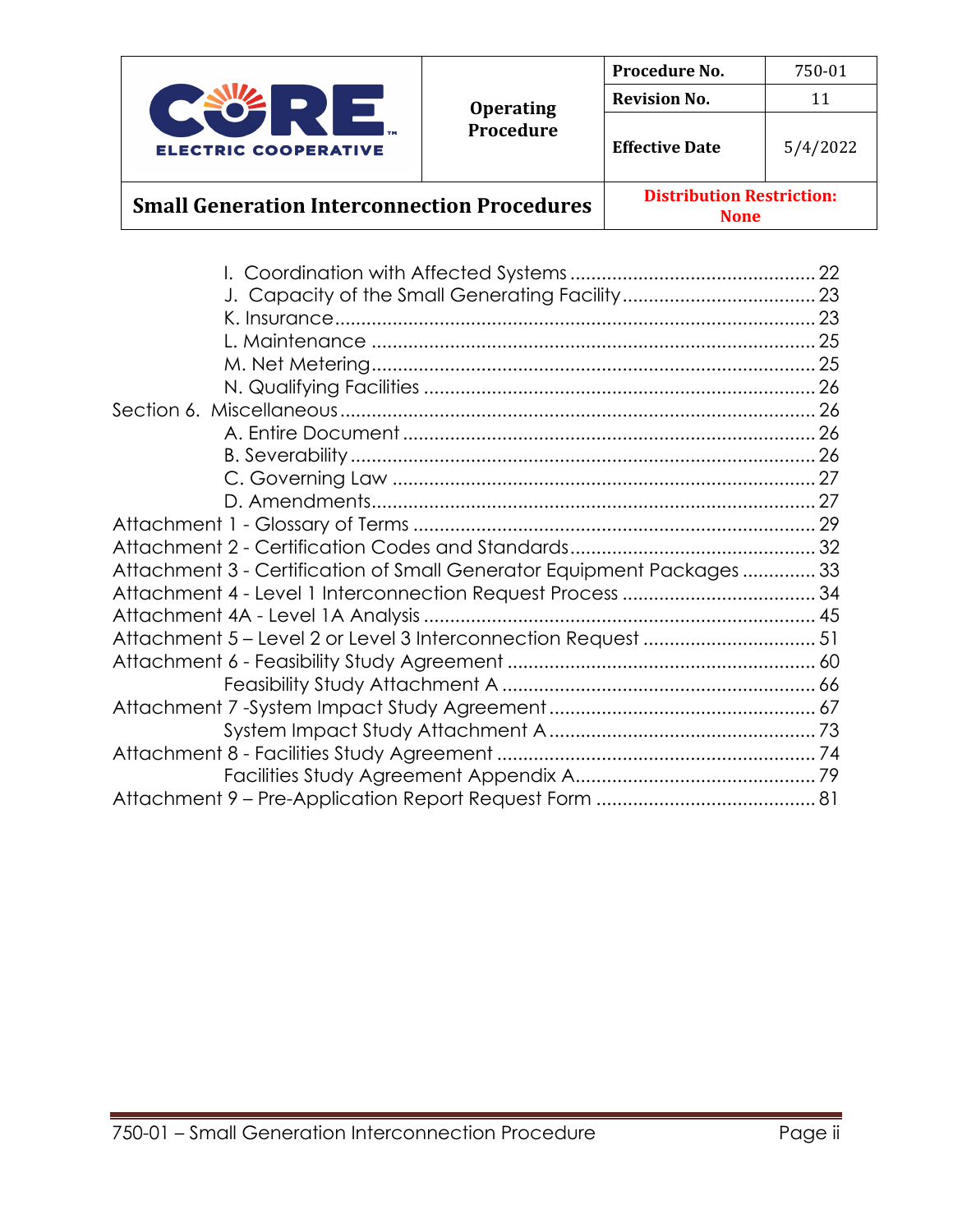

**None**

## **Small Generation Interconnection Procedures**

The following *Small Generation Interconnection Procedures* ("**SGIP**") shall apply to all Small Generating Facilities connecting with CORE Electric Cooperative's ("CORE") System where the total nameplate generating capacity connected at one meter location is less than ten (10) MW, including eligible renewable energy resources and "Qualifying Facilities" as defined in Section 201 of the Public Utilities Regulatory Policies Act of 1978 ("PURPA"), applying for connection to CORE System. These Procedures are intended to comply with the applicable requirements applied to CORE by: the Colorado Public Utilities Commission (to the extent applicable), USDA Rural Utilities Service (to the extent applicable), the Federal Energy Regulation Commission (to the extent applicable), CORE's Power Purchase Agreements, and all other applicable laws, rules and regulations.

CORE may interconnect with the following Small Generating Facilities:

- 1. A Certified inverter-based Small Generating Facility with residential class service where the total nameplate generating capacity connected at one meter location is twenty-five (25) kW or less, or a commercial class service where the total nameplate generating capacity connected at one meter location is twenty-five (25) kW or less pursuant to the Level 1or 1A Process (25 kW Inverter Process). Eligibility for Net Metering is described in Section 5.M ("Net Metering").
- 2. A Certified Small Generating Facility where the total nameplate generating capacity connected at one meter location is five (5) MW or less pursuant to the Level 2 Process.
- 3. A Small Generating Facility with commercial class service where the total nameplate generating capacity connected at one meter location is ten (10) MW or less pursuant to the Level 3 Process.

CORE has both the right and obligation under the regulations implementing PURPA to purchase energy and capacity from Qualifying Facilities, as defined in Section 201 of PURPA. The amount of energy and capacity purchased by CORE is subject to the capability of CORE's electric system to accept and deliver such energy and capacity, as determined solely by CORE. In order for CORE to comply with its Power Purchase Agreements, purchase of energy, capacity or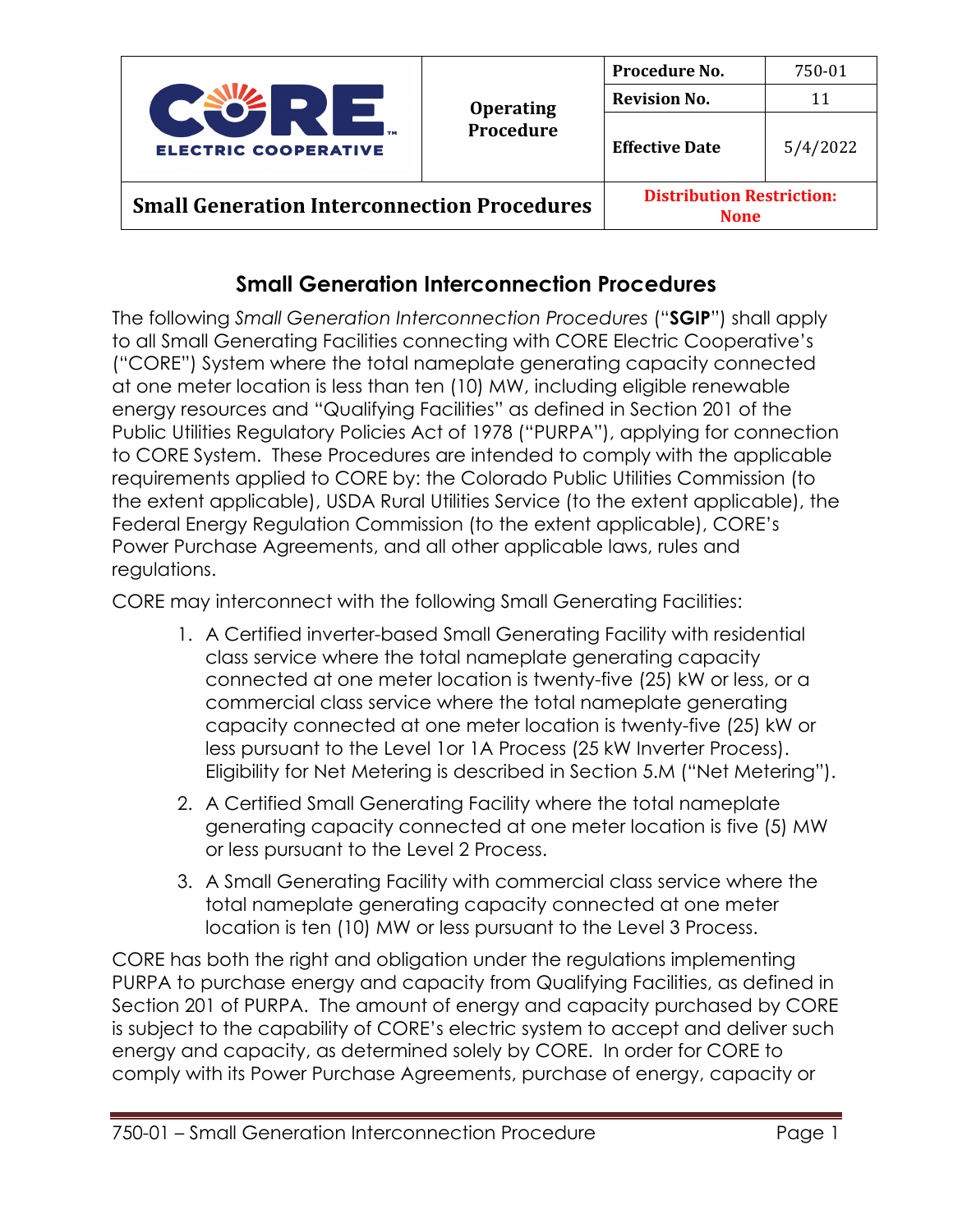

**None**

both from a Qualifying Facility with a connected nameplate generating capacity of greater than twenty-five (25) kW may require a contract with CORE's power purchasing partners, including Public Service Company of Colorado d/b/a Xcel Energy. CORE will coordinate the contract procedure between the Interconnection Customer and Xcel Energy. Interconnection arrangements for Qualifying Facilities larger than ten (10) MW of installed capacity will be negotiated on a case by case basis.

## **Section 1. Application**

## **A. Applicability**

- 1. CORE permits interconnection of any Small Generating Facility that meets the requirements set forth in these Procedures and CORE's Small Generation Interconnection Guidelines, including all standards concerning protective equipment, inspection, maintenance, insurance, metering, and liability. CORE shall evaluate each Interconnection Request on a case-by-case-basis. CORE's processes for evaluating Interconnection Requests are as follows:
	- a. Level 1 Process (See Attachment 4) An Interconnection Request to connect a Certified inverter-based Small Generating Facility no larger than twenty-five (25) kW for residential or twenty-five (25) kW for commercial shall be evaluated by CORE under its simplified interconnection procedures outlined in the Level 1 Process.
		- i. A Level 1A process (See Attachment 4A) is available for planned community developments with an aggregate installation exceeding 75 kW and 25 individual interconnections meeting the requirements of a Level 1 Process application.
	- b. Level 2 Process (Fast Track Process) An Interconnection Request to interconnect a Certified Small Generating Facility no larger than five (5) MW shall be evaluated by CORE under the Level 2 Process (Fast Track Process).
	- c. Level 3 Process An Interconnection Request to connect a Small Generating Facility larger than five (5) MW but no larger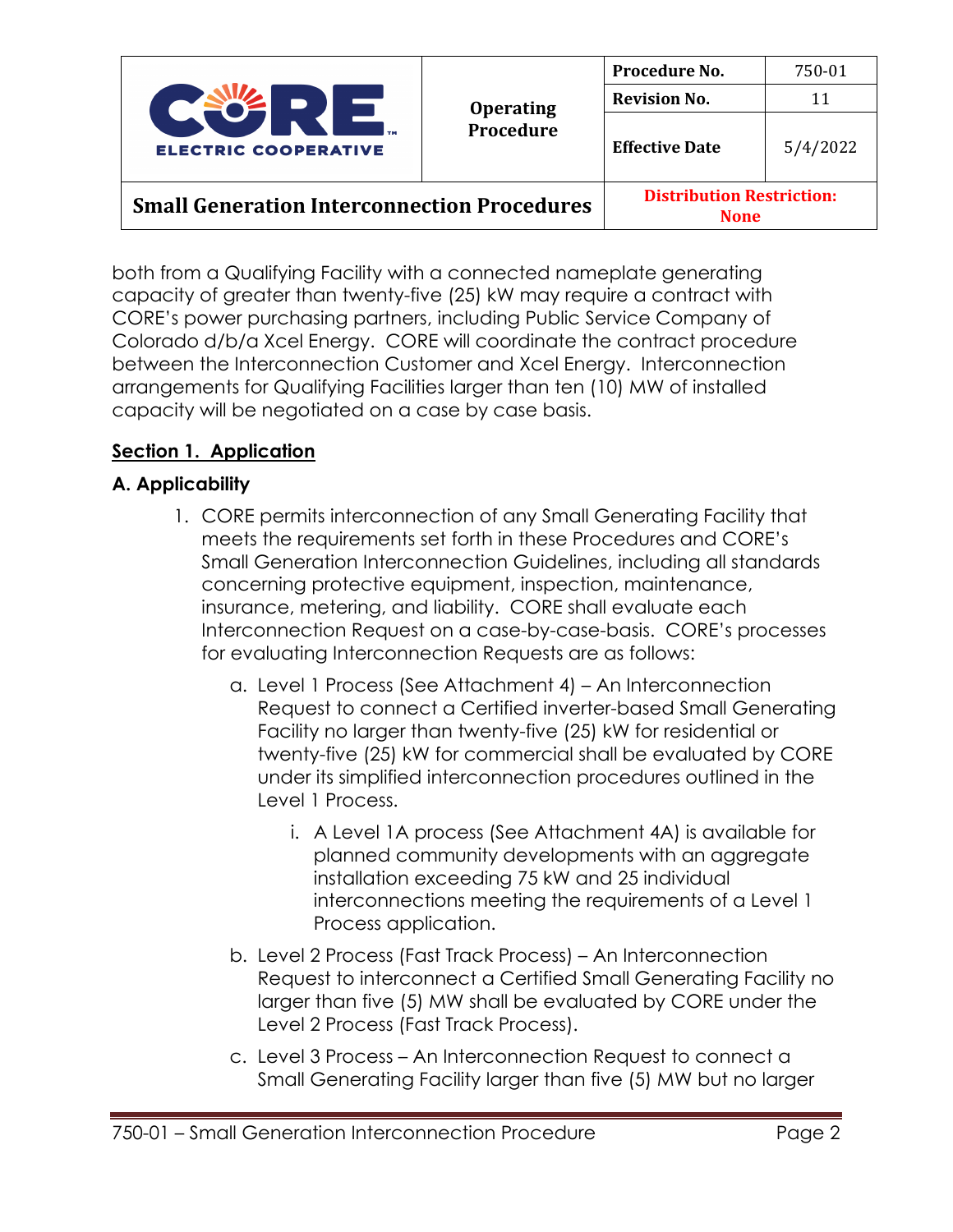

**None**

than ten (10) MW, a Small Generating Facility that is not Certified, or a Certified Small Generating Facility that does not pass the Level 1 Process or Level 2 Process shall be evaluated by CORE under the Level 3 Process.

- 2. Capitalized terms used herein shall have the meanings specified in the Glossary of Terms in Attachment 1.
- 3. Prior to submitting its Interconnection Request (Attachment 4 or 4A for the Level 1 or 1A Process; or Attachment 5 for the Level 2 or Level 3 Process), the Interconnection Customer may consult with CORE to determine whether the proposed interconnection is subject to these Procedures. CORE shall respond to such informal request within fifteen (15) Business Days.
- 4. As a condition of interconnection with CORE's System, each Interconnection Customer shall comply with requirements to ensure infrastructure security, operational security, including physical, operational, and cyber-security, as determined by CORE or required by applicable law. CORE shall take account of requirements and recommendations of the President's "Critical Infrastructure Protection Board" and best practice recommendations from the electric reliability authority. The Interconnection Customer shall provide all security measures required by CORE.

### **B. Pre-Application**

- 1. CORE, through its Engineering Department, will provide basic information on the application process and CORE's system upon request from the Interconnection Customer presenting a proposed project for a specific site.
- 2. Information for contacting CORE shall be made available on CORE's website (www.CORE.coop).
- 3. In responding to any other informal request from an Interconnection Customer, CORE may provide information regarding specific locations, feeders, or small areas of CORE's System. Such information may include relevant system studies, interconnection studies, and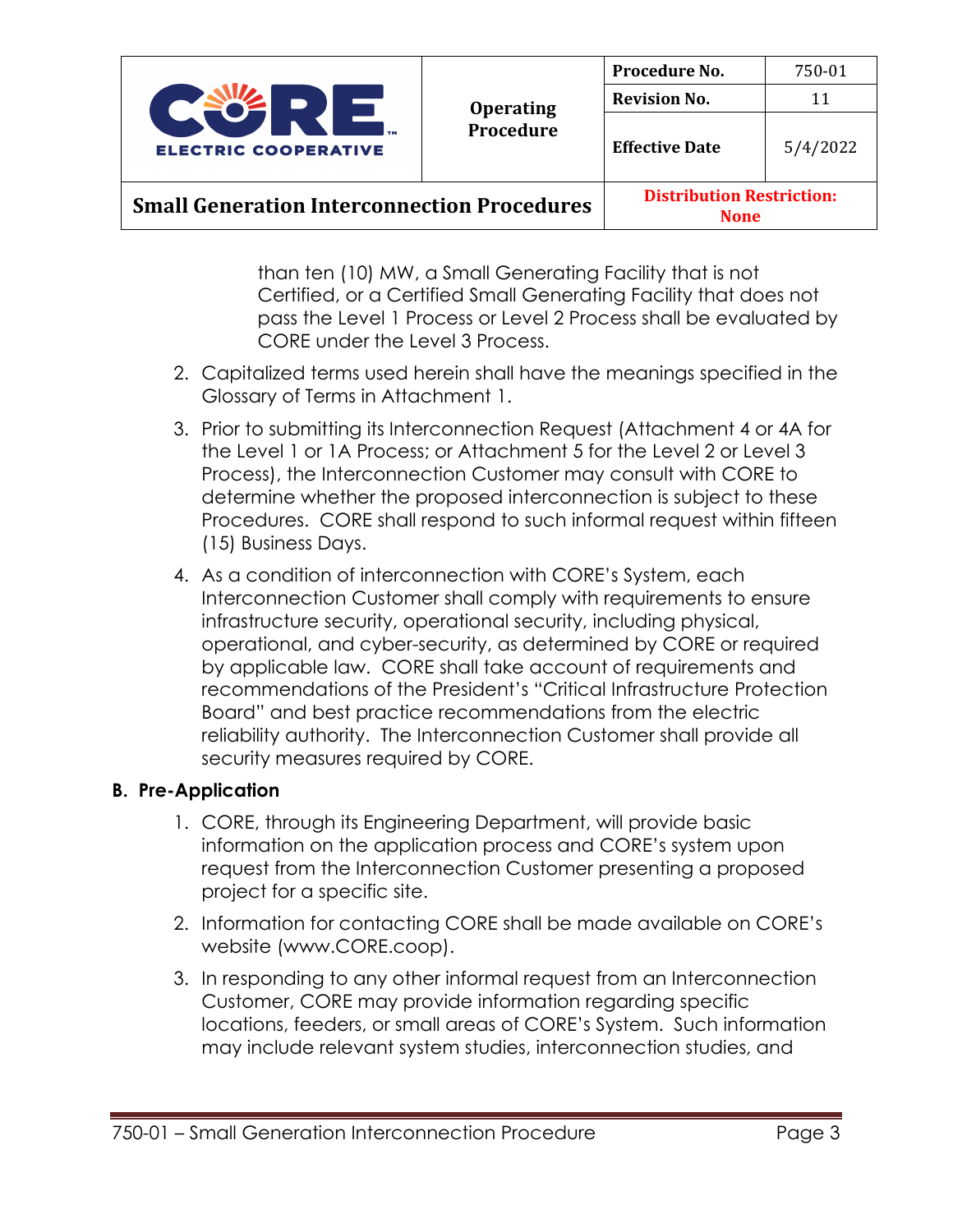

**None**

other information useful in understanding a particular point of interconnection on CORE's System.

- 4. CORE shall not be required to provide information to the Interconnection Customer that would violate confidentiality provisions of prior agreements or critical infrastructure requirements. CORE shall comply with reasonable requests for such information unless such information is proprietary or confidential and cannot be provided pursuant to a confidentiality agreement.
- 5. An interconnection customer may submit a formal written request for a pre-application report on a proposed interconnection at a specific site using Attachment 9 – Pre-Application Report Request Form CORE unless such information is confidential and cannot be provided pursuant to a confidentiality agreement. CORE shall respond to preapplication report requests within twenty (20) Business Days

### **C. Interconnection Request**

- 1. The Interconnection Customer shall submit an Interconnection Request (Attachment 4, 4A, or Attachment 5, as the case may be) to CORE as required in this procedure, together with the processing fee or deposit specified in the Interconnection Request. The Interconnection Request shall be date- and time-stamped upon receipt. The original date- and time-stamp applied to the Interconnection Request at the time of its original submission shall be accepted as the qualifying date- and time-stamp for the purposes of any timetable in this procedure.
- 2. CORE shall notify the Interconnection Customer of receipt of the Interconnection Request within three (3) Business Days of such receipt. The notification may be to an e-mail address or fax number provided by the Interconnection Customer.
- 3. CORE shall notify the Interconnection Customer within ten (10) Business Days of the receipt of the Interconnection Request as to whether the Interconnection Request is deemed, in the sole discretion of CORE, to be complete or incomplete.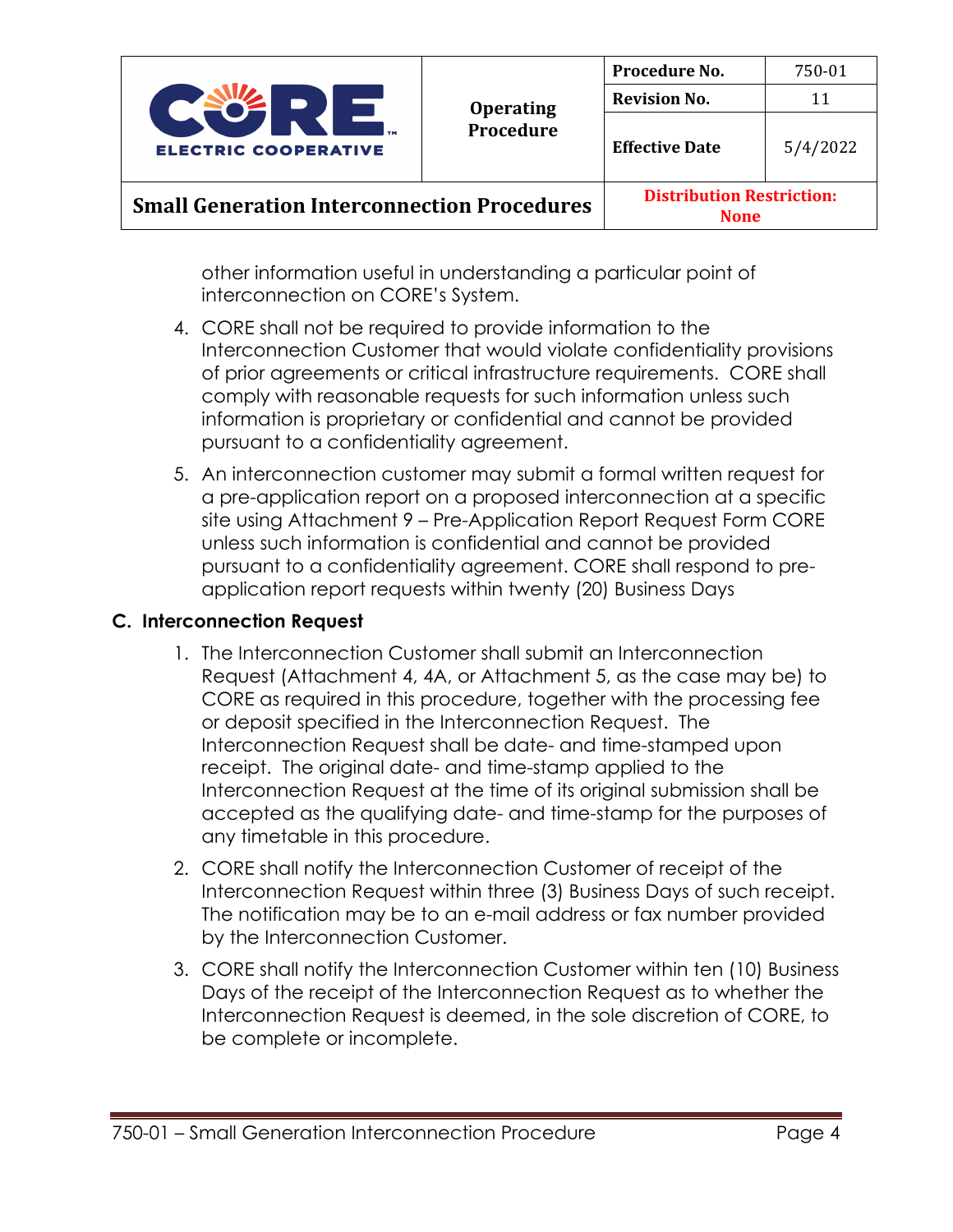

**None**

- a. If the Interconnection Request is incomplete, CORE shall provide notice that the Interconnection Request is incomplete and will provide a written list detailing all information that must be provided to complete the Interconnection Request. The Interconnection Customer will have ten (10) Business Days after receipt of the notice to submit the listed information or request a time extension to provide such information. If the Interconnection Customer does not provide the required information or a request for an extension of time within the deadline, the Interconnection Request will be deemed withdrawn.
- b. An Interconnection Request will be deemed complete upon submission of the required information to CORE as reasonably determined by CORE on or before the applicable deadline.

## **D. Modification of the Interconnection Request**

Any modification of the project data, equipment configuration, project design, interconnection site location, or installation contractor of the Generating Facility after CORE's approval for installation has been sent to the interconnection customer and/or contractor will result in forfeiture of the application processing fee and require resubmittal of the Interconnection Application.

### **E. Site control**

- 1. In addition to the information required to be submitted to CORE in an Interconnection Request, an Interconnection Customer shall submit site control documentation with the Interconnection Request. Site control may be demonstrated through:
	- a. ownership of, a leasehold interest in, or a right to develop the site for the purpose of constructing the Small Generating Facility;
	- b. an option to purchase or acquire a leasehold site for such purpose; or
	- c. an exclusivity or other business relationship between the Interconnection Customer and the entity having the right to sell,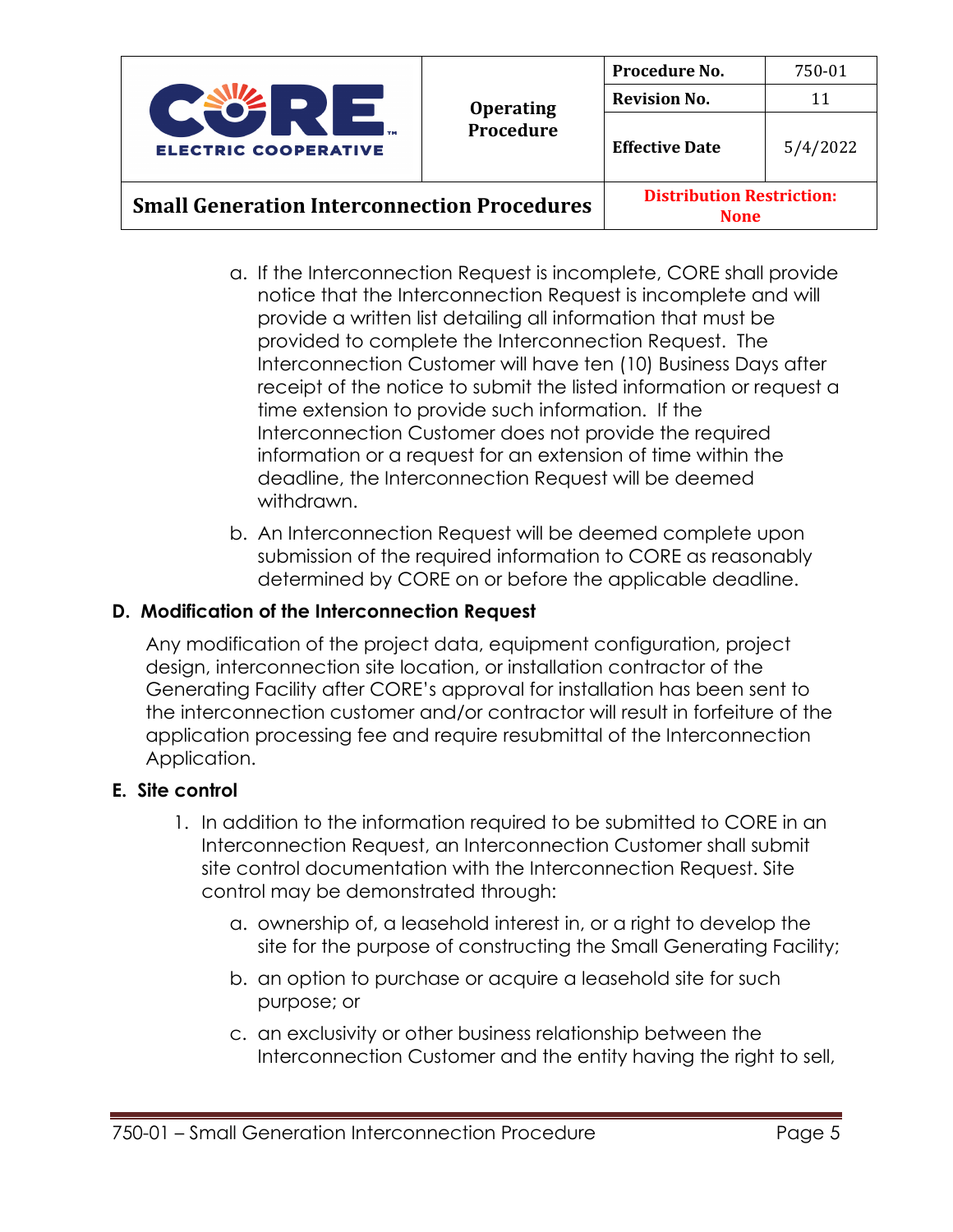

**None**

lease, or grant the Interconnection Customer the right to possess or occupy a site for such purpose.

### **F. Queue Position**

- 1. CORE shall place each Interconnection Request in a first-come, firstserve basis per feeder and per substation based upon the date- and time-stamp of the Interconnection Request.
- 2. The order of each Interconnection Request will be used by CORE to determine the cost responsibility of the Interconnection Customer for any System upgrades that CORE determines are necessary to accommodate the interconnection. Except for Upgrades to CORE's transmission System, the Interconnection Customer(s) whose interconnection causes the need for upgrades to the Interconnection Facilities and Upgrades shall be responsible for 100% of such costs. For interconnections to CORE's transmission System, the Interconnection Customer(s) whose interconnection causes the need for upgrades to the Interconnection Facilities and Upgrades shall be responsible for 100% of such costs, subject to CORE requiring later contribution toward any transmission Upgrades related to costs by Interconnection Customers that interconnect after completion of the System Upgrades and that CORE determines benefit from such Upgrades. CORE shall allocate such costs in a manner it deems to be consistent with applicable law and CORE's rules and regulations.
- 3. Interconnection Requests may be studied serially or in clusters for the purpose of the system impact study.

## **G. Assignment/Transfer of Ownership of the Facility**

Interconnection Agreements shall survive transfer of ownership of the Small Generating Facility to a new owner when the new owner agrees in writing to comply with the terms of the agreement and so notifies CORE.

## **Section 2. Level 1 (or 1A) Process (25kW Inverter Process)**

### **A. Applicability**

The Level 1 Process for a Certified inverter-based Small Generating Facility with residential class service where the total nameplate generating capacity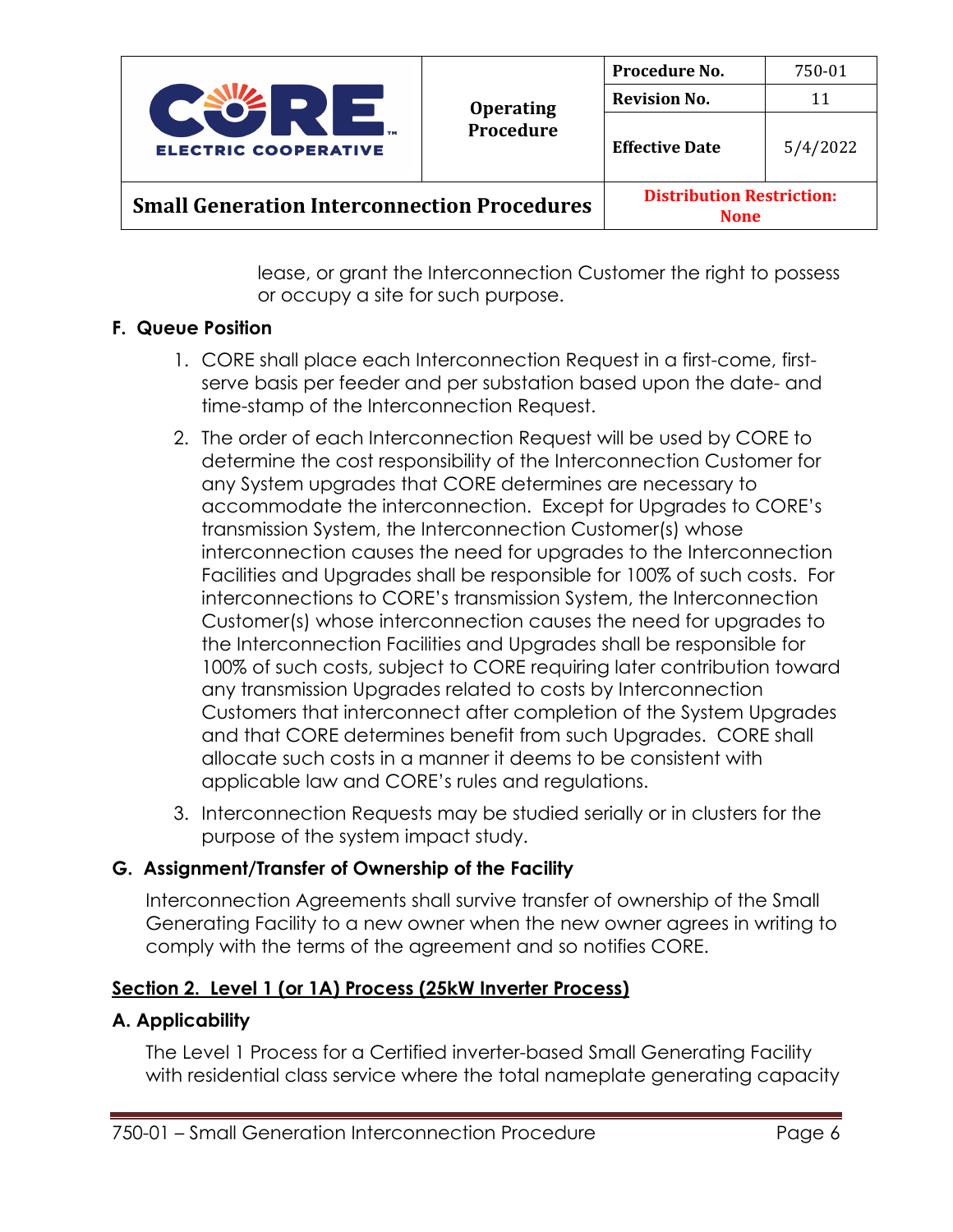

| <b>Operating</b><br>Procedure | Procedure No.         | 750-01   |
|-------------------------------|-----------------------|----------|
|                               | <b>Revision No.</b>   | 11       |
|                               | <b>Effective Date</b> | 5/4/2022 |

connected at one meter location is twenty-five (25) kW or less or a commercial class service where the total nameplate generating capacity connected at one meter location is twenty-five (25) kW or less pursuant to the Level 1or 1A Process utilizes an all-in-one document that includes a Short Form Interconnection Request, simplified procedures, and an abbreviated set of terms and conditions (see Attachment 4). For the avoidance of doubt, Section 1 and 5 of these Procedures shall apply to the Level 1 Process, with the exception of Section 5.H ("Interconnection Agreement").

The Level 1A Process is for the purpose of providing a preapproval of multiple interconnections requested at one time to hold each preapproved location's place within the queue for a specific period of time. Each individual location will be required to follow the Level 1 Process at such time that interconnection is required.

Eligibility for Net Metering is described in Section 5.M ("Net Metering").

## **B. Processing Fee**

To initiate the Level 1 Process, an Interconnection Customer shall submit a Short Form Interconnection Request and a non-refundable processing fee of One Hundred Dollars (\$100) to CORE (see Attachment 4). To initiate the Level 1A Process, the developer shall submit a Short Form Interconnection Request and a non-refundable processing fee of One Thousand Dollars (\$1,000) to CORE (see Attachment 4A).

## **Section 3. Level 2 Process (Fast Track)**

## **A. Eligibility**

I. This fast track process is available to an Interconnection Customer proposing to interconnect its interconnection resource with CORE's system if the interconnection resource meets the eligibility provisions. Eligibility for the Level 2 Process is determined based upon the type and size of the interconnection resource as well as the voltage of the utility line and the location of and the type of utility line at the point of interconnection. An interconnection customer may determine whether the interconnection resource is eligible for the Level 2 Process by requesting a pre-application report using Attachment 9 – Pre-Application Report Request Form.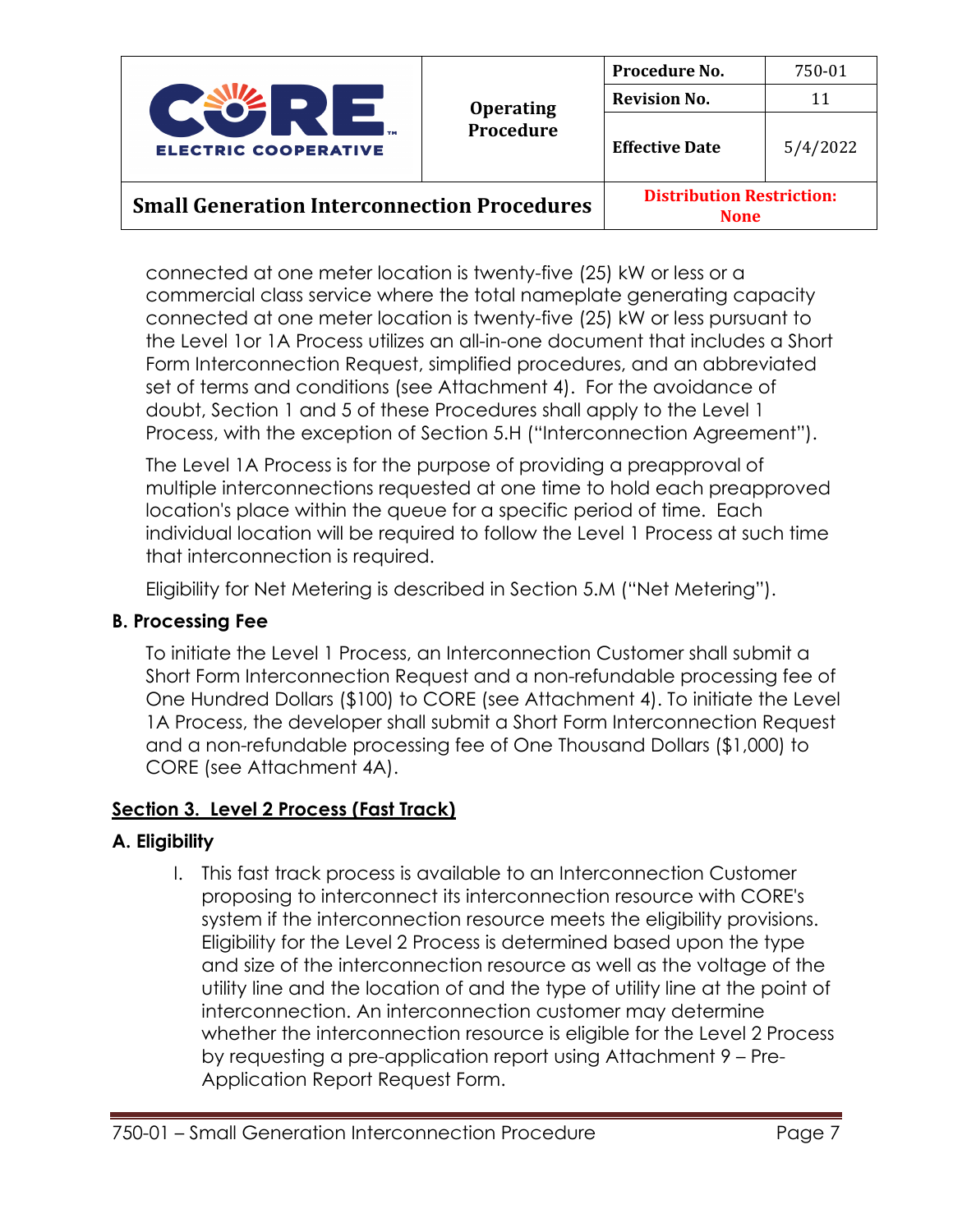

II. For certified inverter-based systems, the size limit of the interconnection resource varies according to the voltage of the utility line at the proposed point of interconnection. Certified inverter-based interconnection resource facilities located within 2.5 electrical circuit miles of a substation and on a Mainline are eligible for the Level 2 Process under the higher thresholds pursuant to the table below.

| Level 2 Process Eligibility for Inverter-Based Systems |                                                               |                                                                                         |  |
|--------------------------------------------------------|---------------------------------------------------------------|-----------------------------------------------------------------------------------------|--|
| Line Voltage                                           | <b>Eligibility</b><br><b>Regardless of</b><br><b>Location</b> | <b>Eligibility Meeting Location</b><br><b>Requirements</b><br>(Mainline and Substation) |  |
| $\geq$ 5 kV and < 15 kV                                | $\leq$ 2 MW                                                   | $\leq$ 3 MW                                                                             |  |
| $\geq$ 15 kV and < 30 kV                               | $\leq$ 3 MW                                                   | $\leq$ 4 MW                                                                             |  |
| $\geq$ 30 kV and < 44 kV                               | $\leq$ 4 MW                                                   | $\leq$ 5 MW                                                                             |  |

- III. All synchronous and induction facilities must be no larger than 2 MW AC to be eligible for the Level 2 Process, regardless of location.
- IV. In addition to the size threshold, the interconnection resource must meet the codes, standards, and certification requirements specified in Attachments 2 and 3 of these procedures.

## **B. Processing Fee**

To initiate the Level 2 Process, an Interconnection Customer shall submit a Small Generator Interconnection Request and a non-refundable processing fee of Five Hundred Dollars (\$500) to CORE (see Attachment 5).

### **C. Initial Review**

Within fifteen (15) Business Days after CORE notifies the Interconnection Customer it has received a complete Interconnection Request in accordance with Section 1.C, CORE shall: (1) perform an initial review using the Screens set forth below, (2) shall notify the Interconnection Customer of the results, and (3) include with the notification copies of the analysis and data underlying CORE's determinations under the following Screens.

1. Screens: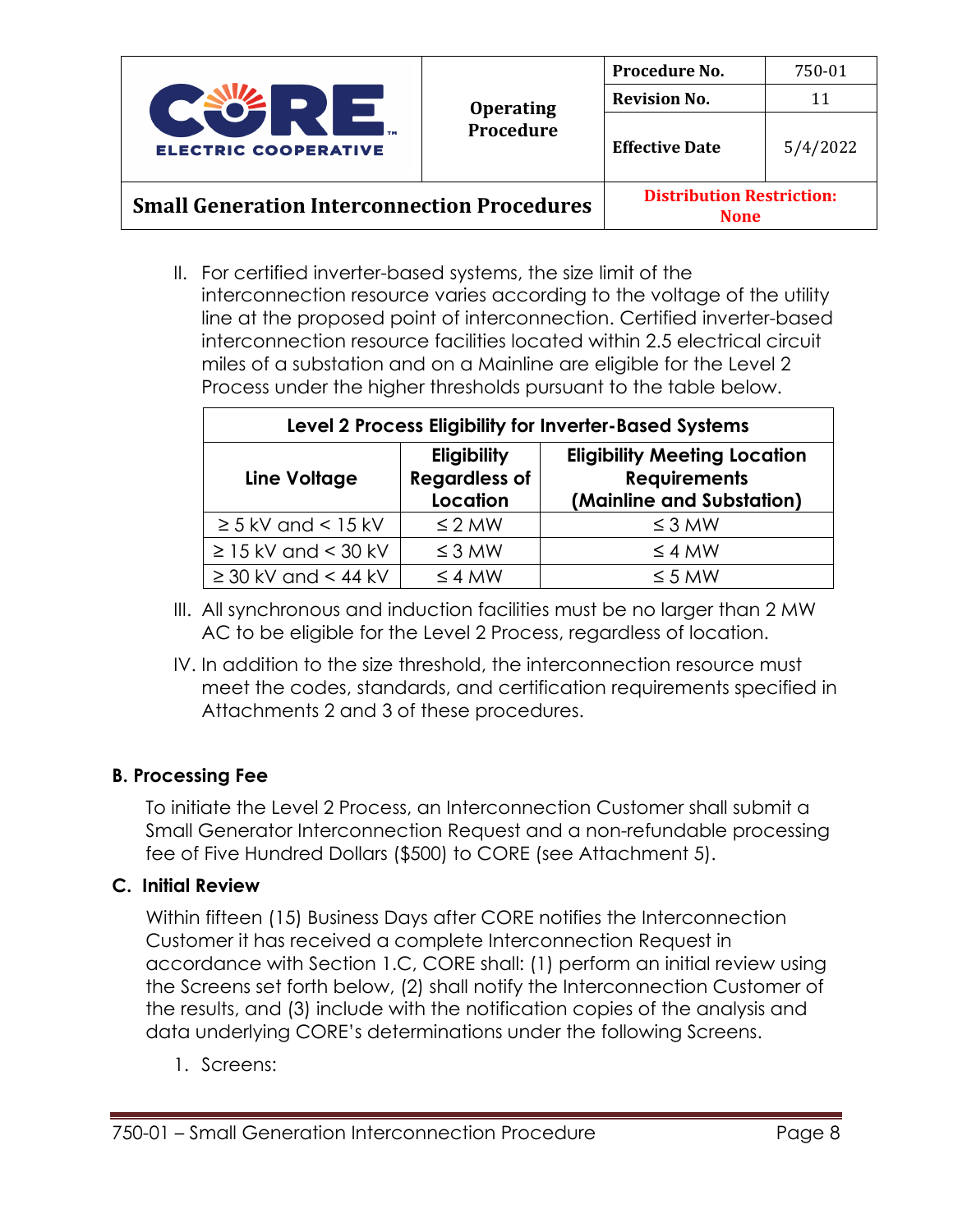

**None**

- a. The proposed Small Generating Facility Point of Interconnection must be on a portion of CORE's System. Proposed interconnection resources on highly seasonal circuits shall also be subject to the supplemental review.
- b. For interconnection of a proposed Small Generating Facility to a radial distribution circuit, the aggregated generation, including the proposed generating facility, shall not exceed fifteen percent (15%) of the line section's annual peak load as most recently measured at the substation or calculated for the line section. A line section is that portion of CORE's electric system connected to a customer bounded by automatic sectionalizing devices or the end of the distribution line. A fuse is not an automatic sectionalizing device. Energy storage system(s) capacity for purposes of this screen shall be based on only the capacity that is designed to inject electricity to CORE's distribution system (other than inadvertent exports and fault contribution).
- c. The proposed Small Generating Facility, in aggregate with other generation on the distribution circuit, shall not contribute more than ten percent (10%) to the distribution circuit's maximum fault current at the point on the high voltage (primary) level nearest the proposed Point of Interconnection.
- d. The proposed Small Generating Facility, in aggregate with other generation on the distribution circuit, shall not cause any distribution protective devices and equipment (including, but not limited to, substation breakers, fused cutouts, and line reclosers), or the Interconnection Customer equipment on the system to exceed 87.5% of its short circuit interrupting capability; nor shall the interconnection be proposed for a circuit that already exceeds 87.5% of the short circuit interrupting capability.
- e. The proposed Small Generating Facility shall meet the rapid voltage change and flicker requirements of IEEE Standard 1453 (2015) and IEEE Standard 1547-2018, until January 1, 2022, or until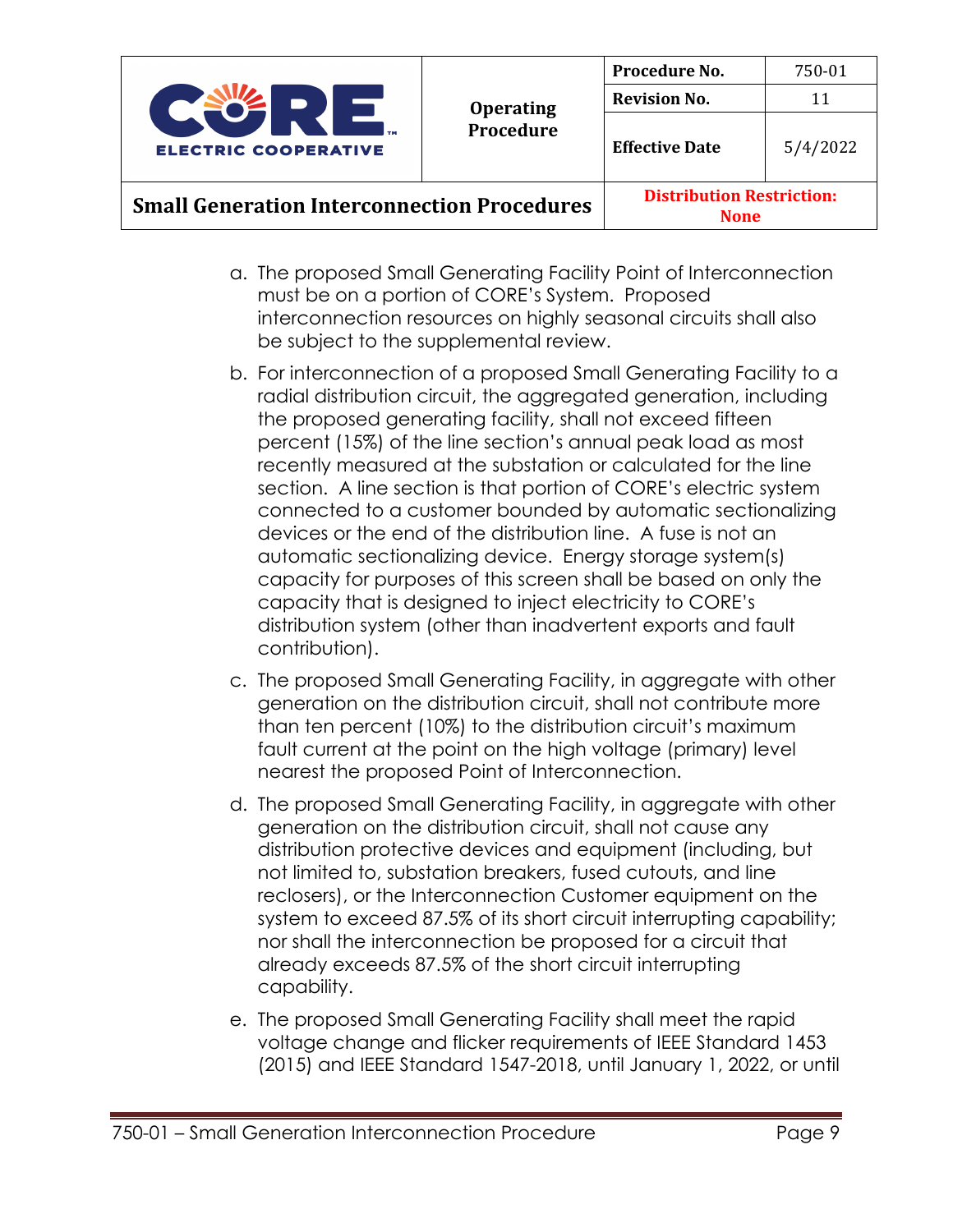

such time new DERs applying for interconnection will comply with IEEE 1547-2018 based on the appropriate test.

f. The type of interconnection to a primary distribution line shall be determined based on the table below, including a review of the type of electrical service provided to the Interconnection Customer, including line configuration and the transformer connection to limit the potential for creating over-voltages on CORE's electric power system due to a loss of ground during the operating time of any anti-islanding function.

| <b>Primary Distribution</b><br>Line Type | Type of Interconnection to<br><b>Primary Distribution Line</b>   | Result<br>/Criteria |
|------------------------------------------|------------------------------------------------------------------|---------------------|
| Three-phase,<br>three wire               | 3-phase or single phase,<br>phase-to-phase                       | Pass Screen         |
| Three-phase,<br>four wire                | Effectively-grounded 3 phase<br>or Single-phase, line-to-neutral | Pass Screen         |

- g. If the proposed Small Generating Facility is to be interconnected on single-phase shared secondary, the aggregate generation capacity on the shared secondary, including the proposed Small Generating Facility, shall not exceed twenty-five (25) kW. Energy storage system(s) capacity for purposes of this screen shall be based on only the capacity that is designed to inject electricity to CORE's distribution system (other than inadvertent exports and fault contribution).
- h. If the proposed Small Generating Facility is single-phase and is to be interconnected on a center tap neutral of a two-hundred forty (240) volt service, its addition shall not create an imbalance between the two sides of the two-hundred forty (240) volt service of more than twenty percent (20%) of the nameplate rating of the service transformer.
- i. No construction of facilities by CORE on its system shall be required to accommodate the Small Generating Facility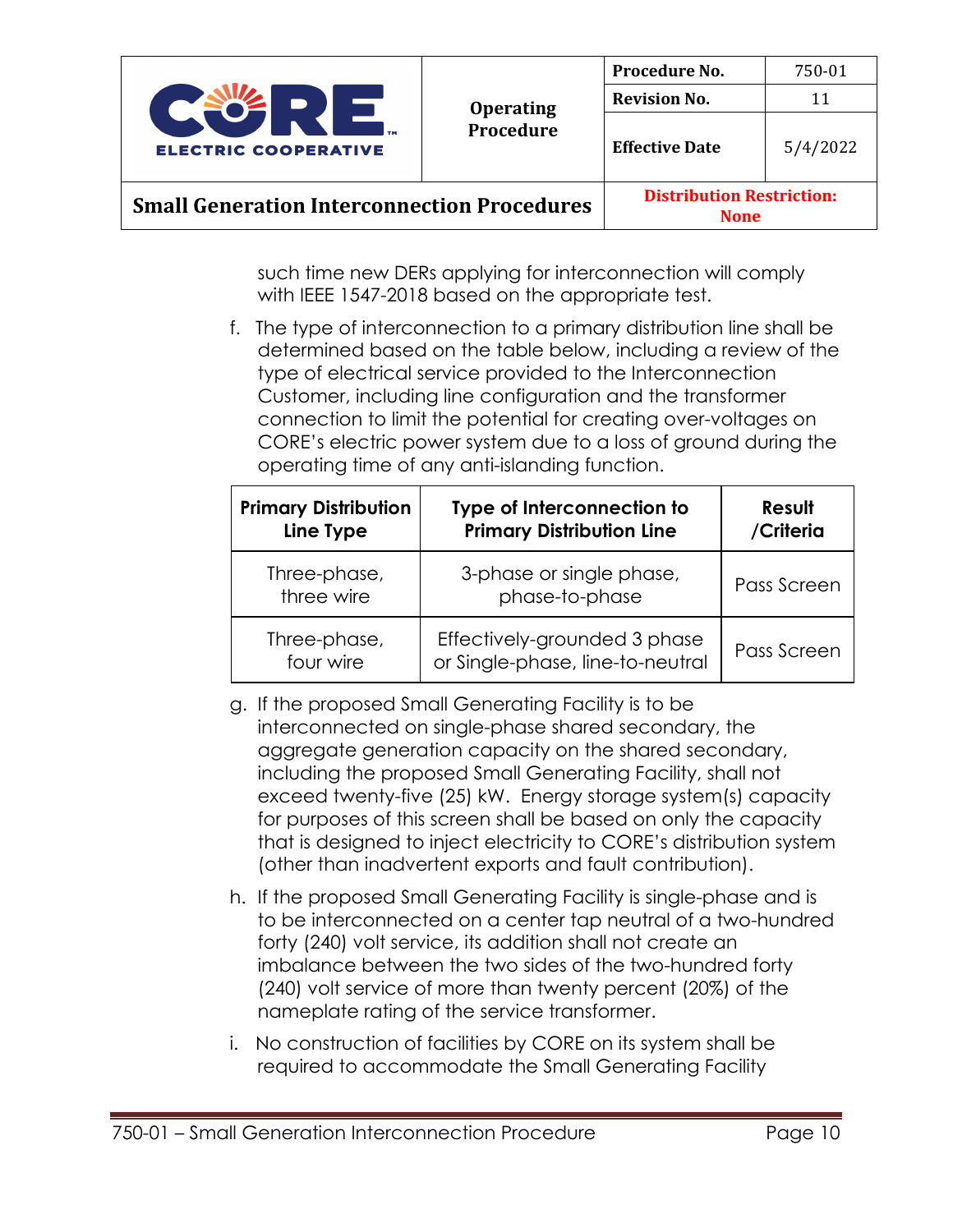

**None**

- j. For interconnection of a proposed Small Generating Facility to the load side of spot network protectors serving more than a single customer, the proposed Small Generating Facility must utilize an inverter-based equipment package and, together with the aggregated other inverter-based generation, shall not exceed the smaller of five percent (5%) of a spot network's maximum load or three hundred (300) kW. For spot networks serving a single customer, the Small Generating Facility must use inverter-based equipment package and either meet the requirements above or shall use a protection scheme or operate the generator so as not to exceed on-site load or otherwise prevent nuisance operation of the spot network protectors.
- k. For interconnection of a proposed Small Generating Facility to the load side of area network protectors, the proposed Small Generating Facility must utilize an inverter-based equipment package and, together with the aggregated other inverterbased generation, shall not exceed the smaller of ten percent (10%) of an area network's minimum load or five hundred (500) kW.
- l. The nameplate capacity of a proposed Small Generating Facility, in combination with the nameplate capacity of any previously interconnected Small Generating Facility, shall not exceed the capacity of the customer's existing electrical service unless there is a simultaneous request for an upgrade to the customer's electrical service, regardless of exporting or nonexporting designations for any of the interconnection resources.
- 2. If CORE determines that the proposed interconnection passes the Screens, the Interconnection Request shall be approved and CORE will provide to the Interconnection Customer an executable Interconnection Agreement within five (5) Business Days after the determination.
- 3. If CORE determines that the proposed interconnection fails the Screens, but CORE determines that the Small Generating Facility may nevertheless be interconnected consistent with safety, reliability, and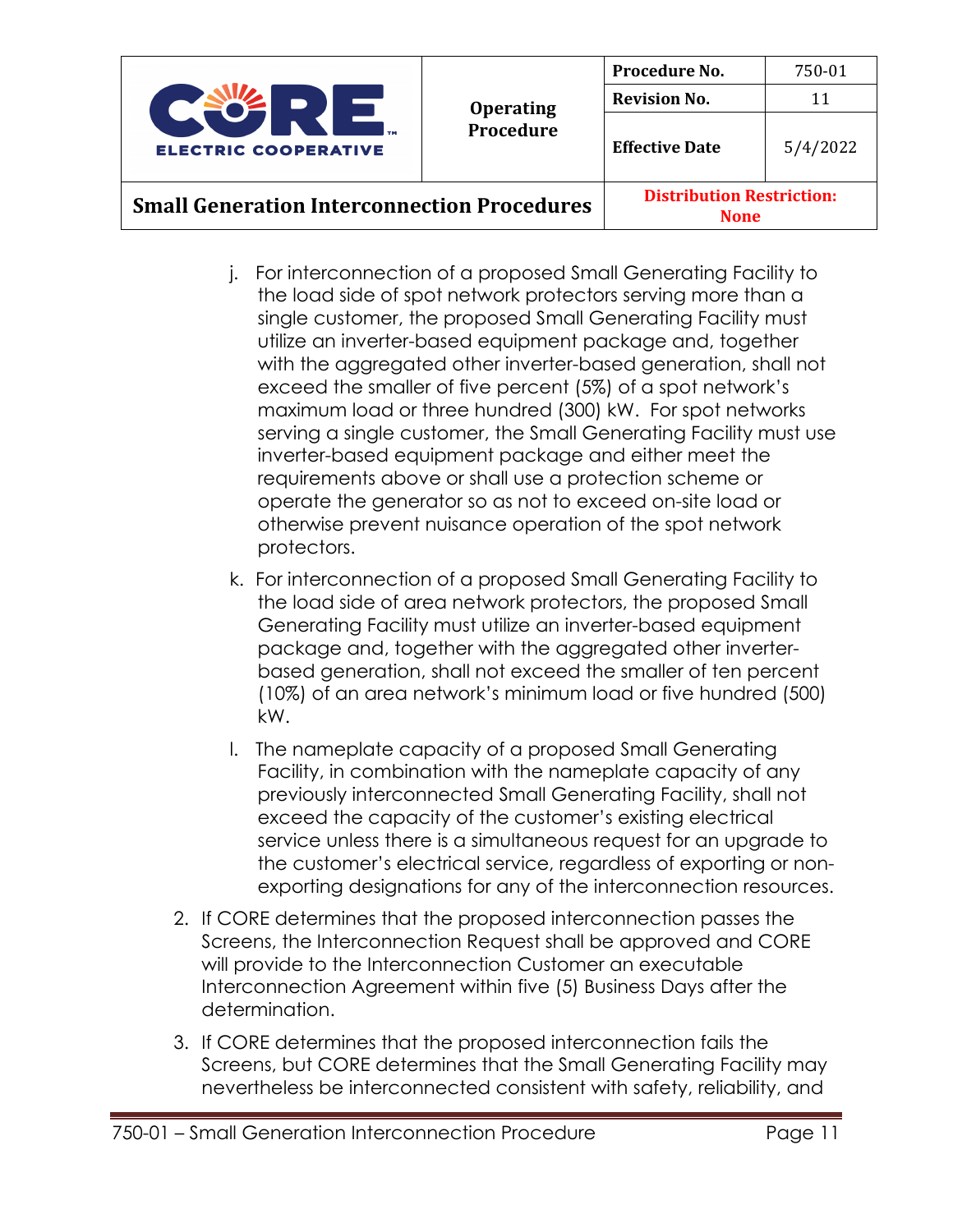

**None**

power quality standards, CORE shall provide to the Interconnection Customer an executable Interconnection Agreement within five (5) Business Days after the determination.

4. If the proposed interconnection fails the Screens, and CORE determines from the initial review that the Small Generating Facility may nevertheless be interconnected consistently with safety, reliability and power quality standards if the Interconnection Customer is willing to consider minor modifications or further study as determined in CORE's sole discretion, CORE will provide the Interconnection Customer with an opportunity to attend a Customer Options Meeting (as defined below) to discuss such proposed changes.

## **D. Customer Options Meeting**

- 1. If the proposed interconnection fails the Screens as determined by CORE, and CORE determines the Interconnection Request cannot be approved without (1) minor modifications at minimal cost; (2) a supplemental study or other additional studies or actions; or (3) at significant cost to address safety, reliability, or other power quality problems, within the five (5) Business Day period after the determination, CORE shall notify the Interconnection Customer and provide copies of the data and analyses underlying its conclusion. Within ten (10) Business Days of the determination, CORE shall offer to convene a customer options meeting to review possible Interconnection Customer facility modifications or the Screen analysis and related results, to determine what further steps are needed to permit the Small Generating Facility to be connected safely and reliably. At the time of notification of CORE'S determination, or at the customer options meeting, CORE shall:
	- a. Offer to perform facility modifications or minor modifications to CORE's electric system that are required (e.g., changing meters, fuses, relay settings), and provide a non-binding good faith estimate of the limited cost to make such modifications to CORE's electric system;
	- b. Offer to perform a supplemental review if CORE concludes that the supplemental review might determine that the Small Generating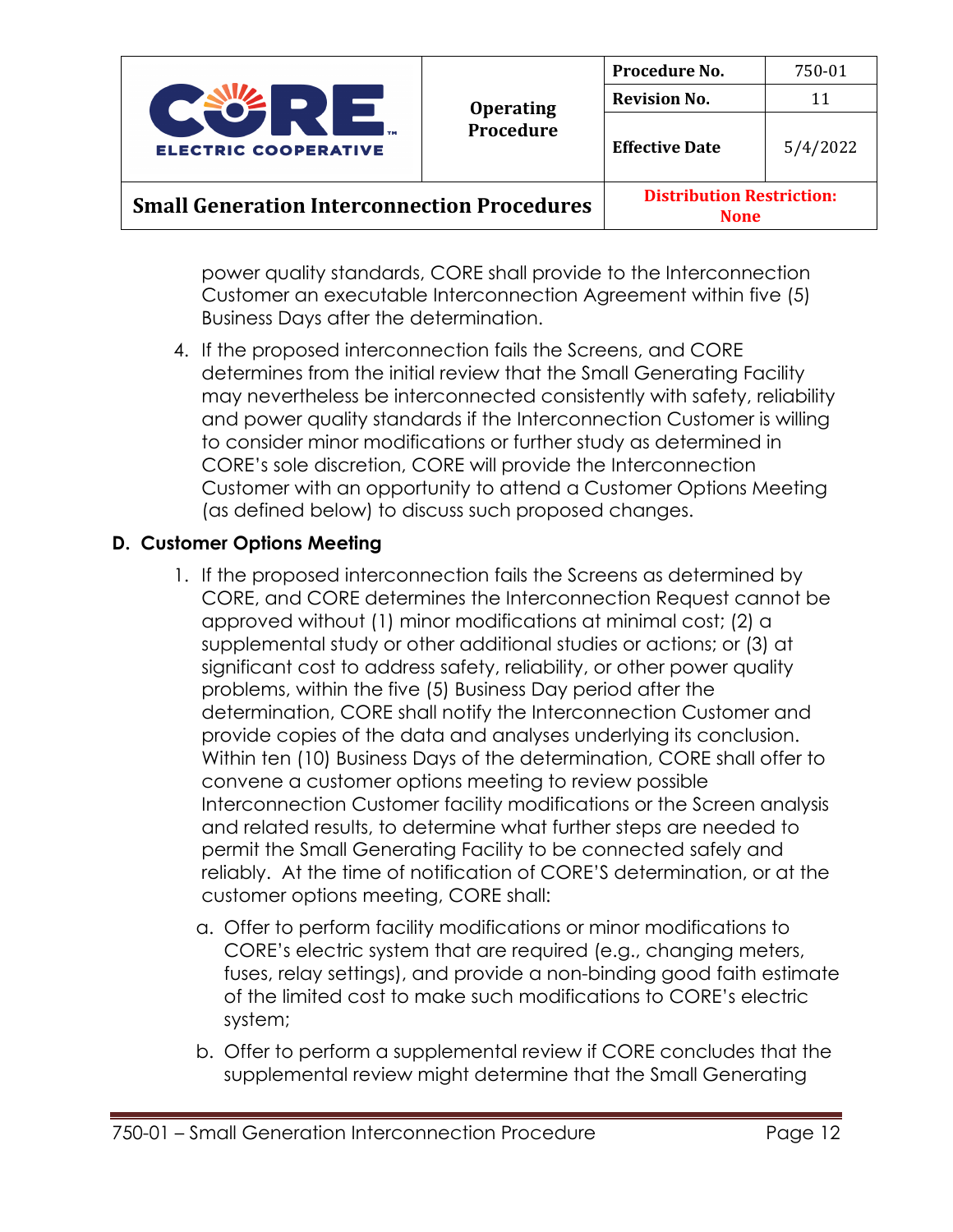

**None**

Facility could continue to qualify for interconnection pursuant to the Level 2 Process (Fast Track), and provide a non-binding good faith estimate of the costs and time of such review; or

c. Obtain the Interconnection Customer's agreement to continue evaluating the interconnection request under the Level 3 Study Process.

## **E. Supplemental Review**

If the Interconnection Customer agrees to a supplemental review in writing within fifteen (15) Business Days of the offer, the Interconnection Customer shall submit a deposit for the estimated costs for the supplemental review. The Interconnection Customer shall be responsible for CORE's actual costs of conducting the supplemental review and must pay any review costs that exceed the deposit within twenty (20) Business Days of receipt of the invoice or resolution of any dispute. If the deposit exceeds the invoiced costs, CORE will return such excess within twenty (20) Business Days of the invoice without interest.

- 1. Within ten (10) Business Days following receipt of the deposit for a supplemental review, CORE will determine if the Small Generating Facility can be interconnected safely and reliably.
	- a. If no modifications are required, CORE shall forward an executable Interconnection Agreement to the Interconnection Customer within five (5) Business Days.
	- b. If modifications to the Interconnection Customer's facilities are required to allow the Small Generating Facility to be interconnected consistent with safety, reliability, and power quality standards under these Procedures, CORE shall forward an executable Interconnection Agreement to the Interconnection Customer within five (5) Business Days after confirmation that the Interconnection Customer has agreed to make the necessary changes at the Interconnection Customer's expense.
	- c. If minor modifications to CORE's system are required to allow the Small Generating Facility to be interconnected consistent with safety, reliability, and power quality standards under these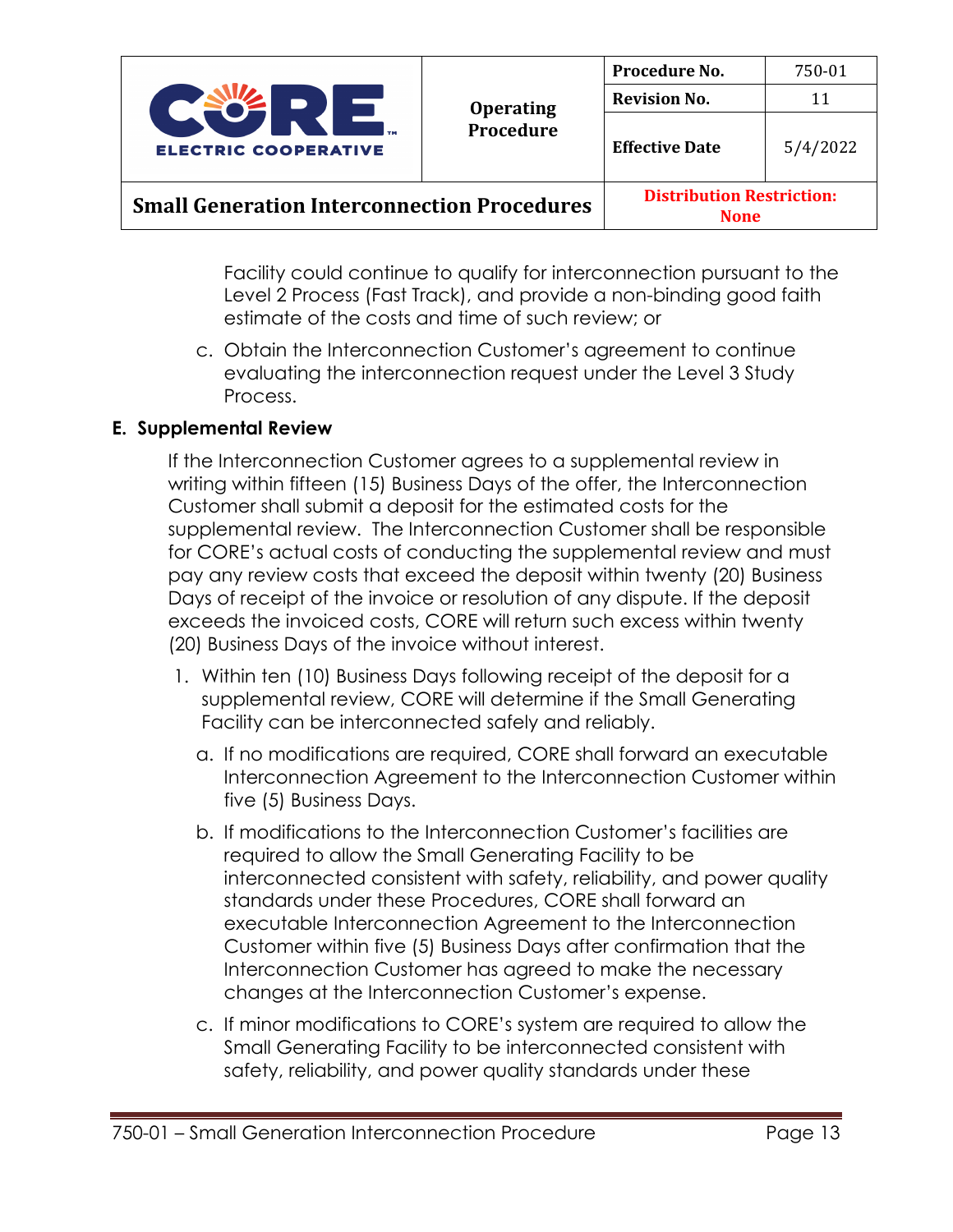

Procedures, CORE shall forward an executable Interconnection Agreement to the Interconnection Customer within ten (10) Business Days that requires the Interconnection Customer to pay the costs of such system modifications prior to interconnection.

d. If CORE determines that the Small Generating Facility cannot be interconnected safely and reliably in accordance with the Level 2 Process, it shall offer to process the interconnection request under the Level 3 Study Process with the written consent of the Interconnection Customer.

## **Section 4. Level 3 Study Process**

## **A. Applicability**

- 1. The Level 3 Study process shall be used by an Interconnection Customer proposing to interconnect its Small Generating Facility with CORE's system if the Small Generating Facility:
	- a. is larger than five (5) MW but no larger than ten (10) MW;
	- b. is not Certified; or
	- c. is Certified but did not pass the Level 1 25 kW Inverter Process or Level 2 Fast Track Process.

## **B. Scoping Meeting**

- 1. A scoping meeting will be held within ten (10) Business Days after the Interconnection Request is deemed complete by CORE in accordance with Section 1.C or mutually agreed to by the Parties. CORE and the Interconnection Customer will bring to the meeting personnel, including system engineers and other resources as may be reasonably required to accomplish the purpose of the meeting.
- 2. The purpose of the scoping meeting is to discuss the Interconnection Request and review existing studies relevant to the Interconnection Request. The Parties shall further discuss whether CORE should perform a feasibility study or proceed directly to a system impact study, or a facilities study, or an Interconnection Agreement. CORE shall provide the Interconnection Customer within five (5) Business Days after the scoping meeting, a feasibility study agreement, a form of which is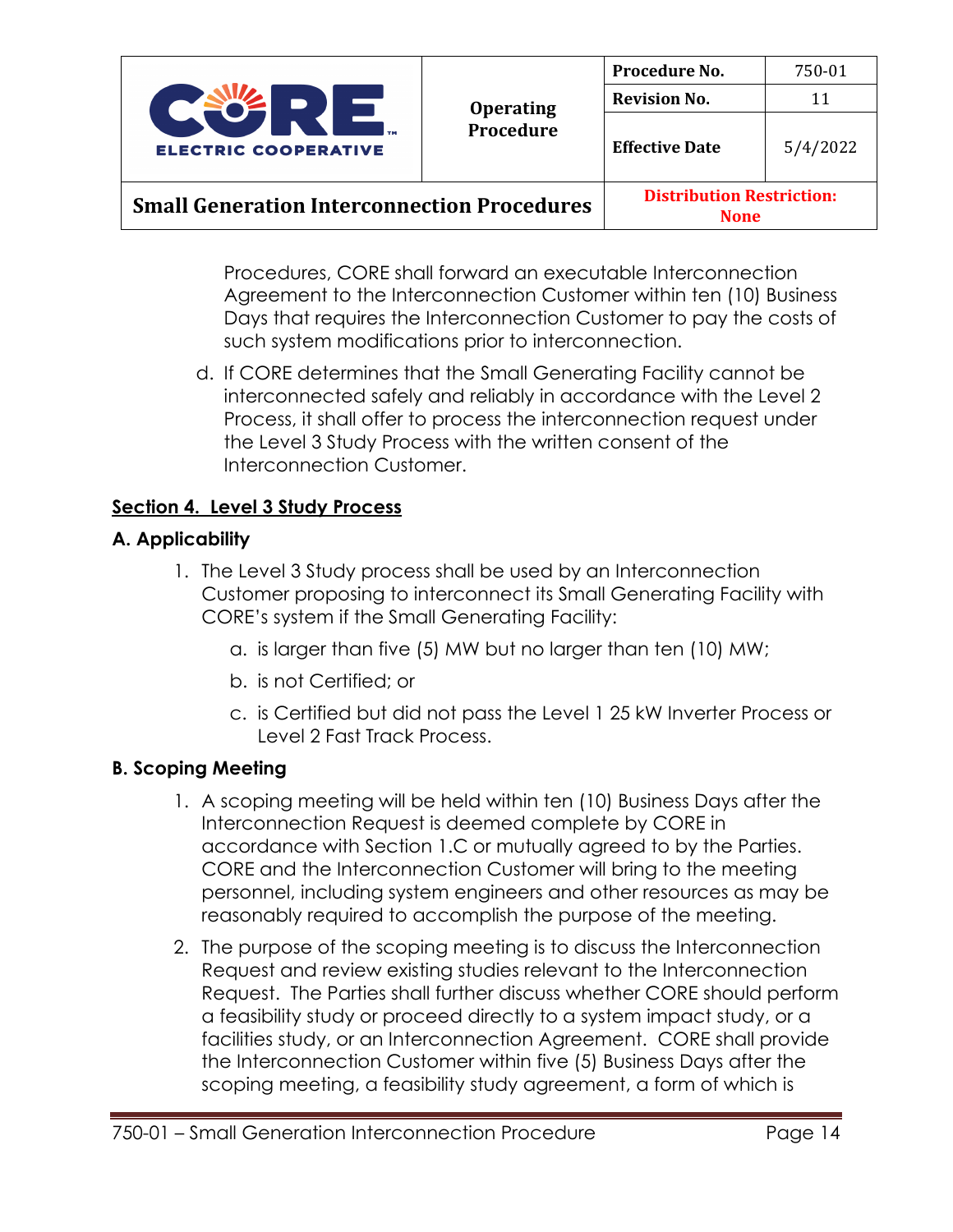

**None**

attached hereto as Attachment 6 (a "Feasibility Study Agreement"), if applicable, including an outline of the scope of the study and a nonbinding good faith estimate of the cost to perform the study.

- 3. The scoping meeting may be omitted by agreement of the Parties. In order to remain in consideration for interconnection, an Interconnection Customer who has requested a feasibility study must return the executed feasibility study agreement within fifteen (15) Business Days.
- 4. If CORE determines not to perform a feasibility study but to move to a system impact study or a facility study, CORE shall provide the Interconnection Customer no later than five (5) Business Days after the scoping meeting:
	- a. a system impact study agreement a form of which is attached hereto as Attachment 7 (a "System Impact Study Agreement") including an outline of the scope of the study and a nonbinding good faith cost estimate to perform the study; or
	- b. a facility study agreement a form of which is attached hereto as Attachment 8 (a "Facilities Study Agreement") including an outline of the scope of the study and a non-binding good faith cost estimate to perform the study.
- 5. Feasibility studies, system impact studies, and facility studies may be combined for simpler projects by agreement of the Parties.

## **C. Feasibility Study**

- 1. Upon receipt of a Feasibility Study Agreement from CORE, the Interconnecting Customer shall have fifteen (15) Business Days to execute and return the Feasibility Study Agreement to CORE or request an extension of time, or the Interconnection Request shall be automatically deemed withdrawn
- 2. The feasibility study shall identify any potential adverse system impacts that would result from the interconnection of the Small Generating Facility.
- 3. A deposit of the lesser of fifty percent (50%) of the good faith estimated feasibility study costs or earnest money of One Thousand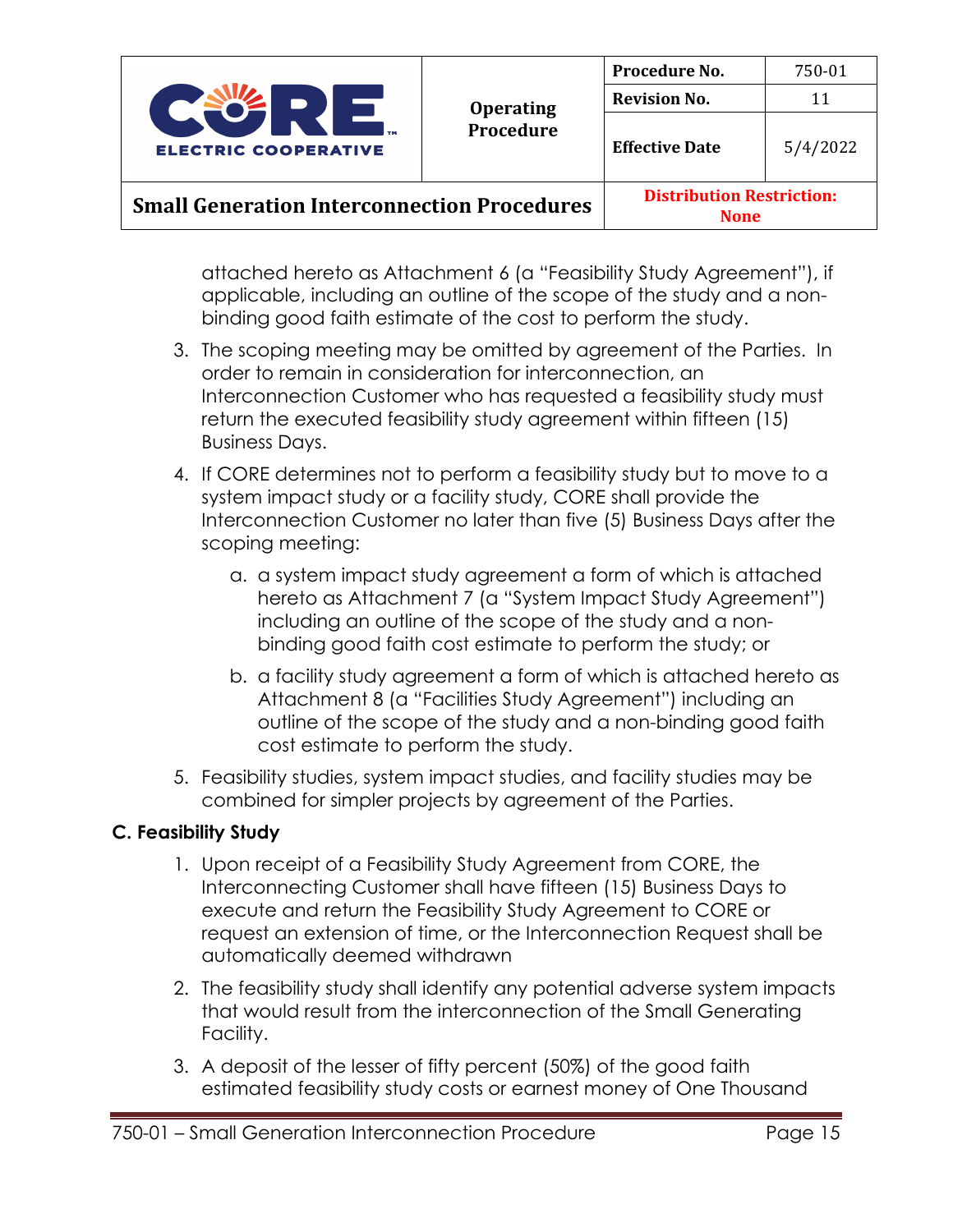

**None**

Dollars (\$1,000) shall be required from the Interconnection Customer before CORE performs this study.

- 4. The scope of and cost responsibilities for the feasibility study are described in the attached Feasibility Study Agreement.
- 5. If the feasibility study shows the potential for adverse system impacts, the review process shall proceed to the appropriate system impact study(s). CORE shall send the Interconnection Customer a system impact study agreement, within fifteen (15) Business Days of transmittal of the feasibility study report, including, without limitation, an outline of the scope of the study and a non-binding good faith estimate of the cost to perform the study.

## **D. System Impact Study**

- 1. In order to remain under consideration for interconnection, the Interconnection Customer must return executed system impact study agreements or Interconnection Agreement, if applicable, within thirty (30) Business Days, or the Interconnection Request shall be automatically deemed withdrawn.
- 2. A deposit of the good faith estimated costs for each system impact study may be required from the Interconnection Customer before CORE performs the study(s).
- 3. A system impact study shall identify and detail the electric system impacts that would result if the proposed Small Generating Facility were interconnected without project modifications or electric system modifications, focusing on the adverse system impacts identified in the feasibility study, or to study potential impacts, including but not limited to those identified in the scoping meeting. A system impact study shall evaluate the impact of the proposed interconnection on the reliability of the electric distribution and transmission system.
- 4. The scope and cost responsibilities for a system impact study are described in the attached System Impact Study Agreement.
- 5. If no transmission system impact study is required, but potential electric power distribution system adverse system impacts are identified in the scoping meeting or shown in the feasibility study, a distribution system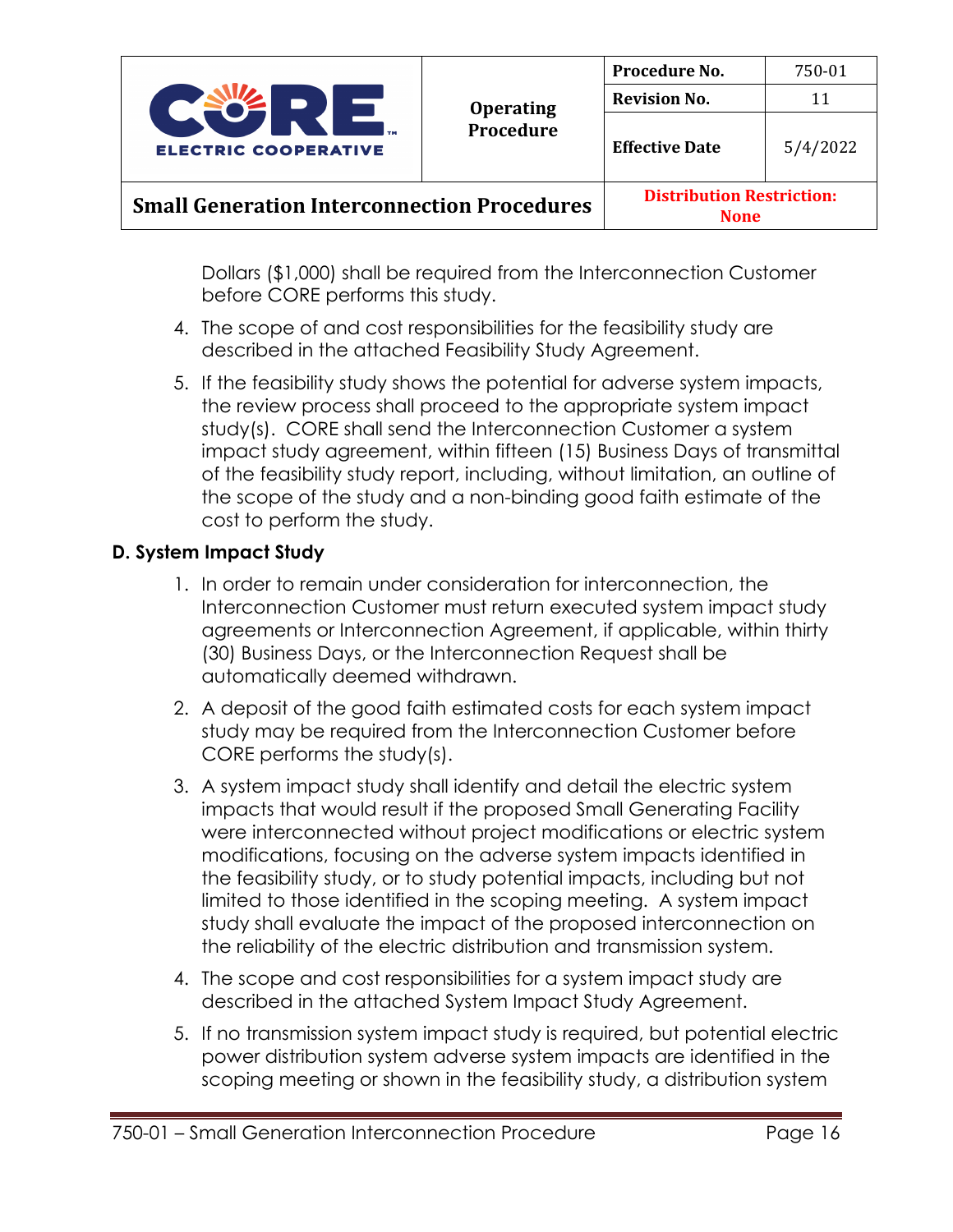

impact study must be performed. CORE shall send the Interconnection Customer a distribution System Impact Study Agreement within fifteen (15) Business Days of transmittal of the feasibility study report, including an outline of the scope of the study and a non-binding good faith estimate of the cost to perform the study, or following the scoping meeting if no feasibility study is to be performed.

- 6. In instances where the feasibility study or the distribution system impact study shows potential for transmission system adverse system impacts, within five (5) Business Days following transmittal of the feasibility study report, CORE shall send the Interconnection Customer a transmission System Impact Study Agreement, including an outline of the scope of the study and a non-binding good faith estimate of the cost to perform the study.
- 7. If the feasibility study shows no potential for transmission system or distribution system adverse system impacts, CORE shall send the Interconnection Customer within five (5) Business Days following transmittal of the feasibility study report either: (1) a Facilities Study Agreement (Attachment 8), including an outline of the scope of the study and a non-binding good faith estimate to perform the study or (2) in the case where a facilities study is determined to be unnecessary, CORE shall provide the Interconnection Customer with an Interconnection Agreement.
- 8. Where transmission systems and distribution systems have separate owners, the Interconnection Customer may apply to the transmission owner to request project coordination. Affected Systems shall participate in the study and provide all information necessary to prepare the study.

## **E. Facilities Study**

1. In order to remain under consideration for interconnection or, as appropriate, in CORE's interconnection queue, the Interconnection Customer must return the executed Facilities Study Agreement or a request for an extension of time within thirty (30) Business Days, or the Interconnection Request shall be automatically deemed withdrawn.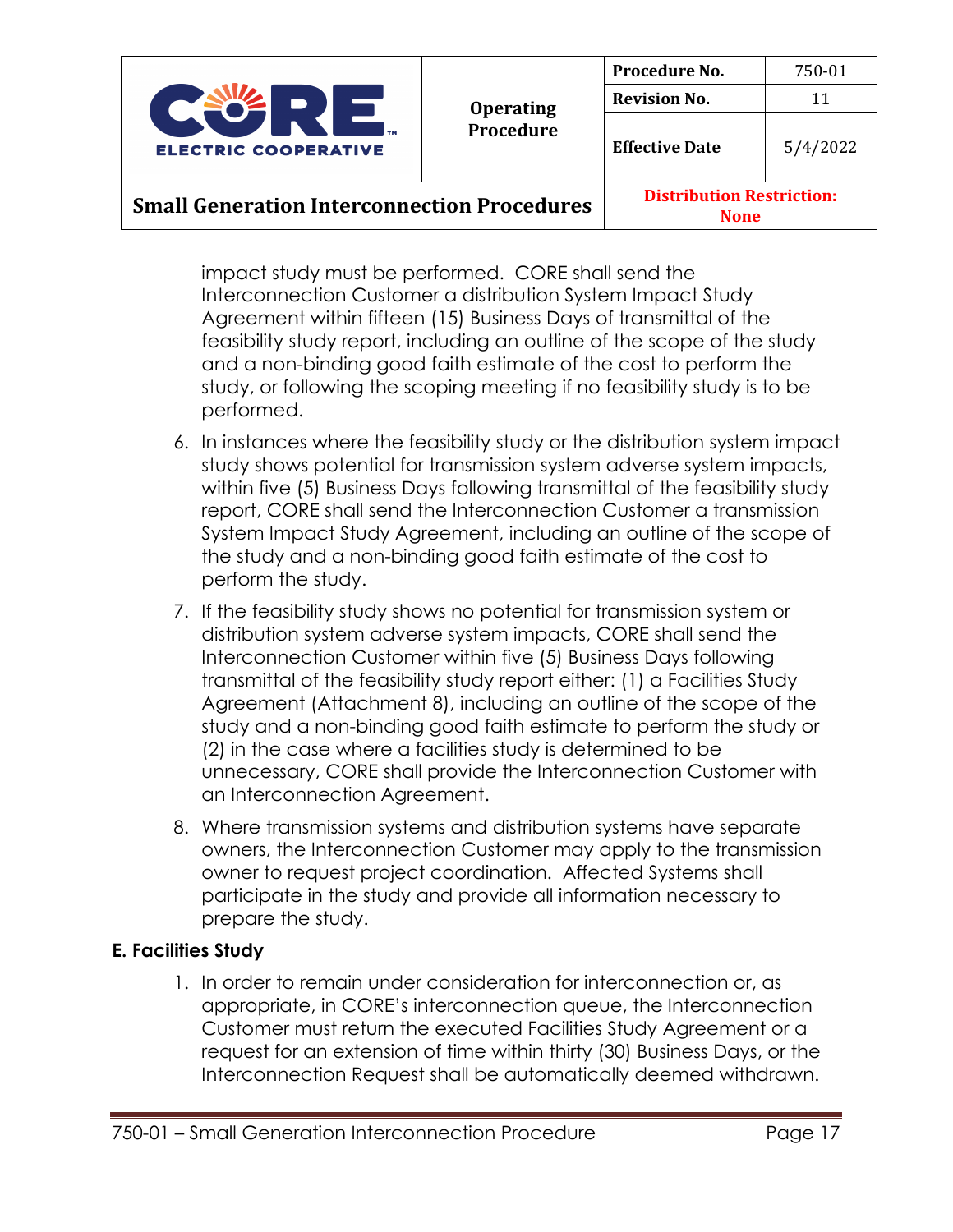

- 2. The facilities study shall specify and estimate the cost of the equipment, engineering, procurement, and construction work (including overheads) needed to implement the conclusions of the system impact study(s).
- 3. A deposit of the good faith estimated costs for the facilities study may be required from the Interconnection Customer.
- 4. Design for any required Interconnection Facilities and/or upgrades shall be performed under the Facilities Study Agreement. CORE may contract with consultants to perform activities required under the Facilities Study Agreement. The Interconnection Customer and CORE may agree to allow the Interconnection Customer to separately arrange for the design of some of the interconnection facilities. In such cases, facilities design will be reviewed and/or modified prior to acceptance by CORE, under the provisions of the Facilities Study Agreement. If the parties agree to separately arrange for design and construction, and provided security and confidentiality requirements can be met, CORE shall make sufficient information available to the Interconnection Customer in accordance with confidentiality and critical infrastructure requirements to permit the Interconnection Customer to obtain an independent design and cost estimate for any necessary facilities.
- 5. The scope and cost responsibilities for a facilities study shall be described in the Facilities Study Agreement.
- 6. Upon completion of the facilities study, and with the agreement of the Interconnection Customer to pay for Interconnection Facilities and Upgrades identified in the facilities study, CORE shall provide the Interconnection Customer an executable Interconnection Agreement within five (5) Business Days.

### **Section 5. Provisions that Apply to All Interconnection Requests**

### **A. Reasonable Efforts**

CORE will make reasonable efforts to meet all time frames provided in these procedures unless CORE and the Interconnection Customer agree to a different schedule. If CORE cannot meet a deadline provided herein, it shall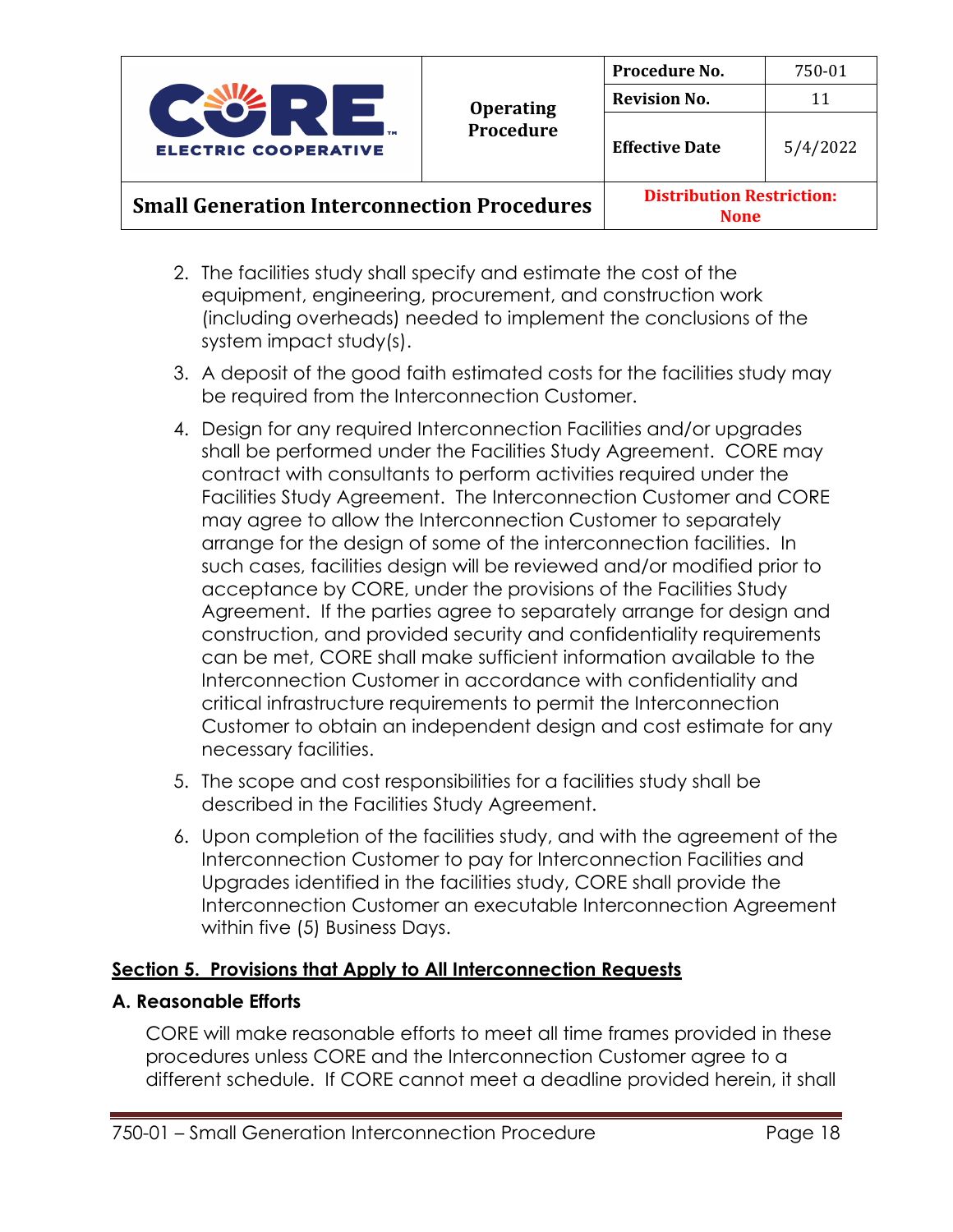

notify the Interconnection Customer, explain the reason for failure to meet the deadline, and provide an estimated time by which it will complete the applicable interconnection procedure.

### **B. Disputes**

- 1. The Parties agree to attempt to resolve all disputes arising out of the interconnection provisions of these Procedures.
- 2. In the event of a dispute, either Party shall provide the other Party with a written notice of dispute. Such notice shall describe in detail the nature of the dispute. If the dispute has not been resolved within five (5) Business Days after receipt of the notice, either Party may contact a mutually agreed upon third party dispute resolution service (e.g., arbitration, mediation, or technical expert) for assistance in resolving the dispute.
- 3. The dispute resolution service will assist the Parties in either resolving their dispute or in selecting an appropriate dispute resolution venue to assist the Parties in resolving their dispute.
- 4. Each Party agrees to conduct all negotiations in good faith and will be responsible for one-half of any costs paid to neutral third parties.
- 5. If neither Party elects to seek assistance from the dispute resolution service, or if the attempted dispute resolution fails, then either Party may exercise whatever rights and remedies it may have in equity or law consistent with the terms of the agreements between the parties or it may seek resolution at the Colorado Public Utilities Commission.

### **C. Interconnection Metering**

All metering necessitated by the use of the Small Generating Facility shall be installed at the Interconnection Customers' expense and in accordance with CORE's rules and regulations.

### **D. Commissioning Tests**

1. Commissioning testing of the Interconnection Customer's installed equipment shall be performed pursuant to applicable codes and standards, including, but not limited to, the latest version of IEEE1547.1 IEEE Standard Conformance Test Procedures for Equipment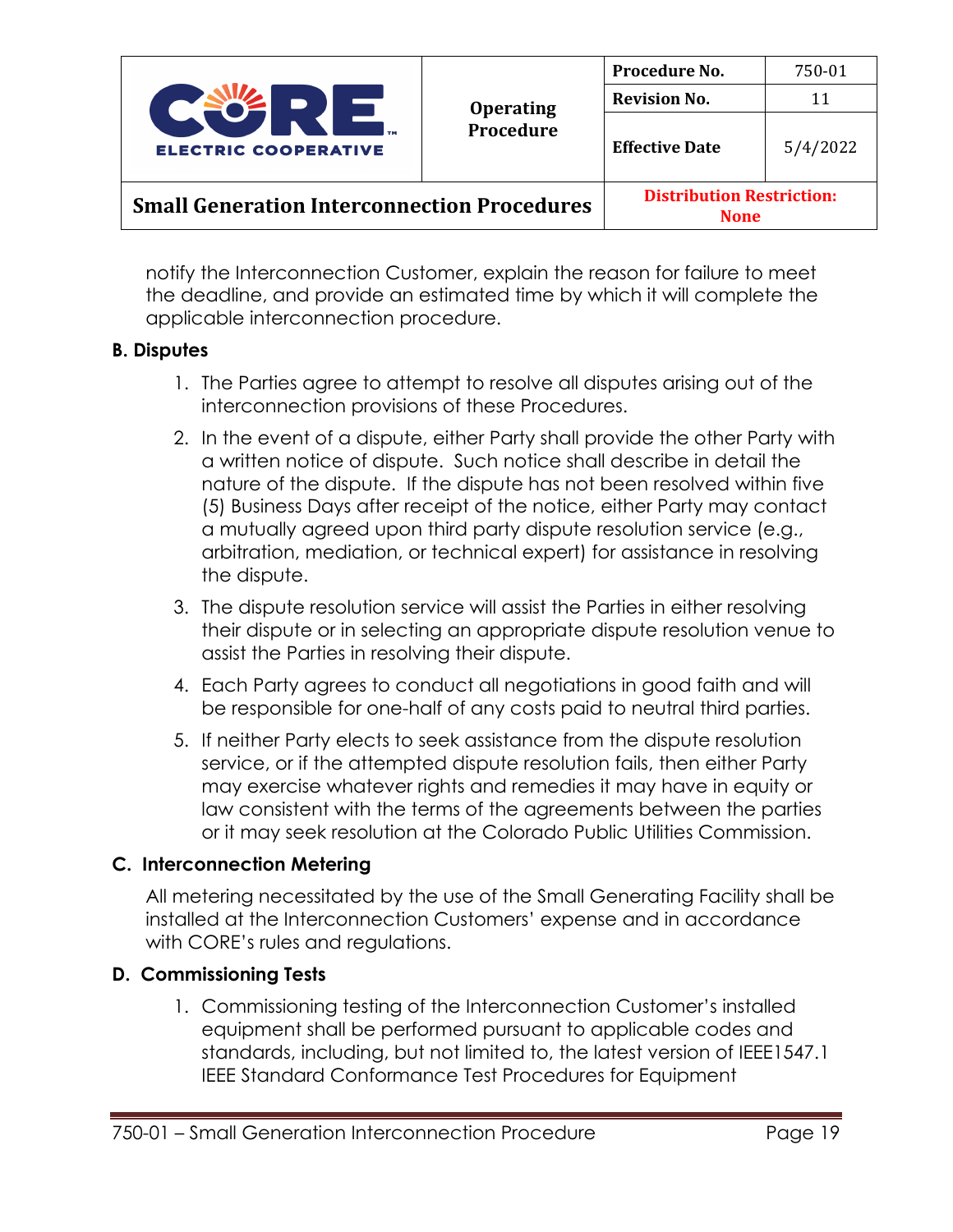

**None**

Interconnecting Distributed Resources with Electric Power Systems" that is in effect. CORE must be given at least five (5) Business Days written notice of the tests and one or more CORE representatives may be present to witness the commissioning tests.

- 2. If the commissioning tests are not satisfactory in the sole judgment of CORE, CORE shall have the right to disconnect the Small Generating Facility if CORE provides written notice to the Interconnection Customer within three (3) Business Days after the commissioning tests have been completed. Such notice may be provided via electronic mail.
- 3. If CORE waives its right to witness the commissioning tests, or if the commissioning tests are successfully completed in the sole judgment of CORE, CORE shall provide the Interconnection Customer an operational approval letter within three (3) Business Days after notification that the commissioning test has been successfully completed. This letter may be provided via electronic mail.

### **E. Confidentiality**

- 1. Confidential information means any confidential and/or proprietary information provided by one Party to the other Party that is clearly marked or otherwise designated "Confidential". All design, operating specifications and metering data provided by the Interconnection Customer shall be deemed confidential information regardless of whether it is clearly marked or otherwise designated as such.
- 2. Confidential information does not include information previously in the public domain, required to be publicly submitted or divulged by governmental authorities (after notice to the other Party and after exhausting any opportunity to oppose such publication or release), or necessary to be divulged in an action to enforce an agreement between the Parties. Each Party receiving confidential information shall hold such information in confidence and shall not disclose it to any third party nor to the public without the prior written authorization from the Party providing that information, except to fulfill obligations under agreements between the parties, or to fulfill legal or regulatory requirements.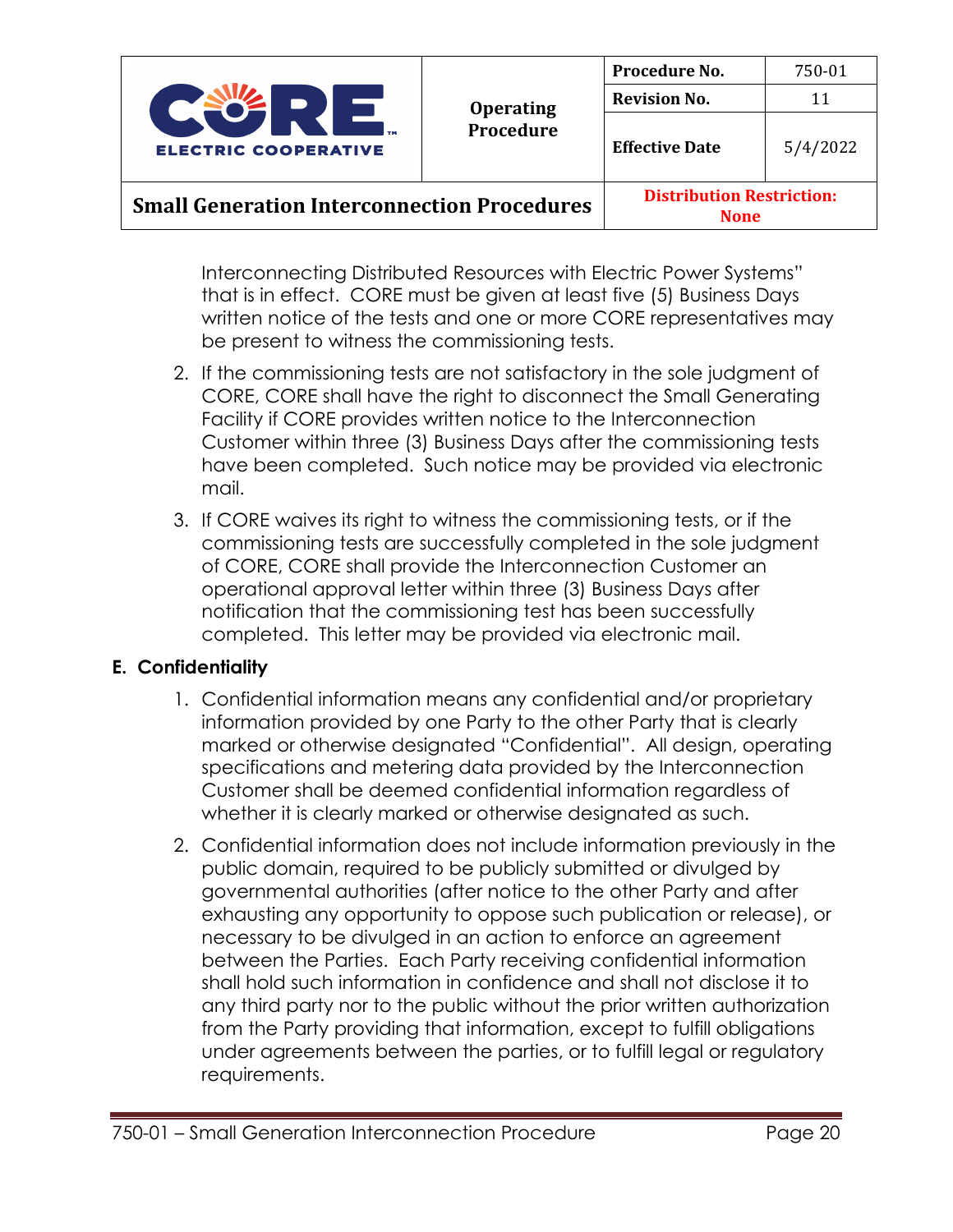

**None**

- a. Each Party shall employ at least the same standard of care to protect confidential information obtained from the other Party as it employs to protect its own confidential information.
- b. Each Party is entitled to equitable relief, by injunction or otherwise, to enforce its rights under this provision to prevent the release of confidential information without bond or proof of damages, and may seek other remedies available at law or in equity for breach of this provision.
- 3. Notwithstanding anything in Section 5.E to the contrary, if the Colorado Public Utilities Commission, during the course of an investigation or otherwise, requests information from one of the Parties that is otherwise required to be maintained in confidence, the Party shall provide the requested information to the Colorado Public Utilities Commission, within the time provided for in the request for information. In providing the information to the Colorado Public Utilities Commission, the Party may request that the information be treated as confidential and non-public by the Colorado Public Utilities Commission and that the information be withheld from public disclosure. Parties are prohibited from notifying the other Party prior to the release of confidential information to the Colorado Public Utilities Commission. The Party shall notify the other Party when it is notified by the Colorado Public Utilities Commission that a request to release confidential information has been received by the Colorado Public Utilities Commission, at which time either of the Parties may respond before such information would be made public.

## **F. Comparability**

CORE shall receive, process, and analyze all Interconnection Requests in a timely manner as set forth in this procedure. CORE shall use the same reasonable efforts in processing and analyzing Interconnection Requests from all Interconnection Customers, whether the Small Generating Facility is owned or operated by CORE, its subsidiaries or affiliates, or others.

### **G. Record Retention**

CORE shall maintain records for three (3) years, subject to audit, of all Interconnection Requests received under this procedure, the time frames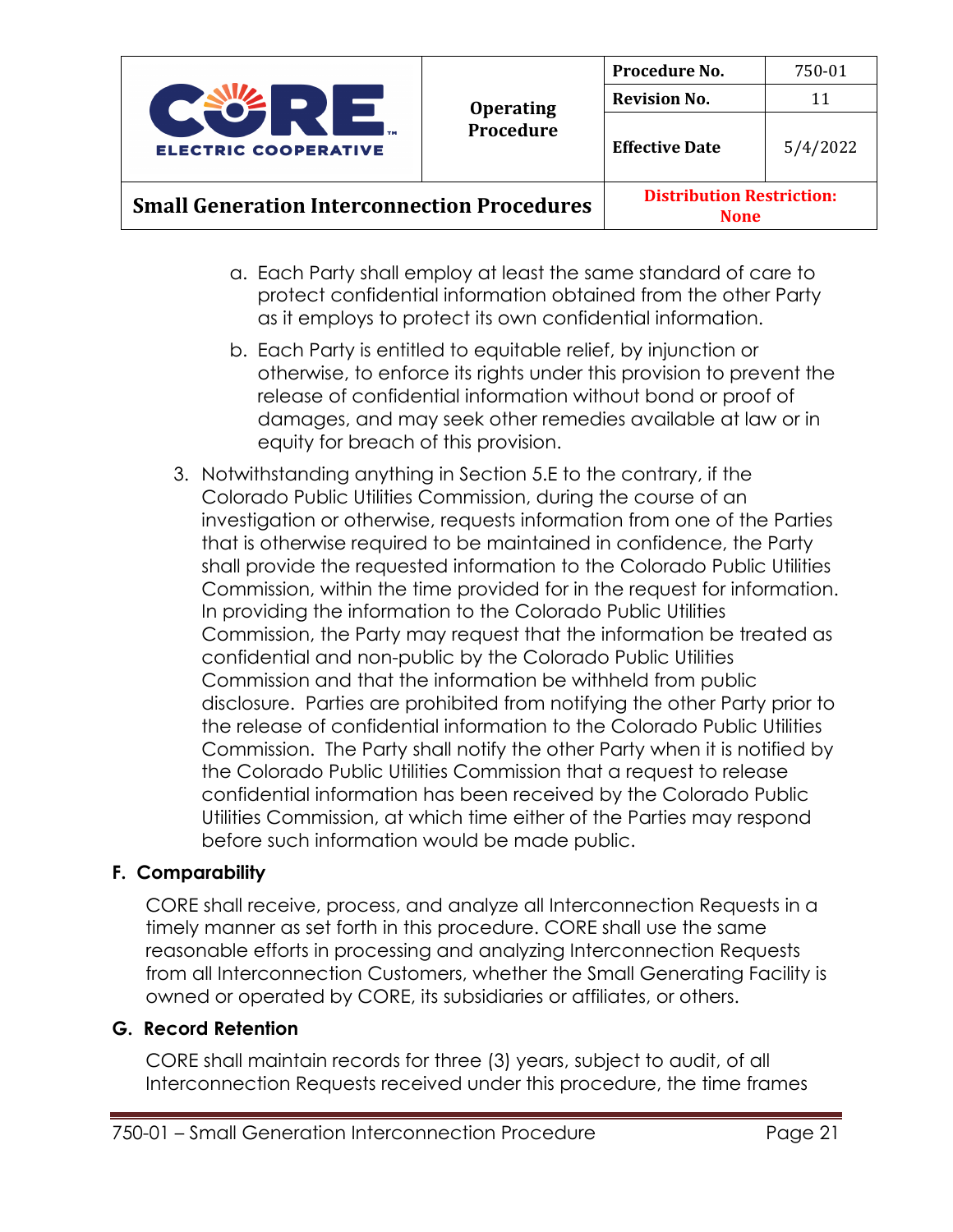

required to complete Interconnection Request approvals and disapprovals, and justification for the actions taken on each Interconnection Request.

### **H. Interconnection Agreement**

- 1. Prior to the Interconnection Customer's operation of a Small Generating Facility under the Level 2 Process or the Level 3 Process, an Interconnection Customer must enter into an Interconnection Agreement with CORE.
- 2. After receiving an Interconnection Agreement from CORE, the Interconnection Customer shall have thirty (30) Business Days to sign and return the Interconnection Agreement, or request that CORE file an unexecuted agreement with the Colorado Public Utilities Commission.
- 3. If the Interconnection Customer does not sign the Interconnection Agreement or ask that it be filed unexecuted within thirty (30) Business Days, the Interconnection Request shall be deemed withdrawn.
- 4. After the Interconnection Agreement is signed by Interconnection Customer and CORE, the interconnection of the Small Generating Facility shall proceed under the provisions of the Interconnection Agreement.
- 5. In case of any conflict between the specific terms of the Interconnection Agreement and this procedure and/or guidelines, the terms of the Interconnection Agreement shall govern.

### **I. Coordination with Affected Systems**

CORE shall coordinate the conduct of any studies required to determine the impact of the Interconnection Request on Affected Systems with Affected System operators and, if possible, include those results in its applicable interconnection study (e.g., feasibility study, system impact study, or facilities study) within the time frame specified in these procedures. CORE will include such Affected System operators in all meetings held with the Interconnection Customer as required by these procedures. The Interconnection Customer will cooperate with CORE in all matters related to the conduct of studies and the determination of modifications to Affected Systems.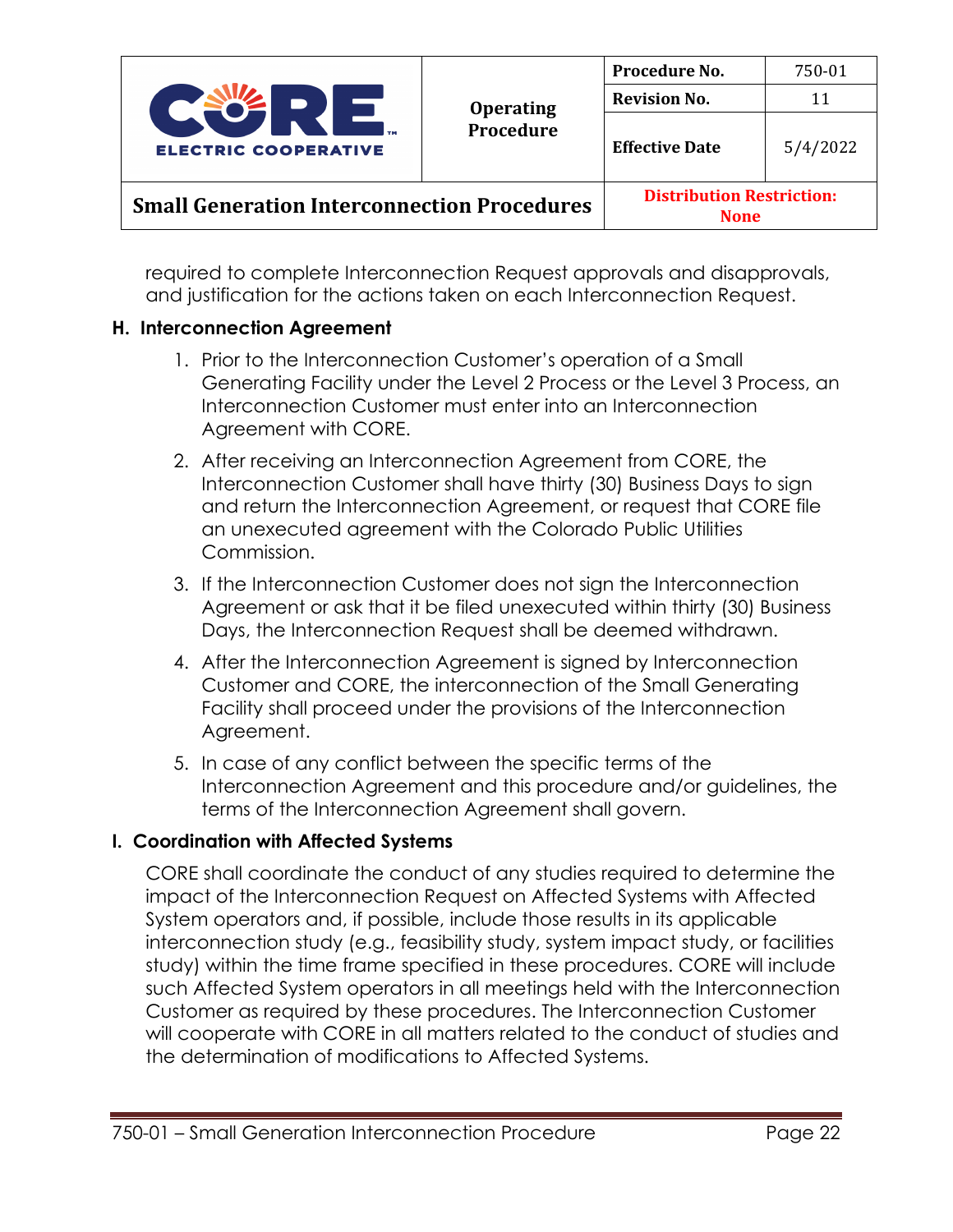

**None**

## **J. Capacity of the Small Generating Facility**

- 1. If the Interconnection Request is for an increase in capacity for an existing Small Generating Facility, the Interconnection Request shall be evaluated on the basis of the new total capacity of the Small Generating Facility.
- 2. If the Interconnection Request is for a Small Generating Facility that includes multiple energy production devices at a site for which the Interconnection Customer seeks a single Point of Interconnection, the Interconnection Request shall be evaluated on the basis of the aggregate capacity of the multiple devices.
- 3. The Interconnection Request shall be evaluated using the maximum rated capacity of the Small Generating Facility.

## **K. Insurance**

- A. Inverter-based Systems
	- 1. For systems of one (1) MW or less, the Interconnection Customer, is not required to maintain or keep in effect liability insurance.
	- 2. For systems above one (1) MW and up to five (5) MW, the Interconnection Customer, at its own expense, shall secure and maintain in effect during the term of the agreement liability insurance with a combined single limit for bodily injury and property damage of not less than One Million Dollars (\$1,000,000) for each occurrence.
	- 3. For systems above five (5) MW, the Interconnection Customer, at its own expense, shall secure and maintain in effect during the term of the agreement liability insurance with a combined single limit for bodily injury and property damage of not less than Two Million Dollars (\$2,000,000) for each occurrence.
	- 4. For systems over one (1) MW, CORE shall be named as an additional insured by endorsement to the insurance policy and the policy shall provide that written notice be given to CORE at least thirty (30) days prior to any cancellation or reduction of any coverage. Such liability insurance shall provide, by endorsement to the policy, that CORE shall not by reason of its inclusion as an additional insured incur liability to the insurance carrier for the payment of premium of such insurance.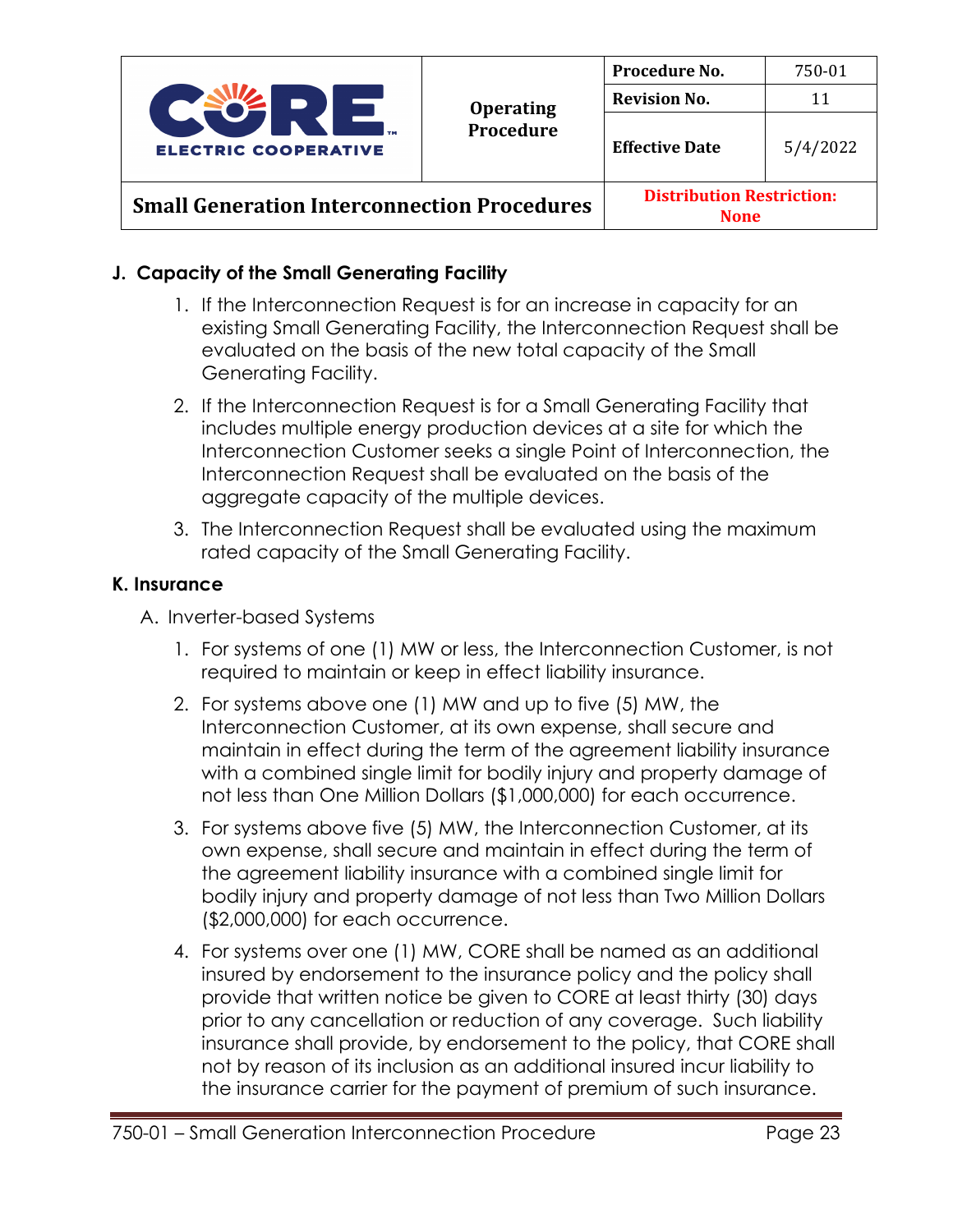

For all solar systems, the liability insurance shall not exclude coverage for any incident related to the subject generator or its operation.

- 5. Certificates of Insurance evidencing the requisite coverage and provision(s) shall be furnished to CORE prior to the date of interconnection of the Small Generating Facility. CORE shall be permitted to periodically obtain proof of current insurance coverage from the Interconnection Customer in order to verify proper liability insurance coverage. Interconnection Customer will not be allowed to commence or continue interconnected operations unless evidence is provided that satisfactory insurance coverage is in effect at all times.
- B. Non-inverter-based Systems
	- 1. For systems of fifty (50) kW or less, the Interconnection Customer, is not required to maintain or keep in effect liability insurance.
	- 2. For systems above fifty (50) kW and up to five hundred (500) kW, the Interconnection Customer, at its own expense, shall secure and maintain in effect during the term of the agreement liability insurance with a combined single limit for bodily injury and property damage of not less than Five Hundred Thousand Dollars (\$500,000) for each occurrence.
	- 3. For systems above five hundred (500) kW and up to two (2) MW, the Interconnection Customer, at its own expense, shall secure and maintain in effect during the term of the agreement liability insurance with a combined single limit for bodily injury and property damage of not less than One Million Dollars (\$1,000,000) for each occurrence.
	- 4. For systems above two (2) MW and up to five (5) MW, the Interconnection Customer, at its own expense, shall secure and maintain in effect during the term of the agreement liability insurance with a combined single limit for bodily injury and property damage of not less than Two Million Dollars (\$2,000,000) for each occurrence.
	- 5. For systems above five (5) MW, the Interconnection Customer, at its own expense, shall secure and maintain in effect during the term of the agreement liability insurance with a combined single limit for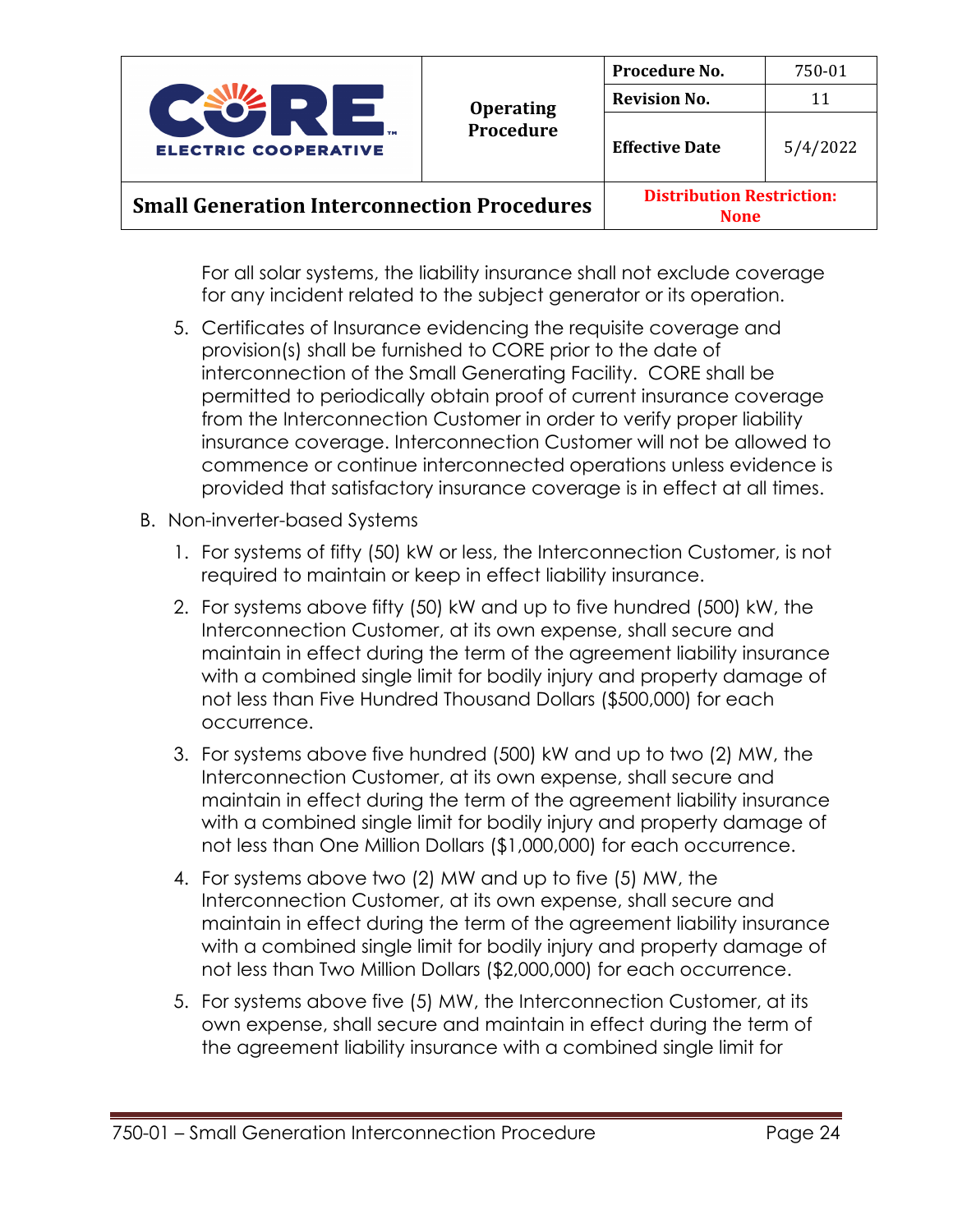

bodily injury and property damage of not less than Three Million Dollars (\$3,000,000) for each occurrence.

- 6. For systems over fifty (50) kW, CORE shall be named as an additional insured by endorsement to the insurance policy and the policy shall provide that written notice be given to CORE at least thirty (30) days prior to any cancellation or reduction of any coverage. Such liability insurance shall provide, by endorsement to the policy, that CORE shall not by reason of its inclusion as an additional insured incur liability to the insurance carrier for the payment of premium of such insurance. For all solar systems, the liability insurance shall not exclude coverage for any incident related to the subject generator or its operation.
- 7. Certificates of Insurance evidencing the requisite coverage and provision(s) shall be furnished to CORE prior to the date of interconnection of the Small Generating Facility. CORE shall be permitted to periodically obtain proof of current insurance coverage from the Interconnection Customer in order to verify proper liability insurance coverage. Interconnection Customer will not be allowed to commence or continue interconnected operations unless evidence is provided that satisfactory insurance coverage is in effect at all times.

#### **L. Maintenance**

Interconnection Customers shall maintain their equipment in good working order. CORE reserves the right to inspect Interconnection Customer's facilities upon reasonable notice or without notice other than by a phone call or phone message whenever it appears that an Interconnection Customer is operating in a manner hazardous to CORE system integrity and/or customer safety. Functional testing of all circuit breakers, relays and transformers must be performed yearly at the Interconnection Customer's expense. Installations must have a full relay calibration check performed every five years or less by qualified personnel and Certified test reports are to be sent to CORE's designated representative.

### **M. Net Metering**

CORE shall allow the Interconnection Customer's retail electricity consumption to be offset by the electricity generated from a Small Generating facility meeting the following requirements: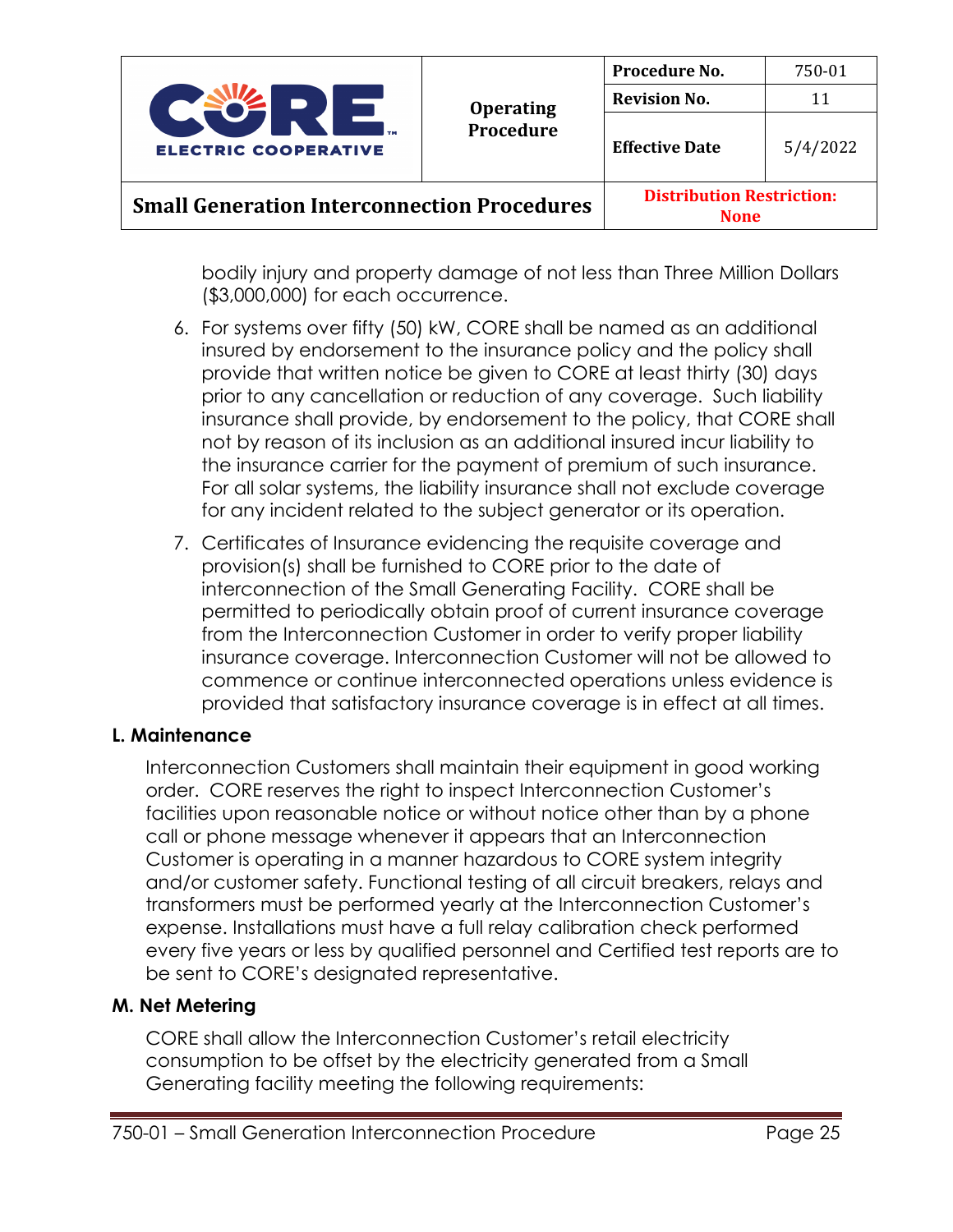

- A. A Certified inverter-based Small Generating Facility with residential class service where the total nameplate generating capacity connected at one meter location is the lesser of 200% of the twelve (12) month historical usage at the meter location or ten (10) kW or less, or
- B. A Certified inverter-based Small Generating Facility with commercial class service where the total nameplate generating capacity connected at one meter location is the lesser of 200% of the twelve (12) month historical usage at the meter location or twenty-five (25) kW or less.

Facilities must be installed in accordance with the Net Metering service as described in CORE's Rates and Regulations.

#### **N. Qualifying Facilities**

Interconnection Customers with a total nameplate generating capacity exceeding the Net Metering limits may be eligible for connection as a Qualifying Facility.

#### **Section 6. Miscellaneous**

#### **A. Entire Document**

These Procedures, the Interconnection Agreement, Feasibility Study Agreement, System Impact Study Agreement, Facilities Study Agreement, and the Interconnection Request forms, if applicable, together with all attachments hereto and thereto, constitute the entire and sole agreement with respect to the interconnection of Small Generating Facilities to CORE's System. All prior negotiations, representations, understandings, or agreements are not part of these Procedures, including attachments hereto, and shall have no force or effect. Any waiver of by CORE of any obligation under these Procedures, including attachments hereto, must be in writing. No such waiver shall be construed or deemed to be a waiver of any other provision or condition of this SGIP, nor a waiver of subsequent breach of the same provision or condition.

### **B. Severability**

If any provision of these Procedures or the application of any such provision to any Person or circumstance shall be declared to be invalid, unenforceable, or void by a regulatory body or court of competent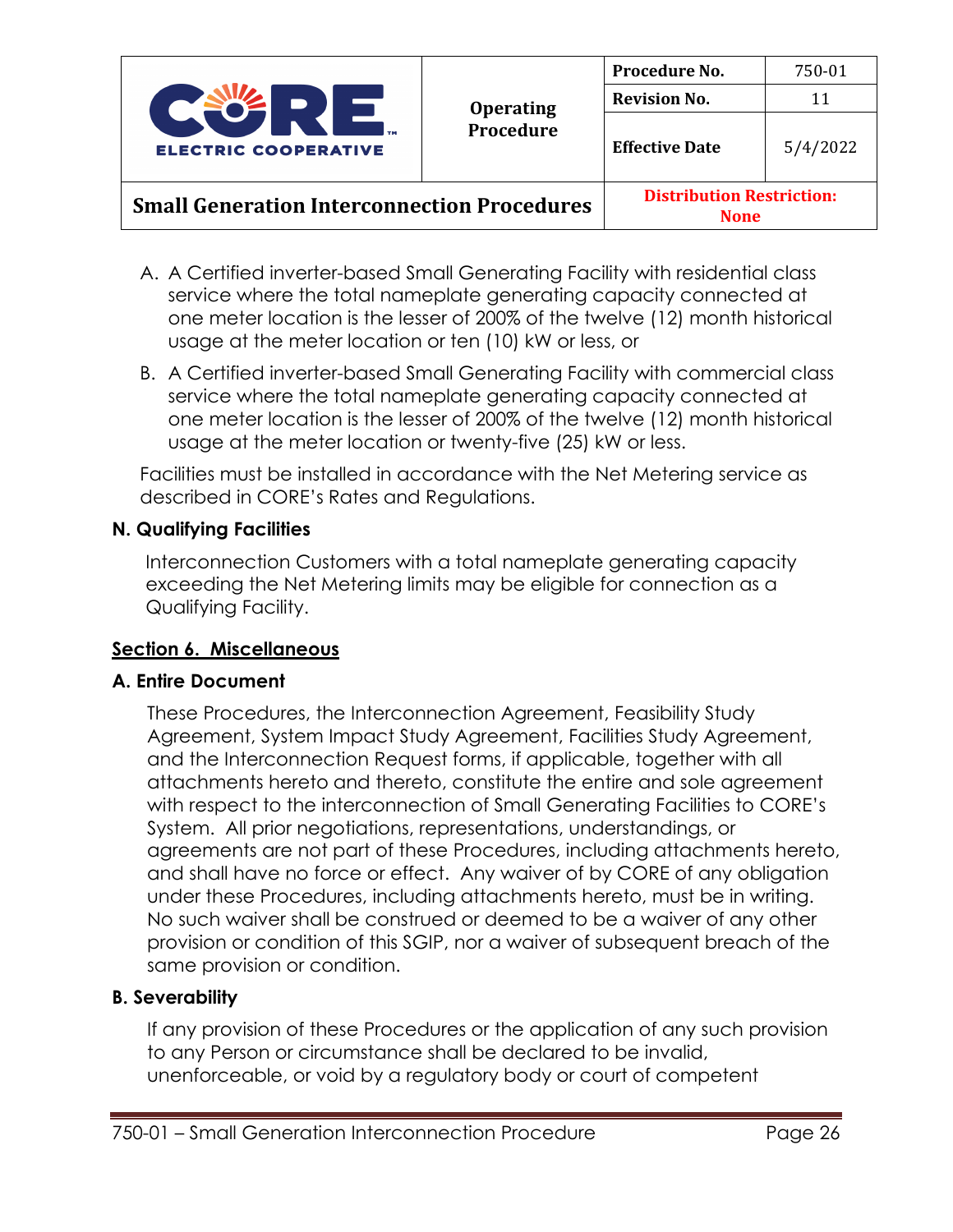

|                                                    | <b>Distribution Restriction:</b> |
|----------------------------------------------------|----------------------------------|
| <b>Small Generation Interconnection Procedures</b> | <b>None</b>                      |

jurisdiction, such decision shall not have the effect of invalidating or voiding the remainder of these Procedures.

#### **C. Governing Law**

These Procedures shall be construed in accordance with, and shall be governed by, the laws of the United States and State of Colorado, without giving effect to the principles of conflict of laws thereof.

#### **D. Amendments**

To the maximum extent permitted by applicable law, CORE may amend these Procedures without notice to any Person; provided, however, any such amendment shall not impact any Interconnection Requests submitted prior to the effective date of such amendment.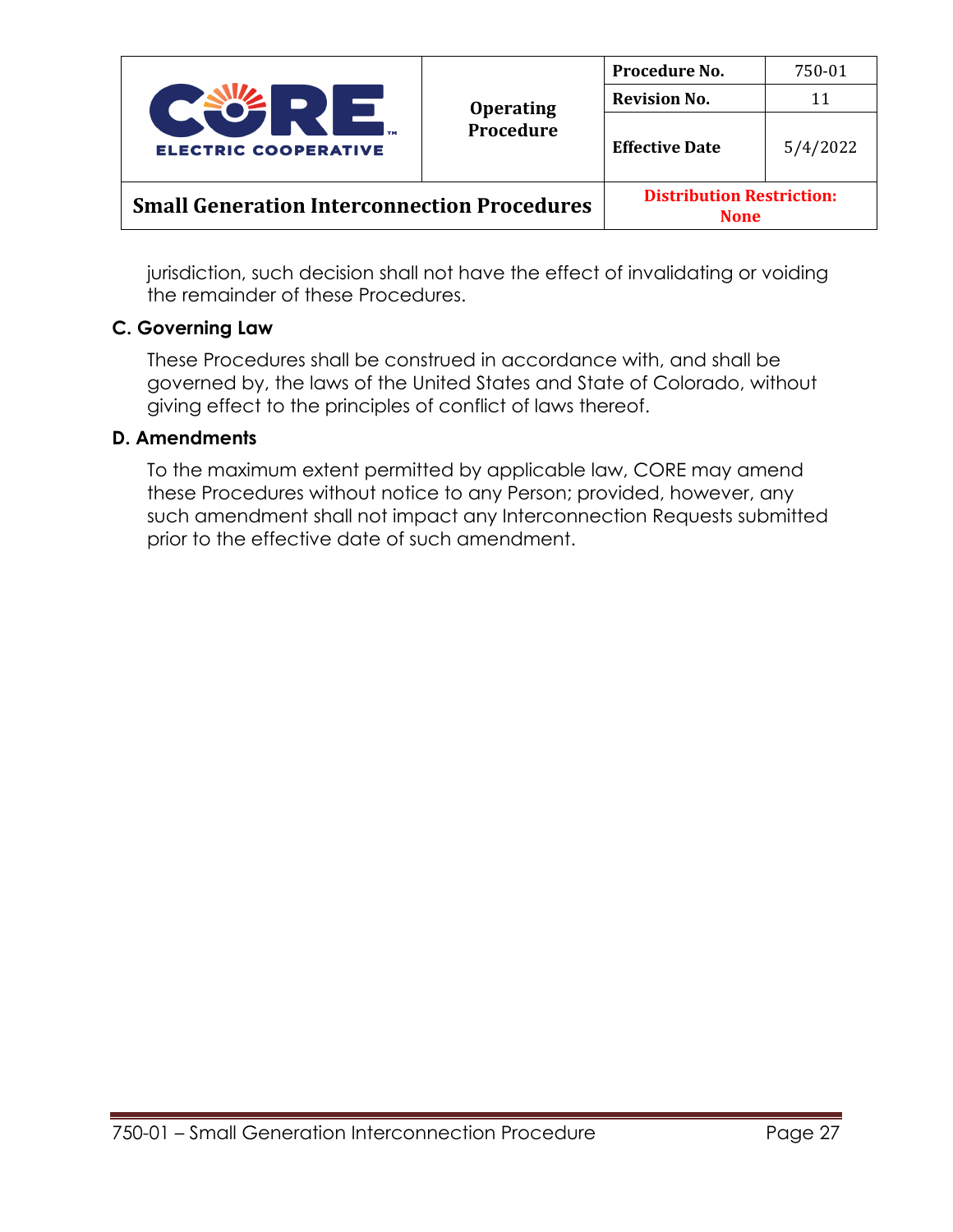## **Attachment 1 - Glossary of Terms**

**Affected System** – means an electric system other than CORE's system that may be affected by the proposed interconnection.

**CORE** – means the CORE Electric Cooperative, a Colorado cooperative electric association, and any successor entity thereto.

**Business Day** – Monday through Friday, excluding CORE recognized holidays and days on which CORE's principal office is closed due to an emergency or inclement weather.

**Certified** - means a Small Generating Facility no larger than five (5) MW that employs equipment or systems certified by a Nationally Recognized Testing Laboratory (NRTL) for continuous utility interactive operation before the Interconnection Request is submitted to CORE. The NRTL must be recognized by the Occupational Safety and Health Administration (OSHA) NRTL Program. The current codes, standards, and certification requirements applicable to such facilities are provided in Attachments 2 and 3 of this SGIP.

**Commission** - means the Colorado Public Utilities Commission or any successor organization.

**Distribution System** – CORE's facilities and equipment used to transmit electricity to ultimate usage points such as homes and industries. The voltage levels at which CORE's Distribution System operates is 12.47 kV.

**Distribution Upgrades** – The additions, modifications, and upgrades to CORE's Distribution System at or beyond the Point of Interconnection to facilitate interconnection of the Small Generating Facility and render the electric service necessary to affect the Interconnection Customer's operation of on-site generation. Distribution Upgrades shall not include Interconnection Facilities.

**Good Utility Practice** – means the practices, methods, conduct and actions (including, but not limited to, the practices, methods, conduct and acts engaged in or approved by a significant portion of the power industry) that, at a particular time, in the exercise of reasonable judgment at the time was made, could have been expected to accomplish the desired result in a manner consistent with applicable Law, standards, reliability, safety, environmental protection, economy, good business practices and expedition. Prudent Utility Practice is not intended to be limited to the optimum practice, method or act to the exclusion of all others, but rather is a spectrum of possible practices, methods or acts which can fall within this description.

**Highly Seasonal Circuit** – A circuit with a ratio of annual peak load to off-season peak load greater than six (6).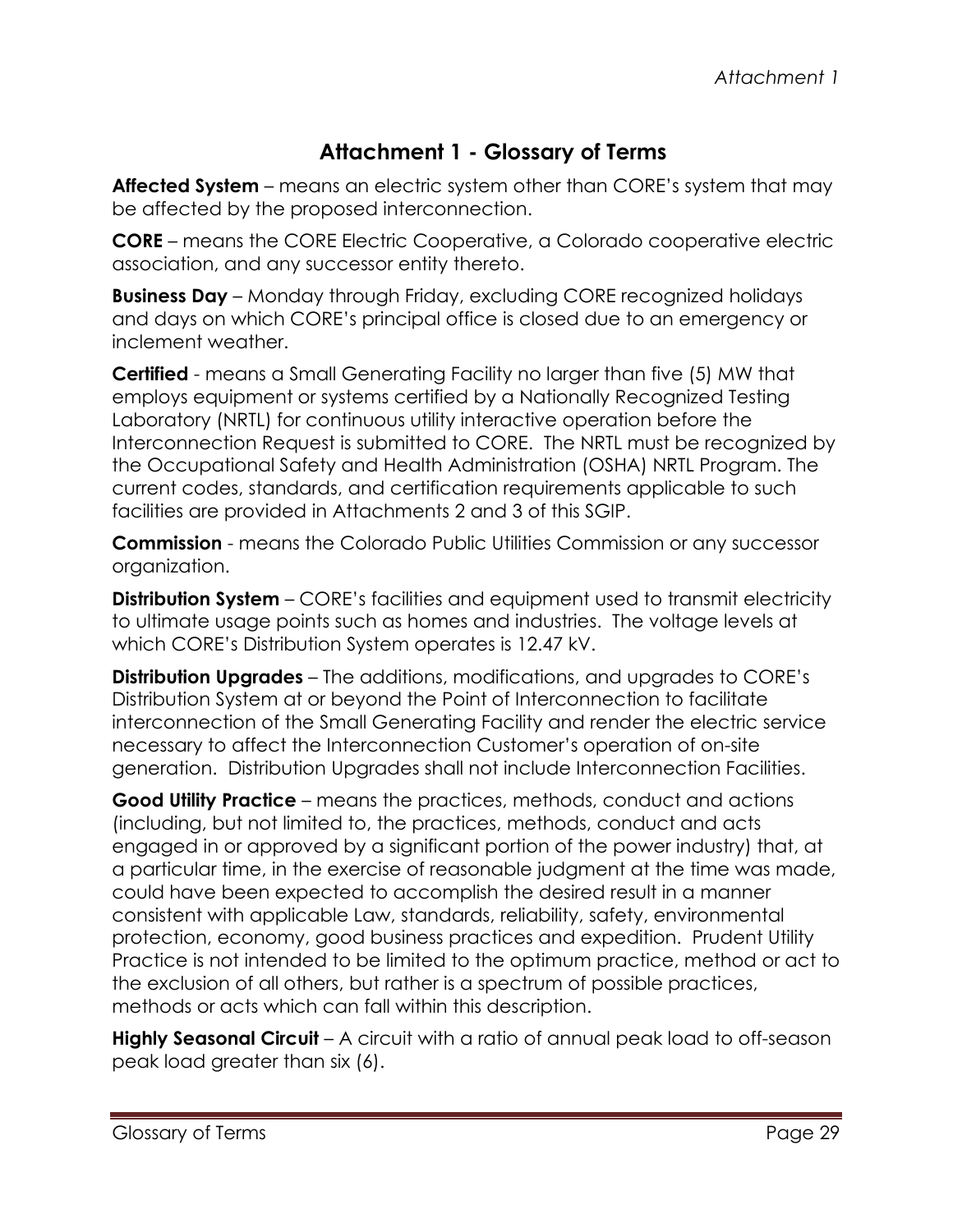**Interconnection Agreement** - means an agreement that sets forth the contractual conditions under which CORE and the Interconnection Customer agree to interconnect the Small Generating Facility to CORE's System pursuant to the Level 2 Process or Level 3 Process contained in this SGIP.

**Interconnection Customer** – means any person or entity, including any Affiliate of any entity, proposing to interconnect its Small Generating Facility with CORE's System.

**Interconnection Facilities** – means all facilities and equipment between the Small Generating Facility and the Point of Interconnection, including any modification, additions or upgrades that are necessary to physically and electrically interconnect the Small Generating Facility to CORE's system. Interconnection Facilities are sole use facilities and shall not include Distribution Upgrades or Upgrades.

**Interconnection Request** – The Interconnection Customer's request to interconnect a new Small Generating Facility, or to increase the capacity of, or make a material modification to the operating characteristics of, an existing Small Generating Facility that is interconnected with CORE's System.

**Level 1 Process (or 25 kW Inverter Process)** - means CORE's procedure for evaluating an Interconnection Request for a Certified inverter-based Small Generating Facility with residential class service where the total nameplate generating capacity connected at one meter location is twenty-five (25) kW or less or a commercial class service where the total nameplate generating capacity connected at one meter location is no larger than twenty-five (25) kW.

**Level 1A Process (Preapproved 25 kW Inverter Process) -** The Level 1A Process is for the purpose of providing a preapproval of multiple interconnections requested at one time to hold each preapproved location's place within the queue for a limited period of time. Each individual location will be required to follow the Level 1 Process at such time that interconnection is required.

**Level 2 Process (or Fast Track Process)** - means CORE's procedure for evaluating an Interconnection Request for a Certified Small Generating Facility no larger than five (5) MW.

**Level 3 Process** - means CORE's procedure for evaluating an Interconnection Request for a Small Generating Facility larger than five (5) MW but no larger than ten (10) MW, a Small Generating Facility that is not Certified, or a Small Generating Facility that does not pass the Level 1 or Level 2 Processes.

**Mainline** – For the purpose of qualifying Fast Track eligibility of a proposed interconnection resource, this is the three-phase backbone of a distribution circuit with adequate capacity to support the proposed resource as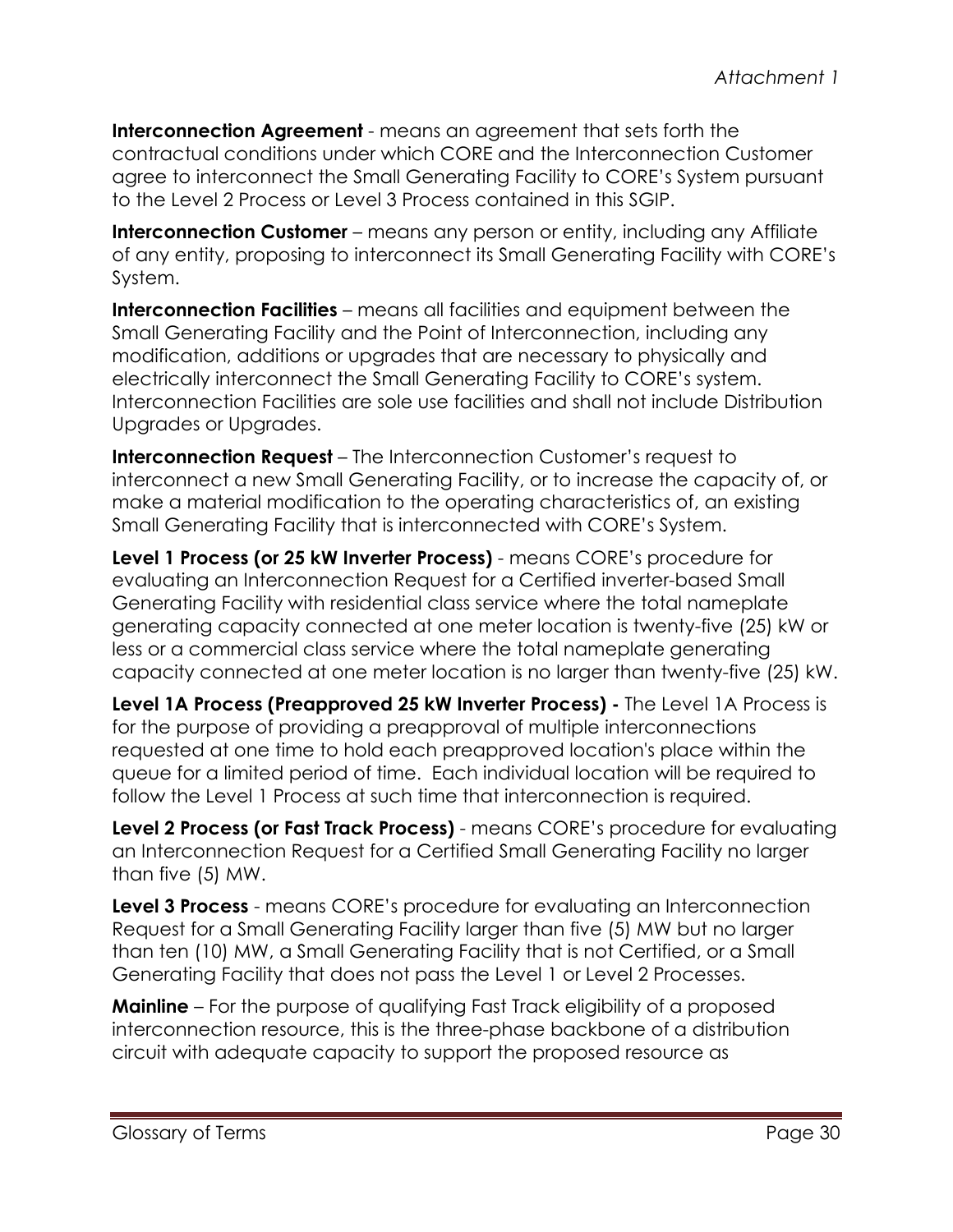determined by CORE pursuant to the voltage and location requirements of Section 3.A.II ("Level 2 Process Eligibility").

**Minimum Daytime Loading** – The lowest daily peak of the year on the line section.

**Party or Parties** – CORE, Interconnection Customer or any combination thereof.

**Point of Interconnection** – The physical point at which the Interconnection Facilities electrically connect with CORE's System.

**Queue Position** – The order of a valid Interconnection Request, relative to all other pending valid Interconnection Requests that is established based upon the date and time of receipt of the valid Interconnection Request by CORE.

**Screens** - means the criteria that an Interconnection Request must meet under the Level 1 Process or the Level 2 Process before CORE is obligated to interconnect the Small Generating Facility pursuant to the terms of this SGIP and Interconnection Agreement. To the maximum extent permitted by applicable law, the Screens may be modified by CORE in its sole discretion.

**Small Generating Facility** – The Interconnection Customer's device used for the production of electricity identified in the Interconnection Request but shall not include a device capable of generating more than ten (10) MW and shall not include the Interconnection Facilities.

**Study Process** – The procedure for evaluating an Interconnection Request that includes the Section 3 scoping meeting, feasibility study, system impact study, and facilities study.

**System** – The facilities owned, controlled, or operated by CORE that are used to provide electric service to ultimate usage points such as homes and industries.

**Upgrades** – The required additions and modifications to CORE's System at or beyond the Point of Interconnection. Upgrades do not include Interconnection Facilities.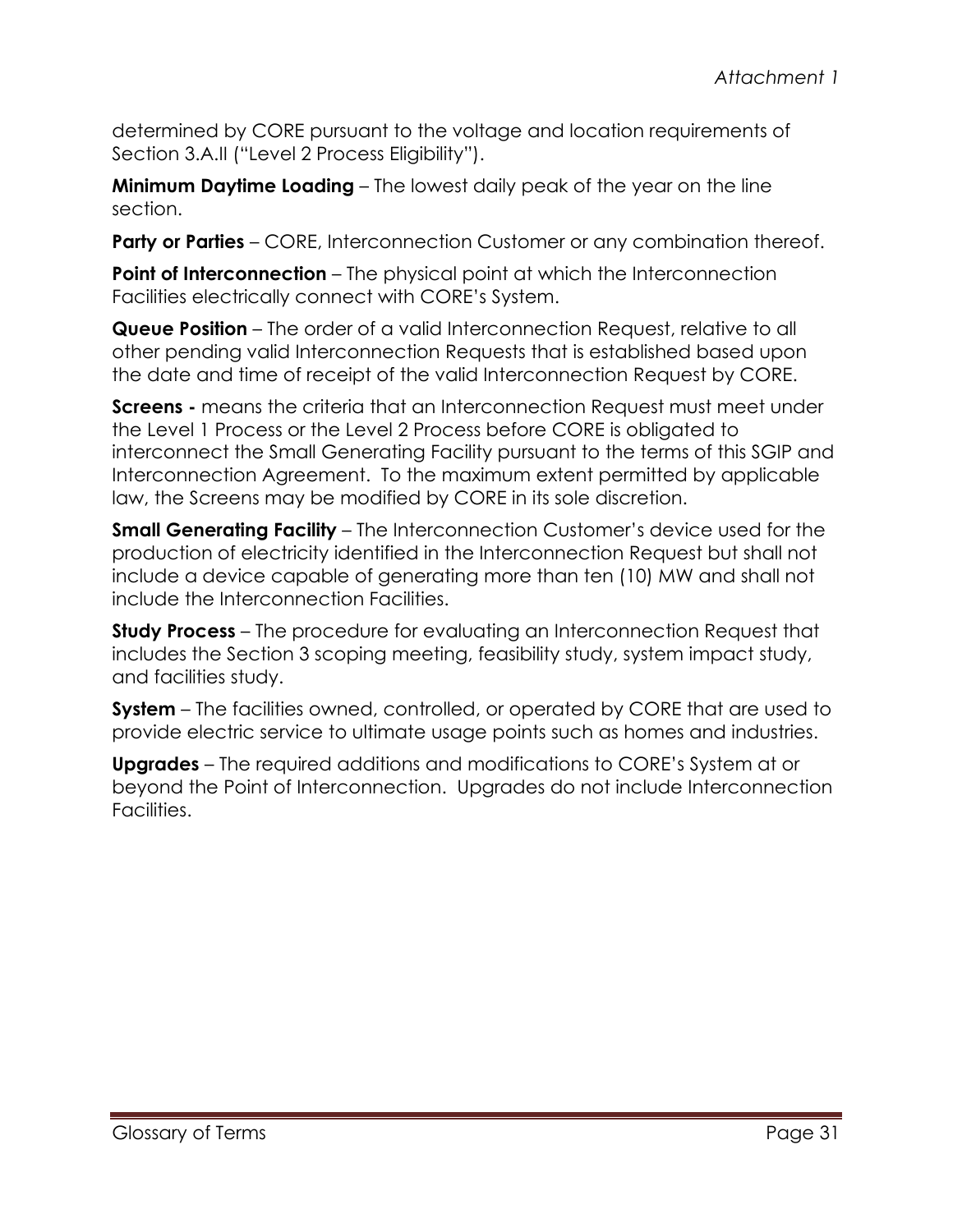## **Attachment 2 - Certification Codes and Standards**

- In the event there is a conflict with this list and the Authority Having Jurisdiction (AHJ), the most recent version adopted by the AHJ shall be used.
	- 1. ANSI C84.1-2011 Electric Power Systems and Equipment Voltage Ratings (60 Hertz)
	- 2. IEEE Std C37.90.1-2012, IEEE Standard Surge Withstand Capability (SWC) Tests for Protective Relays and Relay Systems
	- 3. IEEE Std C37.90.2-2004, IEEE Standard Withstand Capability of Relay Systems to Radiated Electromagnetic Interference from Transceivers
	- 4. IEEE Std C37.108-2021, IEEE Guide for Protection of Secondary Network Systems
	- 5. IEEE Std C57.12.44-2000, IEEE Standard Requirements for Secondary Network Protectors
	- 6. IEEE Std C62.41.2-2002, IEEE Recommended Practice on Characterization of Surges in Low Voltage (1000V and Less) AC Power Circuits
	- 7. IEEE Std C62.45-2002, IEEE Recommended Practice on Surge Testing for Equipment Connected to Low-Voltage (1000V and Less) AC Power **Circuits**
	- 8. IEEE Std 100-2000, IEEE Standard Dictionary of Electrical and Electronic Terms
	- 9. IEEE Std 519-2014, IEEE Recommended Practices and Requirements for Harmonic Control in Electrical Power Systems
	- 10.IEEE Std 929-2000, IEEE Recommended Practice for Utility Interface of Photovoltaic (PV) Systems
	- 11.IEEE Std 1453-2015, IEEE Recommended Practice for the Analysis of Fluctuating Installations on Power Systems
	- 12.IEEE Std 1547-2018 IEEE Standard for Interconnection and Interoperability of Distributed Energy Resources with Associated Electric Power Systems Interfaces (including use of IEEE 1547.1 testing protocols to establish conformity)
	- 13.NEMA MG 1-2016, Motors and Generators.
	- 14.NFPA 70-2020, National Electrical Code
	- 15.UL 1741 Inverters, Converters, Controllers and Interconnection System Equipment for Use with Distributed Energy Resources, Edition 2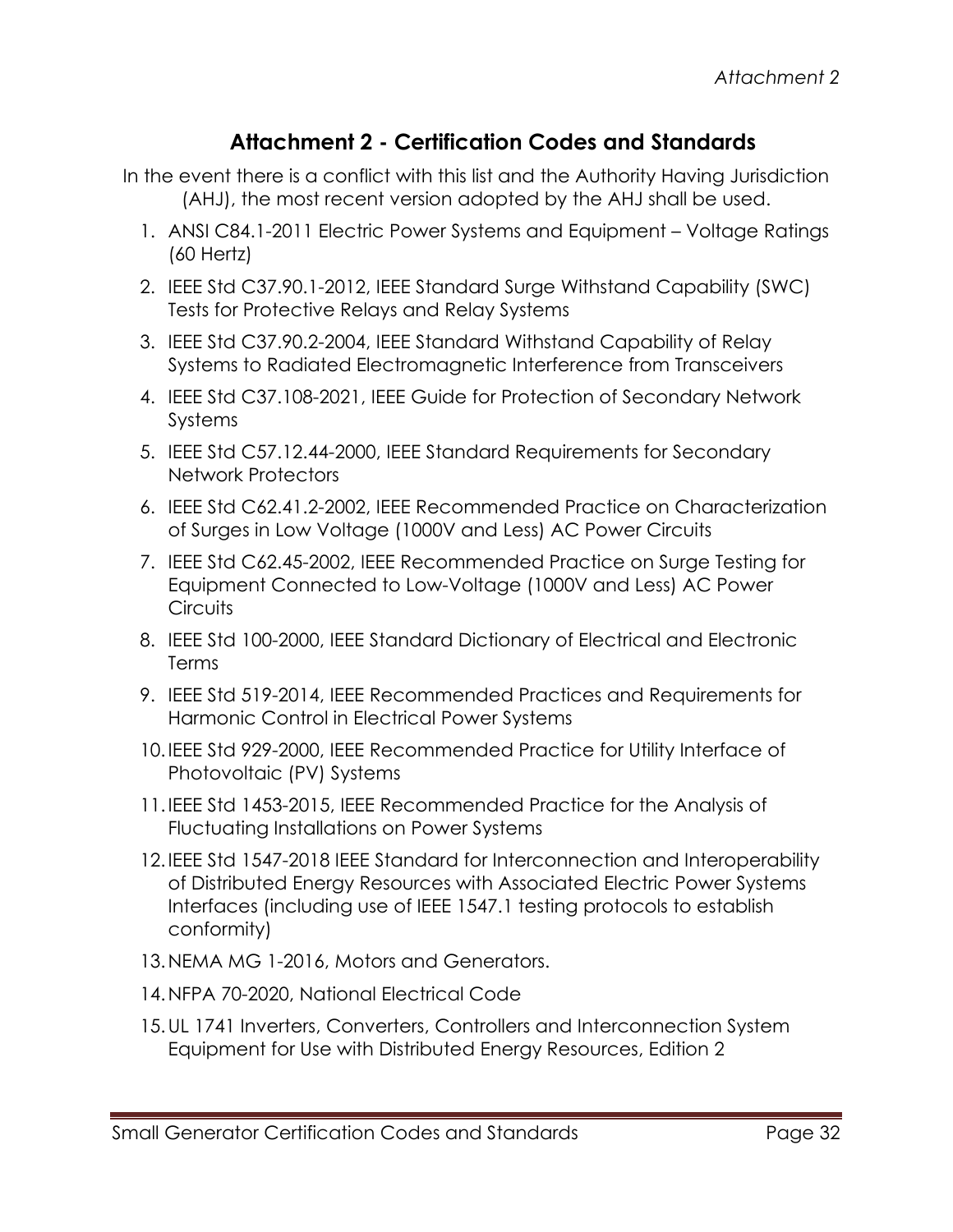## **Attachment 3 - Certification of Small Generator Equipment Packages**

- 1. Small Generating Facility equipment proposed for use separately or packaged with other equipment in an interconnection system shall be considered certified for interconnected operation only if (1) it has been tested in accordance with industry standards for continuous utility interactive operation in compliance with the appropriate codes and standards listed in Attachment 2 by any Nationally Recognized Testing Laboratory (NRTL) recognized by the United States Occupational Safety and Health Administration to test and certify interconnection equipment , (2) it has been labeled and is publicly listed by such NRTL at the time of the interconnection application, and (3) such NRTL makes readily available for verification all test standards and Procedures it utilized in performing such equipment certification, and, with Interconnection Customer approval, the test data itself. The NRTL may make such information available on its website and by encouraging such information to be included in the manufacturer's literature accompanying the equipment.
- 2. The Interconnection Customer must verify that the intended use of the equipment falls within the use or uses for which the equipment was tested, labeled, and listed by the NRTL.
- 3. Certified equipment shall not require further type-test review, testing, or additional equipment to meet the requirements of this interconnection procedure; however, nothing herein shall preclude the need for an on-site commissioning test by the Parties to the interconnection nor follow-up production testing by the NRTL.
- 4. If the certified equipment package includes only interface components, including, without limitation, switchgear, inverters, or other interface devices, then an Interconnection Customer must show that the generator or other electric source being utilized with the equipment package is compatible with the equipment package and is consistent with the testing and listing specified for this type of interconnection equipment.
- 5. Provided the generator or electric source, when combined with the equipment package, is within the range of capabilities for which it was tested by the NRTL and does not violate the interface components' labeling and listing performed by the NRTL, no further design review, testing or additional equipment on the Interconnection Customer side of the Point of Interconnection shall be required to meet the requirements of this interconnection procedure.
- 6. An equipment package does not include equipment provided by CORE.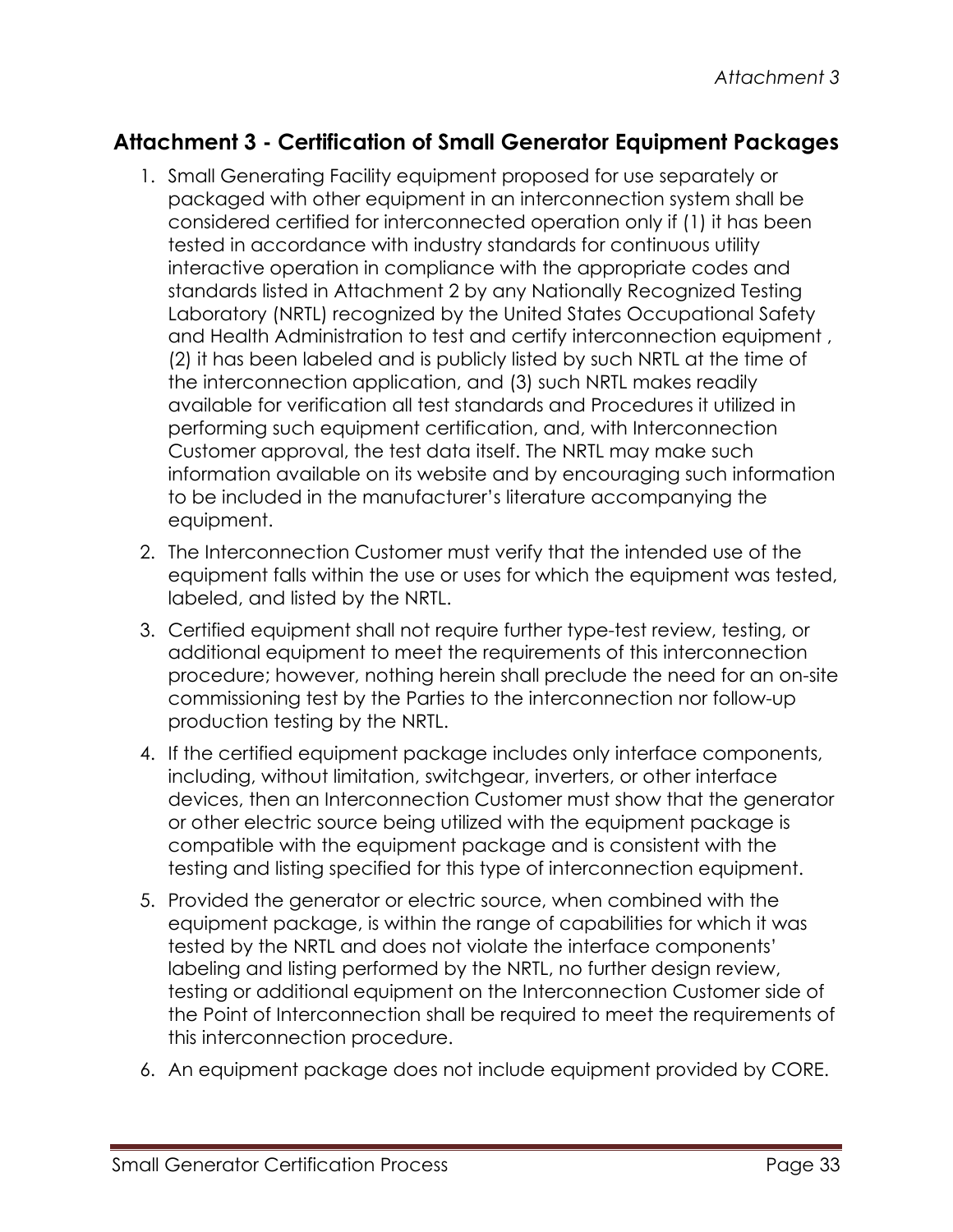## **Attachment 4 - Level 1 Interconnection Request Process**

Application, Procedures, and Terms and Conditions for Interconnecting a Certified Inverter-Based Small Generating Facility No Larger than 25 kW ("25 kW Inverter Process")

The following outlines the process by which a certified inverter-based small generating residential facility no larger than twenty-five (25) kW or commercial facility no larger than twenty-five (25) kW may interconnect with CORE's System. This all-in-one document includes a simplified Interconnection Request, simplified attachment procedures, and the terms and conditions that will govern the application and attachment.

- 1.0 The Interconnection Customer completes the Application for Connecting a Certified Inverter-based Small Generating Facility no Larger than twentyfive (25) kW for residential or twenty-five (25) kW for commercial ("Application") and submits it to CORE. In addition to the information required by CORE in the Application, the Interconnection Customer shall submit documentation of Site Control to CORE. Site control may be demonstrated through:
	- A. ownership of, a leasehold interest in, or a right to develop the site for the purpose of constructing the Small Generating Facility;
	- B. an option to purchase or acquire a leasehold site for such purpose; or
	- C. an exclusivity or other business relationship between the Interconnection Customer and the entity having the right to sell, lease, or grant the Interconnection Customer the right to possess or occupy a site for such purpose.
- 2.0 CORE acknowledges to the Interconnection Customer receipt of the Application within three (3) Business Days of receipt. CORE's notification may be sent by electronic mail.
- 3.0 CORE will evaluate the Application for completeness and notify the Interconnection Customer within ten (10) Business Days of receipt that the Application is or is not complete and, if not, shall advise what material is missing. CORE's notification may be sent by electronic mail.
- 4.0 Once the Application is deemed complete by CORE, within fifteen (15) Business Days CORE shall conduct an initial review, which shall include the following screening criteria:
	- A. For interconnection of a proposed Small Generating Facility to a radial distribution circuit, the aggregated generation, including the proposed Small Generating Facility, shall not exceed fifteen percent (15%) of the line section annual peak load as most recently measured at the substation or calculated for the line section. For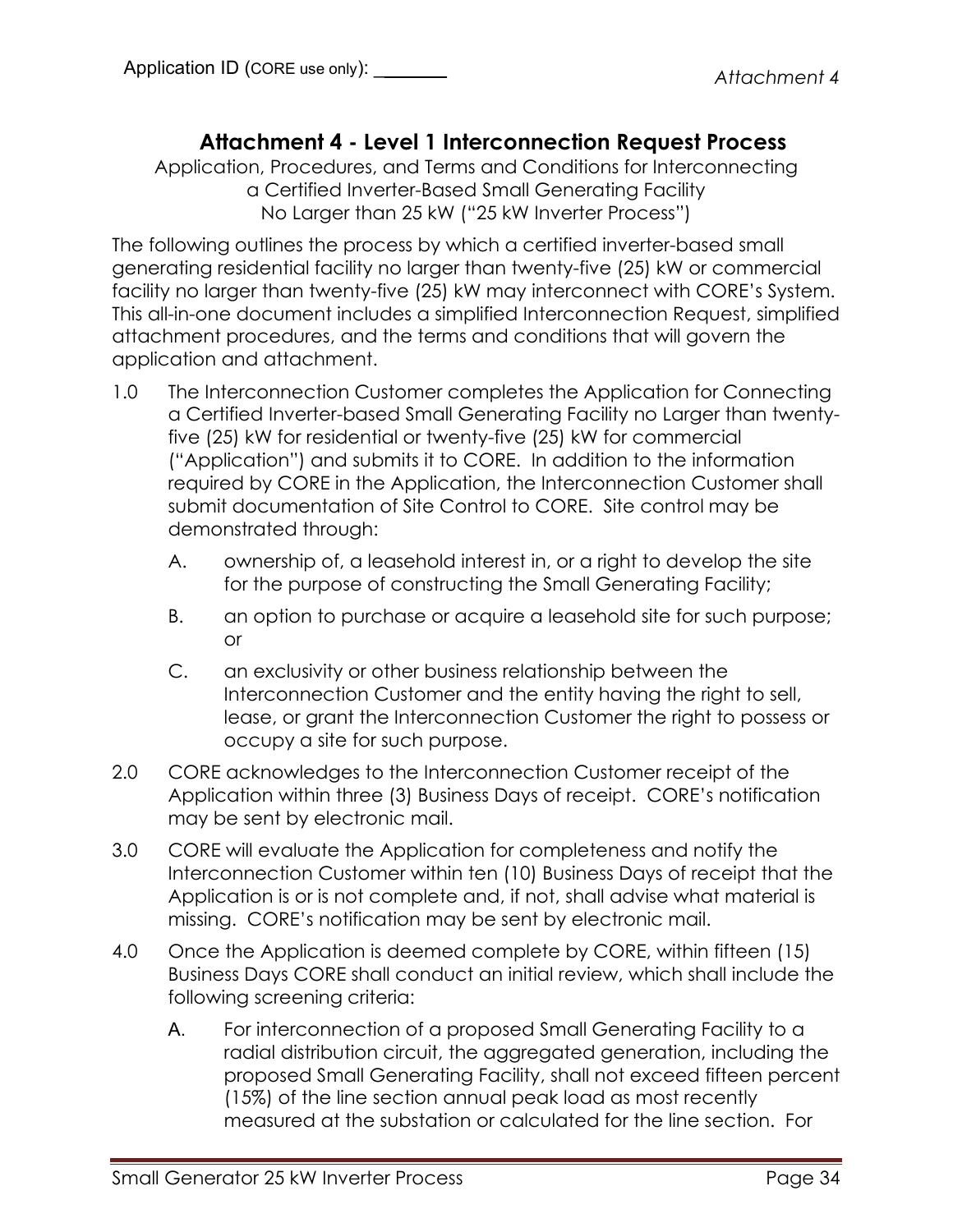Highly Seasonal Circuits only, the aggregate generation, including the proposed Small Generating Facility, on the line section shall not exceed fifteen percent (15%) of two (2) times the Minimum Daytime Loading. A line section is that portion of CORE's electric system connected to a customer bounded by automatic sectionalizing devices or the end of the distribution line. A fuse is not an automatic sectionalizing device.

- B. If the proposed Small Generating facility is to be interconnected on single-phase shared secondary, the aggregate generation capacity on the shared secondary, including the proposed Small Generating Facility, shall not exceed twenty-five (25) kW for residential or twenty-five (25) kW for commercial.
- C. If the proposed Small Generating Facility is single-phase and is to be interconnected on a center tap neutral of a two hundred forty (240) volt service, its addition shall not create an imbalance between the two sides of the two hundred forty (240) volt service of more than twenty percent (20%) of the nameplate rating of the service transformer.
- D. No construction or modification of CORE's System shall be required to accommodate the Small Generating Facility.
- 5.0 If, having deemed the Application complete, CORE finds that the Interconnection Request satisfies the Level 1 Process requirements described above and that the Small Generating Facility can be interconnected safely and reliably to its Distribution System and the Interconnection Customer is otherwise in compliance with the applicable requirements of the Procedures, CORE shall approve and execute the interconnection request and return it to the Customer with an executable interconnection agreement to the Interconnection Customer.
	- A. After installation, the Interconnection Customer will return the Certificate of Completion to CORE. Prior to parallel operation, CORE may inspect the Small Generating Facility for compliance with standards, which may include a witness test, and may schedule appropriate metering replacement, if necessary.
	- B. CORE notifies the Interconnection Customer in writing that interconnection of the Small Generating Facility is authorized. If the witness test is not satisfactory, CORE has the right to disconnect the Small Generating Facility. The Interconnection Customer has no right to operate in parallel until a witness test has been performed, or previously waived on the Application. CORE is obligated to complete this witness test within ten (10) Business Days of the receipt of the Certificate of Completion.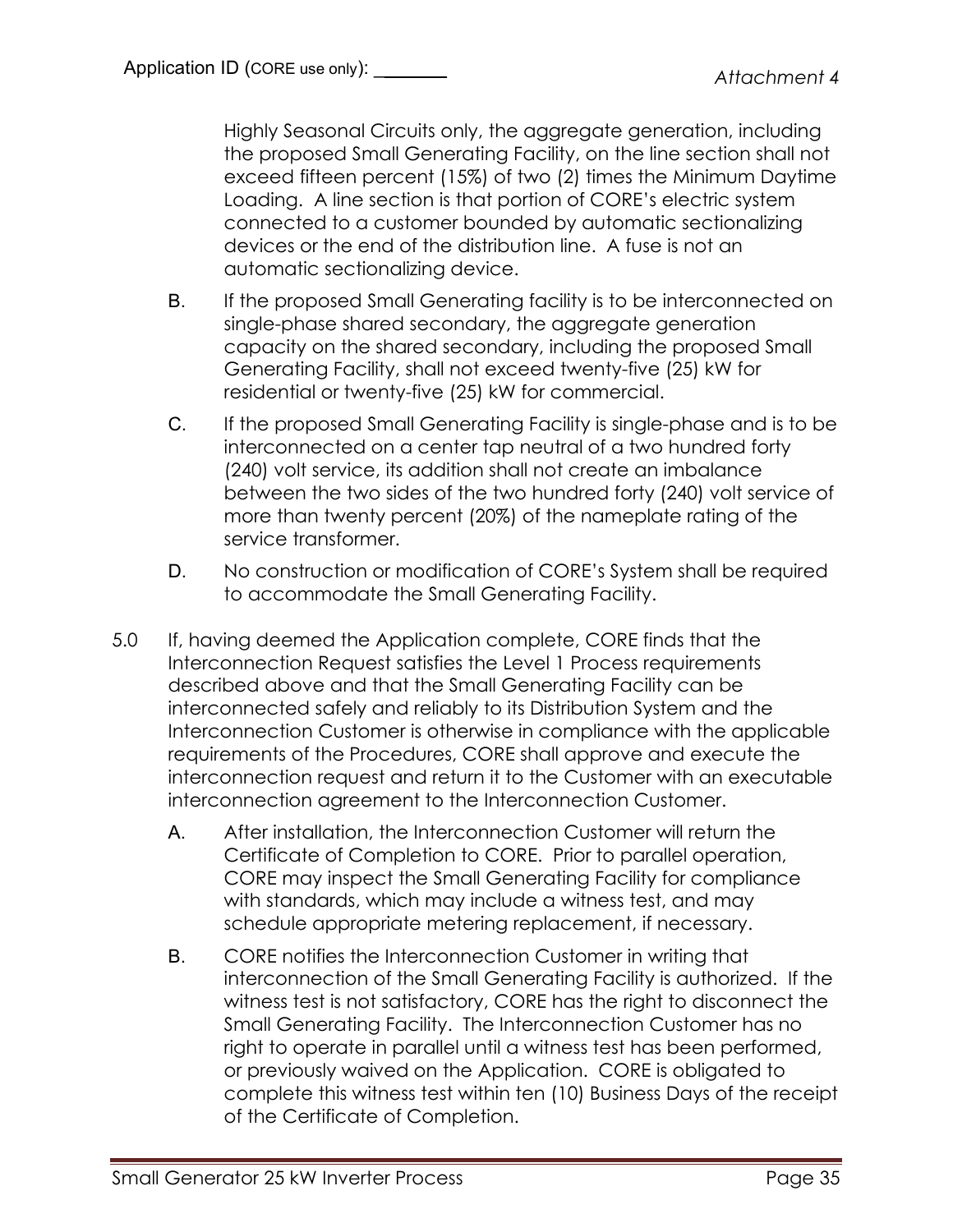- C. Contact Information The Customer must provide the contact information for the legal applicant (i.e., the Interconnection Customer). If another entity is responsible for interfacing with CORE, that contact information must be provided on the Application.
- 5.0 Ownership Information Enter the legal names of the owner(s) of the Small Generating Facility. Include the percentage ownership (if any) by any utility or public utility holding company, or by any entity owned by either.
- 6.0 UL1741 Listed This standard ("Inverters, Converters, and Controllers for Use in Independent Power Systems") addresses the electrical interconnection design of various forms of generating equipment. Many manufacturers submit their equipment to a Nationally Recognized Testing Laboratory ("NRTL") that verifies compliance with UL1741. This "listing" is then marked on the equipment and supporting documentation.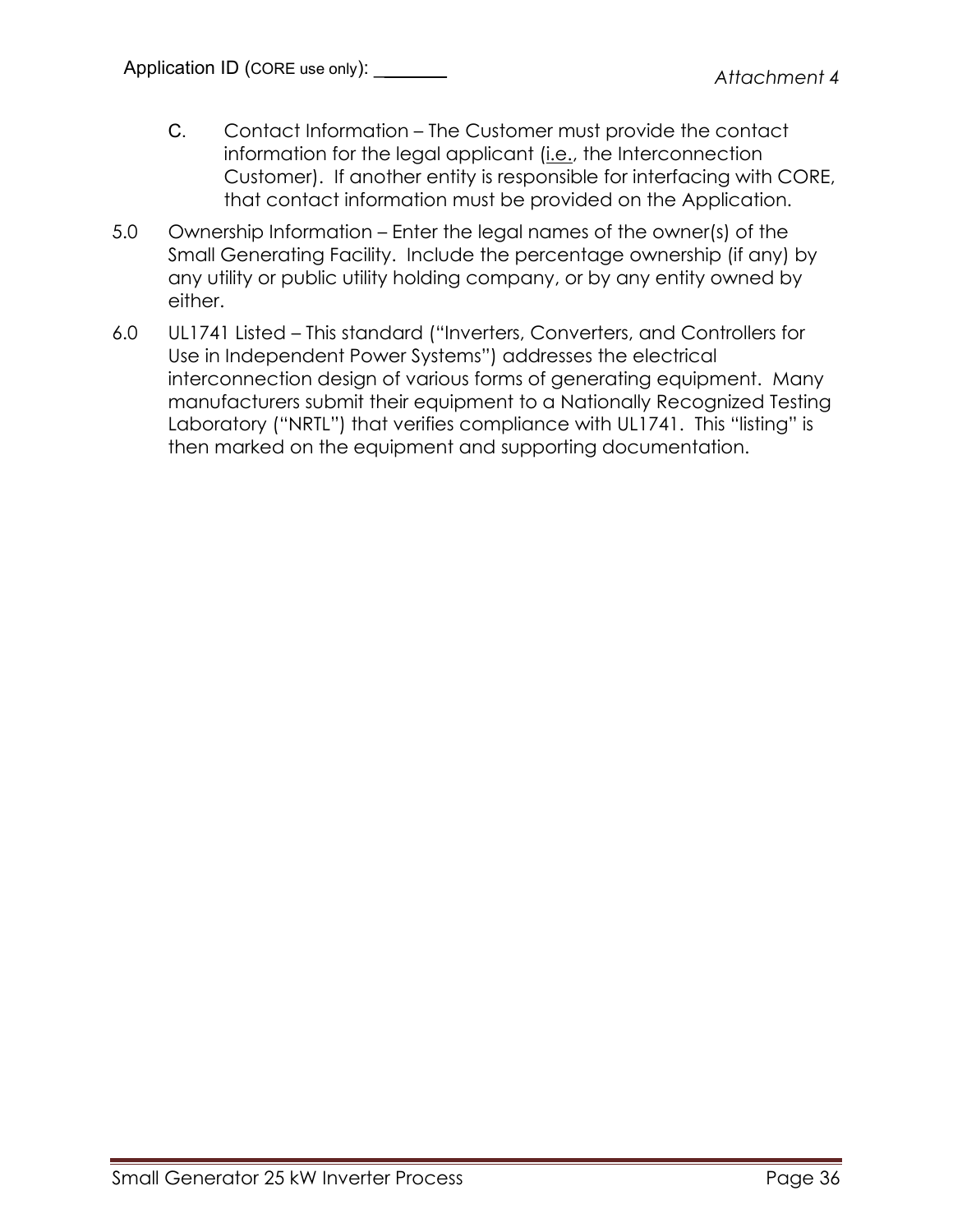# **Level 1 Application and/or Energy Storage Application**

Interconnecting a Certified Inverter-Based Small Generating Facility No Larger than Twenty-five (25) kW for Residential or Twenty-five (25) kW for Commercial

| <b>Interconnection Customer Information</b>                                                 |  |
|---------------------------------------------------------------------------------------------|--|
| Name: _____________________________Contact Person:______________________________            |  |
|                                                                                             |  |
|                                                                                             |  |
|                                                                                             |  |
|                                                                                             |  |
| Equipment Installation Contractor/Electrical Contractor (If different from above)           |  |
|                                                                                             |  |
|                                                                                             |  |
|                                                                                             |  |
| Small Generating Facility Information                                                       |  |
| New     Existing     Not Applicable                                                         |  |
| Inverter Manufacturer: ___________________Model: _______________________________            |  |
| System AC Rating: _______(kW) ______(AC Volts)                                              |  |
| System DC Rating: _______(kW)                                                               |  |
| Projected Annual Energy Production: ________(kWh)                                           |  |
| Single Phase     Three Phase                                                                |  |
| I Acknowledge that power must be exported to the<br>grid at a power factor of .95 or higher |  |
| <b>Energy Storage Information:</b>                                                          |  |
| New     Existing     Not Applicable                                                         |  |
| Energy Storage Inverter Manufacturer: ____________Model: _______________________            |  |
| Acknowledge that batteries are subject to no-export restrictions                            |  |
| Please include the following documents:                                                     |  |
| One Line Diagram (Including Production Meter Location)                                      |  |
| Site Plan                                                                                   |  |
| Site Control Documentation                                                                  |  |
| Specification Sheets for the Module(s) and Inverter(s)                                      |  |
| \$100 Application Processing Fee                                                            |  |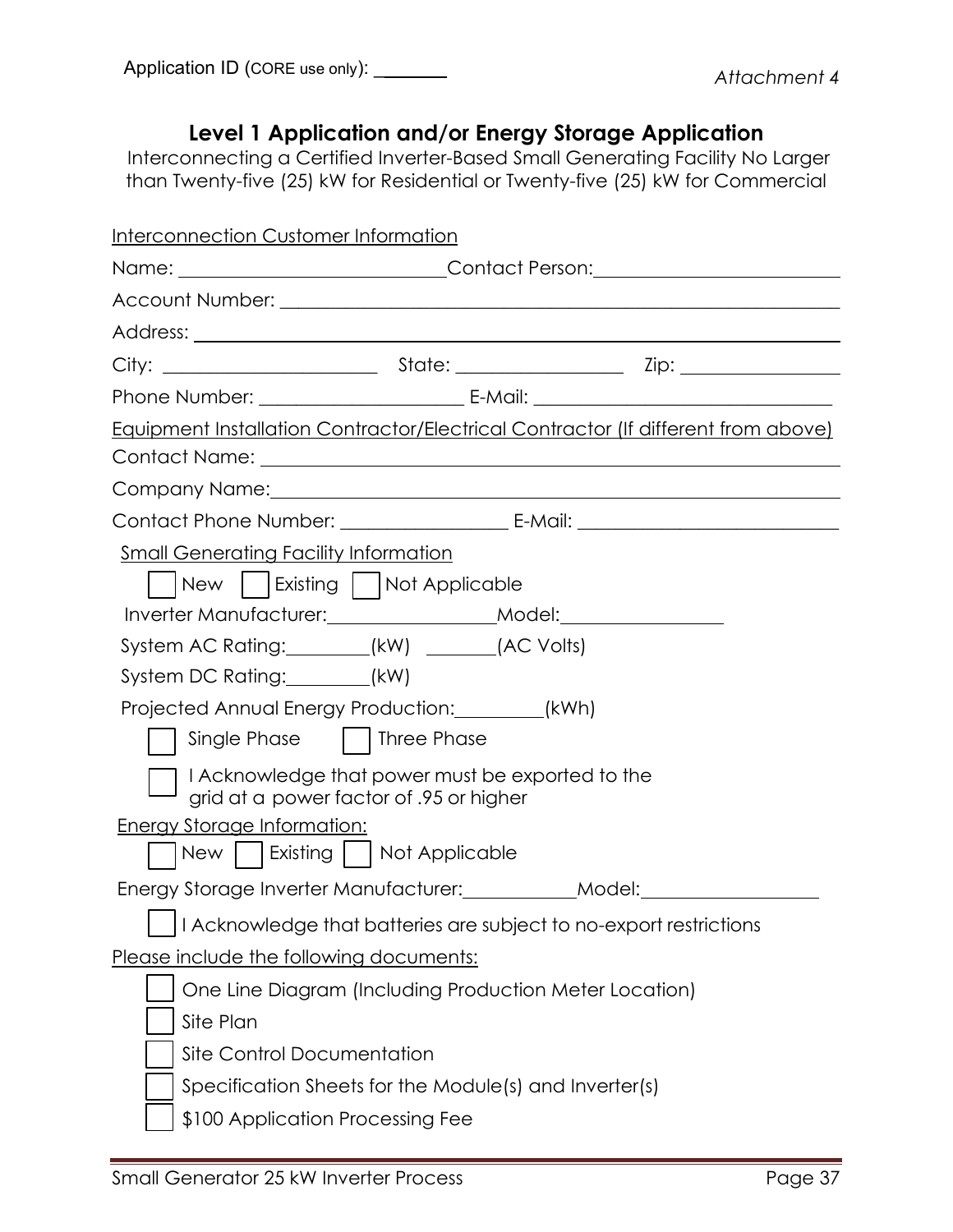This Application shall be deemed complete when the Interconnection Customer provides all applicable and correct information required below, as well as any additional information required by CORE to evaluate the Request. The terms of this Application are governed by the provisions applicable to the Level 1 Process of CORE's Small Generation Interconnection Procedures and/or Energy Storage Procedure, as the same may be amended, modified, or restated from time to time.

#### Interconnection Customer Signature

I hereby certify that, to the best of my knowledge, the information provided in this Application is true. I agree to abide by the Terms and Conditions for Interconnecting an Inverter-Based Small Generating Facility No Larger than twenty-five (25) kW for residential or twenty-five (25) kW for commercial and return the Certificate of Completion when the Small Generating Facility has been installed. I further agree that CORE shall be entitled to any renewable energy credits or other similar attributes associated with the production of electricity by the equipment referred to in this application upon interconnection of that equipment, until such time as CORE is notified in writing of the transfer or assignment of such credits or attributes to a third party.

#### **I UNDERSTAND THAT ONLY SYSTEMS UP TO LESSER OF 200% OF THE 12 MONTH HISTORICAL USAGE AT THE METER LOCATION, OR 10 KW FOR RESIDENTIAL, OR 25 KW FOR COMMERCIAL ARE ELIGIBLE FOR NET METERING.**

**I UNDERSTAND THAT CORE HAS THE RIGHT TO CHANGE ITS RATES AT ANY TIME AND THAT FUTURE REVISIONS MAY INCLUDE A REDUCTION IN THE ENERGY CREDIT RATE, THE ADDITION OF A DEMAND CHARGE, AN INCREASED SERVICE CHARGE, A MODIFICATION TO THE COMPENSATION PAID FOR ANNUAL EXCESS GENERATION, OR OTHER CHANGES THAT WOULD ALLOW CORE TO RECOVER COSTS OF PROVIDING SERVICE TO NET METERING AND OTHER CUSTOMERS.** 

**I UNDERSTAND THAT SUCH REVISIONS, IF ADOPTED, MAY AFFECT THE RELATIVE COSTS AND ECONOMIC BENEFITS OF MY GENERATION EQUIPMENT AND I ACKNOWLEDGE THAT IN AGREEING TO INTERCONNECT MY GENERATION EQUIPMENT, CORE RESERVES ITS RIGHT TO ESTABLISH RATES DESIGNED TO FULLY RECOVER ITS COSTS AND MAKES NO COMMITMENT TO ME THAT IT WILL CONTINUE ITS CURRENT RATES OR RATE STRUCTURE FOR ANY PERIOD OF TIME.**

Signed:

### Title: Date: Date: Date: Date: Date: Date: Date: Date: Date: Date: Date: Date: Date: Date: Date: Date: Date: Date: Date: Date: Date: Date: Date: Date: Date: Date: Date: Date: Date: Date: Date: Date: Date: Date: Date: Date:

Contingent Approval (For CORE use only)

Interconnection of the Small Generating Facility and/or Inverter-Based Energy Storage Device is approved contingent upon the Terms and Conditions for Interconnecting an Inverter-Based Small Generating Facility No Larger than twenty-five (25) kW for residential or twenty-five (25) kW for commercial and return of the Certificate of Completion.

Intermountain Rural Electric Association d/b/a CORE Electric Cooperative

Signature: \_\_\_\_\_\_\_\_\_\_\_\_\_\_\_\_\_\_\_\_\_\_\_\_\_\_\_\_\_\_\_\_\_\_\_\_\_\_\_\_\_\_\_\_\_\_\_\_\_\_

Title: Date: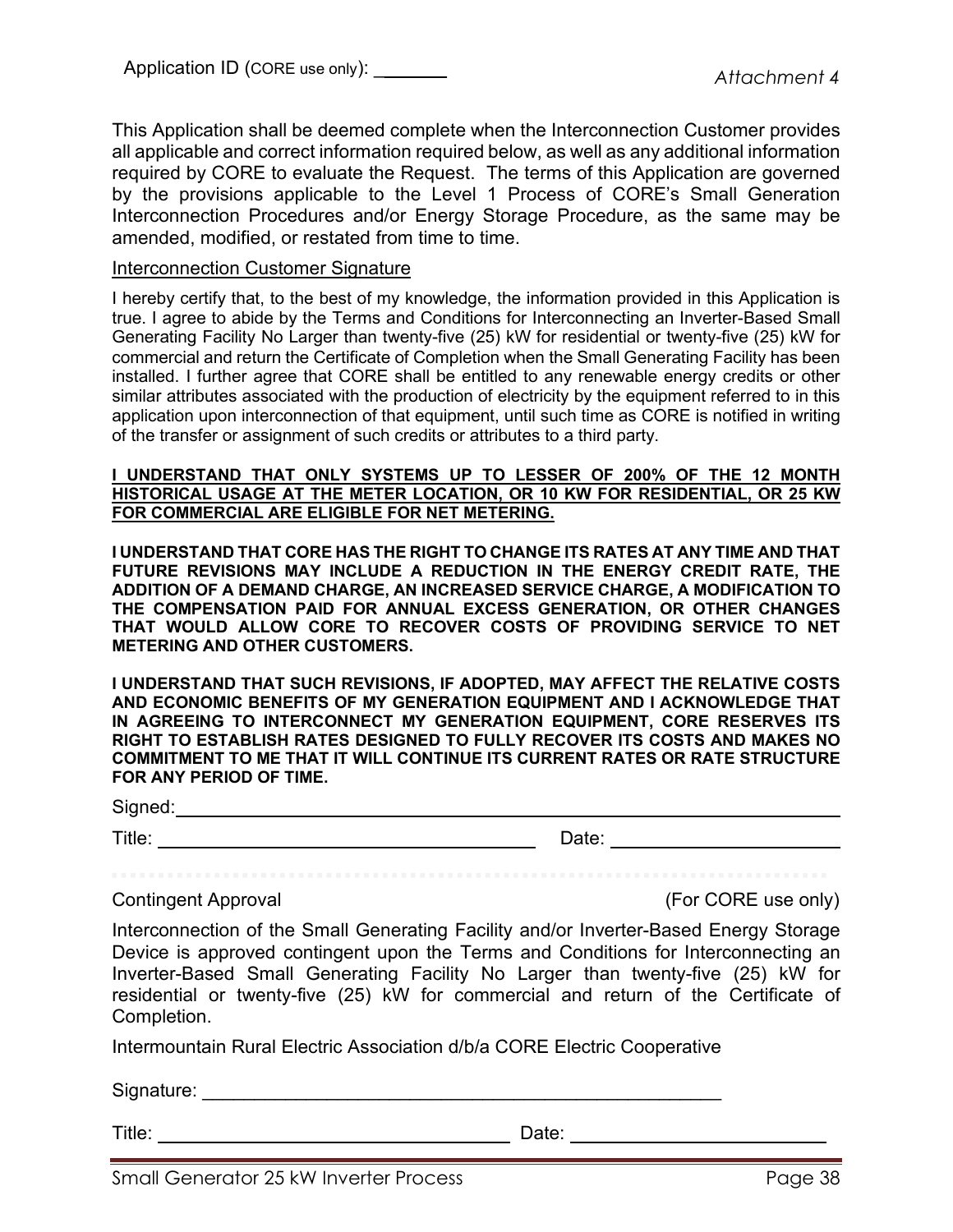## **Small Generating Facility Certificate of Completion**

For a Certified Inverter-Based Small Generating Facility No Larger than Twenty-five (25) kW for Residential or Twenty-five (25) kW for Commercial

| Is the Small Generating Facility owner-installed? Yes     No                                                                                                                                                                         |                      |
|--------------------------------------------------------------------------------------------------------------------------------------------------------------------------------------------------------------------------------------|----------------------|
|                                                                                                                                                                                                                                      |                      |
|                                                                                                                                                                                                                                      |                      |
|                                                                                                                                                                                                                                      |                      |
| Location of the Small Generating Facility (if different from above):                                                                                                                                                                 |                      |
|                                                                                                                                                                                                                                      |                      |
|                                                                                                                                                                                                                                      |                      |
|                                                                                                                                                                                                                                      |                      |
|                                                                                                                                                                                                                                      |                      |
| <b>Equipment Installation Contractor/Electrical Contractor:</b>                                                                                                                                                                      |                      |
|                                                                                                                                                                                                                                      |                      |
|                                                                                                                                                                                                                                      |                      |
|                                                                                                                                                                                                                                      |                      |
|                                                                                                                                                                                                                                      |                      |
|                                                                                                                                                                                                                                      |                      |
| Date Approval to Install Facility granted by CORE: _____________________________                                                                                                                                                     |                      |
| Application ID number: <u>contract to the contract of the contract of the contract of the contract of the contract of the contract of the contract of the contract of the contract of the contract of the contract of the contra</u> |                      |
| Inspection:<br>The Small Generating Facility has been installed and inspected in compliance                                                                                                                                          |                      |
| Signed (Local electrical wiring inspector, or attach signed electrical inspection):                                                                                                                                                  |                      |
|                                                                                                                                                                                                                                      | Date: ______________ |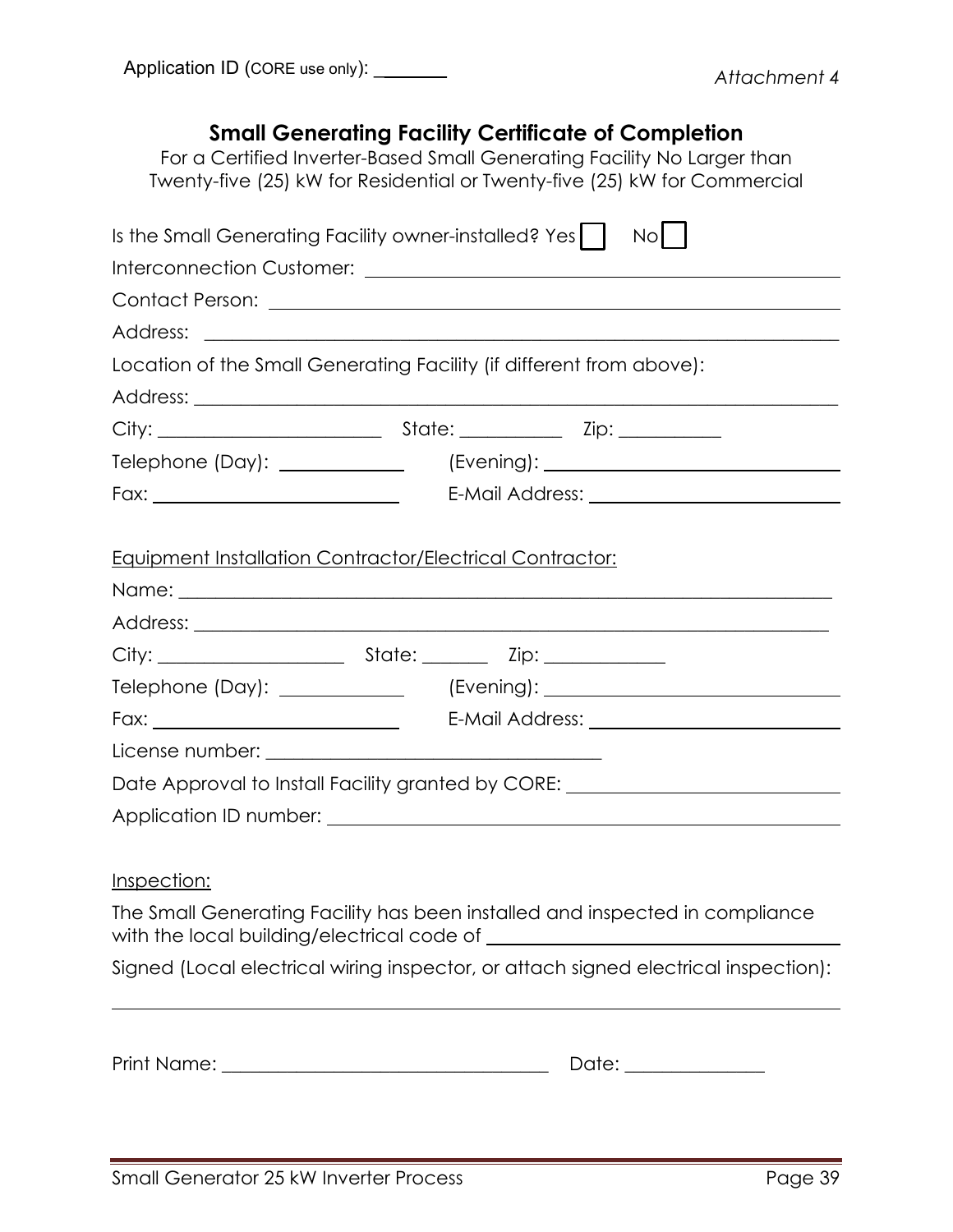As a condition of interconnection, you are required to send/fax a copy of this form along with a copy of the signed electrical permit to:

### Approval to Energize the Small Generating Facility (For CORE use only)

Energizing the Small Generating Facility is approved contingent upon the Terms and Conditions for Interconnecting an Inverter-Based Small Generating Facility No Larger than Twenty-five (25) kW for Residential or Twenty-five (25) kW for Commercial.

Intermountain Rural Electric Association d/b/a CORE Electric Cooperative

Signature: \_\_\_\_\_\_\_\_\_\_\_\_\_\_\_\_\_\_\_\_\_\_\_\_\_\_\_\_\_\_\_\_\_\_\_\_\_\_\_\_\_\_\_\_\_\_\_\_\_\_

| Title: | 7+∽.<br>$\tilde{}$<br>$\ddotsc$ |
|--------|---------------------------------|
|        |                                 |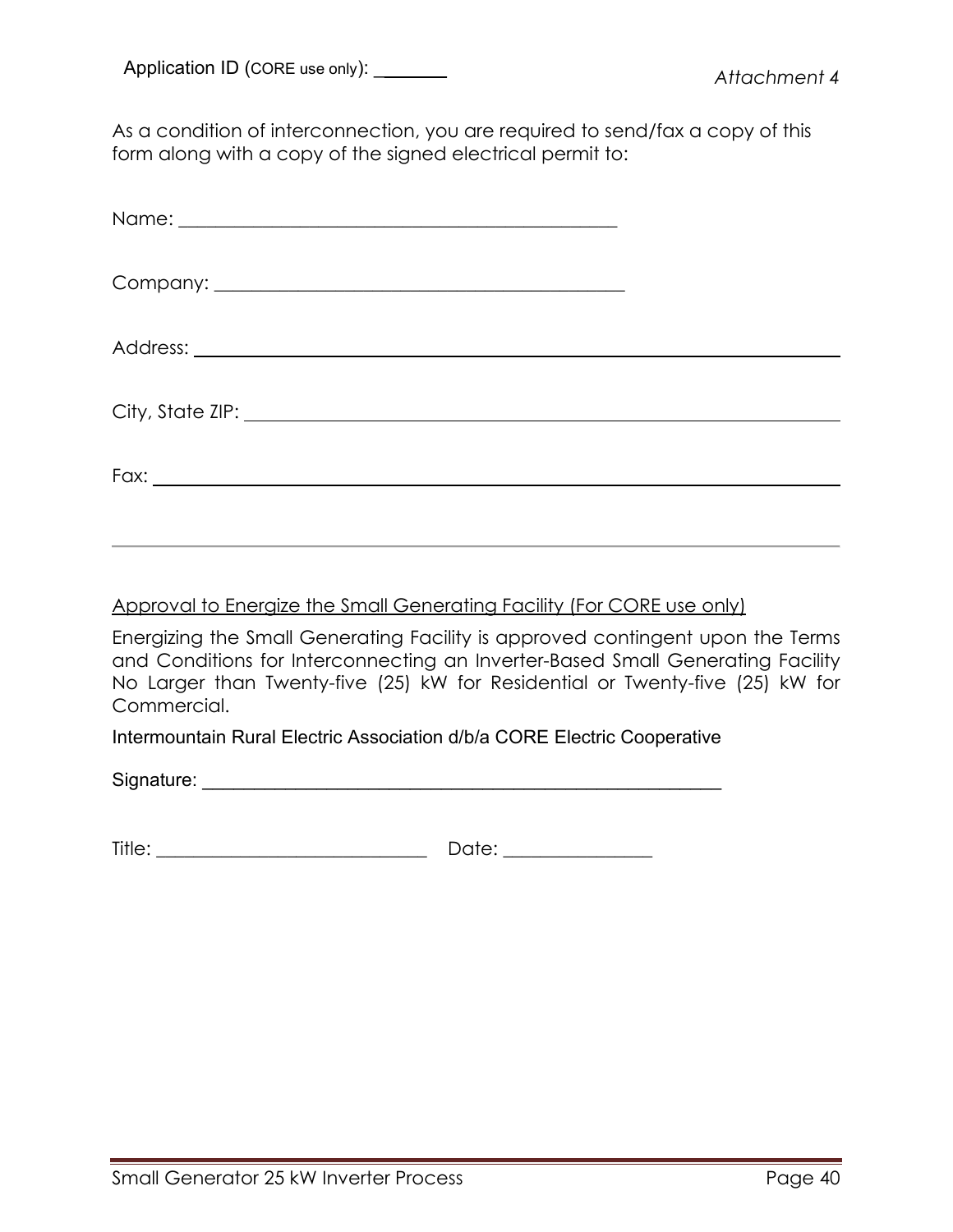# **Terms and Conditions**

Interconnecting an Inverter-Based Small Generating Facility No Larger than Twenty-five (25) kW for Residential or Twenty-five (25) kW for Commercial

### 1.0 **Construction of the Facility**

The Interconnection Customer may proceed to construct (including operational testing not to exceed two hours) the Small Generating Facility when CORE approves the Interconnection Request (the "Application") and returns it to the Customer.

### 2.0 **Interconnection and Operation**

The Customer may operate Small Generating Facility and interconnect with CORE's electric system once all of the following have occurred:

- 2.1 Upon completing construction, the Interconnection Customer will cause the Small Generating Facility to be inspected or otherwise certified by the appropriate local electrical wiring inspector with jurisdiction;
- 2.2 The Customer returns the Certificate of Completion to CORE;
- 2.3 Completed its inspection of the Small Generating Facility to ensure that all equipment has been appropriately installed and that all electrical connections have been made in accordance with applicable codes. All inspections must be conducted by CORE, at its own expense, within ten (10) Business Days after receipt of the Certificate of Completion and shall take place at a time agreeable to the Parties. CORE shall provide a written statement that the Small Generating Facility has passed inspection or shall notify the Interconnection Customer of what steps it must take to pass inspection as soon as practicable after the inspection takes place.
- 2.4 CORE has the right to disconnect the Small Generating Facility in the event of improper installation or failure to return the Certificate of Completion.

### 3.0 **Safe Operations and Maintenance**

The Customer shall be fully responsible to operate, maintain, and repair the Small Generating Facility as required to ensure that it complies at all times with the interconnection standards to which it has been certified.

### 4.0 **Access**

CORE shall have access to the disconnect switch (if the disconnect switch is required) and metering equipment of the Small Generating Facility at all times. CORE shall provide reasonable notice to the Interconnection Customer when possible prior to using its right of access.

### 5.0 **Disconnection**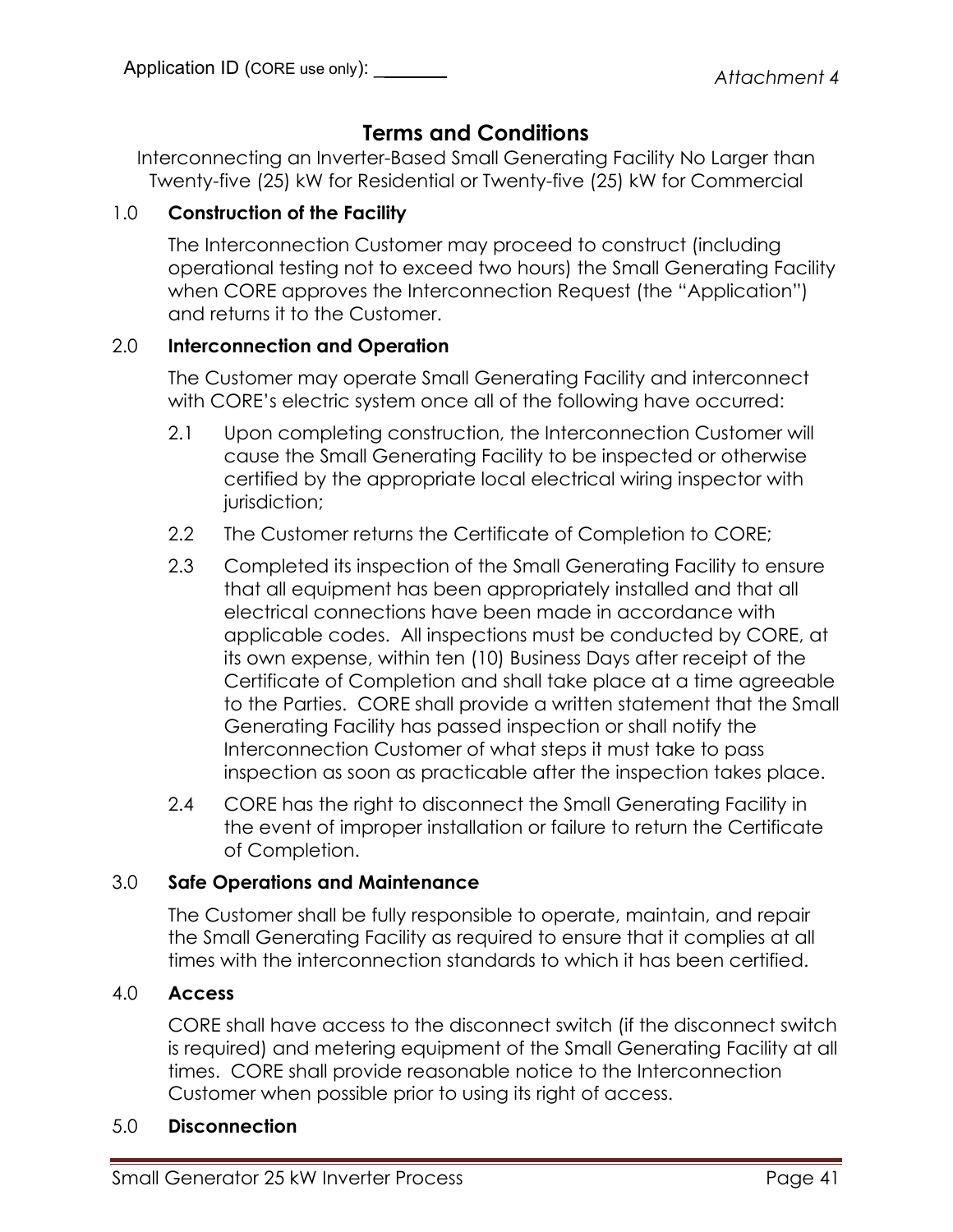CORE may temporarily disconnect the Small Generating Facility upon the following conditions:

- 5.1 For scheduled outages upon reasonable notice.
- 5.2 For unscheduled outages or emergency conditions.
- 5.3 If the Small Generating Facility does not operate in the manner consistent with these Terms and Conditions.
- 5.4 CORE shall inform the Interconnection Customer in advance of any scheduled disconnection, or as is reasonable after an unscheduled disconnection.

### 6.0 **Indemnification**

The Parties shall at all times indemnify, defend, and save the other Party harmless from, any and all damages, losses, claims, including claims and actions relating to injury to or death of any person or damage to property, demand, suits, recoveries, costs and expenses, court costs, attorney fees, and all other obligations by or to third parties, arising out of or resulting from the other Party's action or inactions of its obligations under this agreement on behalf of the indemnifying Party, except in cases of gross negligence or intentional wrongdoing by the indemnified Party.

### 7.0 **Limitation of Liability**

Each Party's liability to the other Party for any loss, cost, claim, injury, liability, or expense, including reasonable attorney's fees, relating to or arising from any act or omission in its performance of this agreement, shall be limited to the amount of direct damage actually incurred. In no event shall either Party be liable to the other Party for any indirect, incidental, special, consequential, or punitive damages of any kind whatsoever, except as allowed under paragraph 6.0.

### 8.0 **Termination**

The Agreement to operate in parallel may be terminated under the following conditions:

### 8.1 **By the Interconnection Customer**

By providing written notice to CORE.

### 8.2 **By CORE**

If the Small Generating Facility fails to operate for any consecutive twelve (12) month period or the Interconnection Customer fails to remedy a violation of these Terms and Conditions.

### 8.3 **Permanent Disconnection**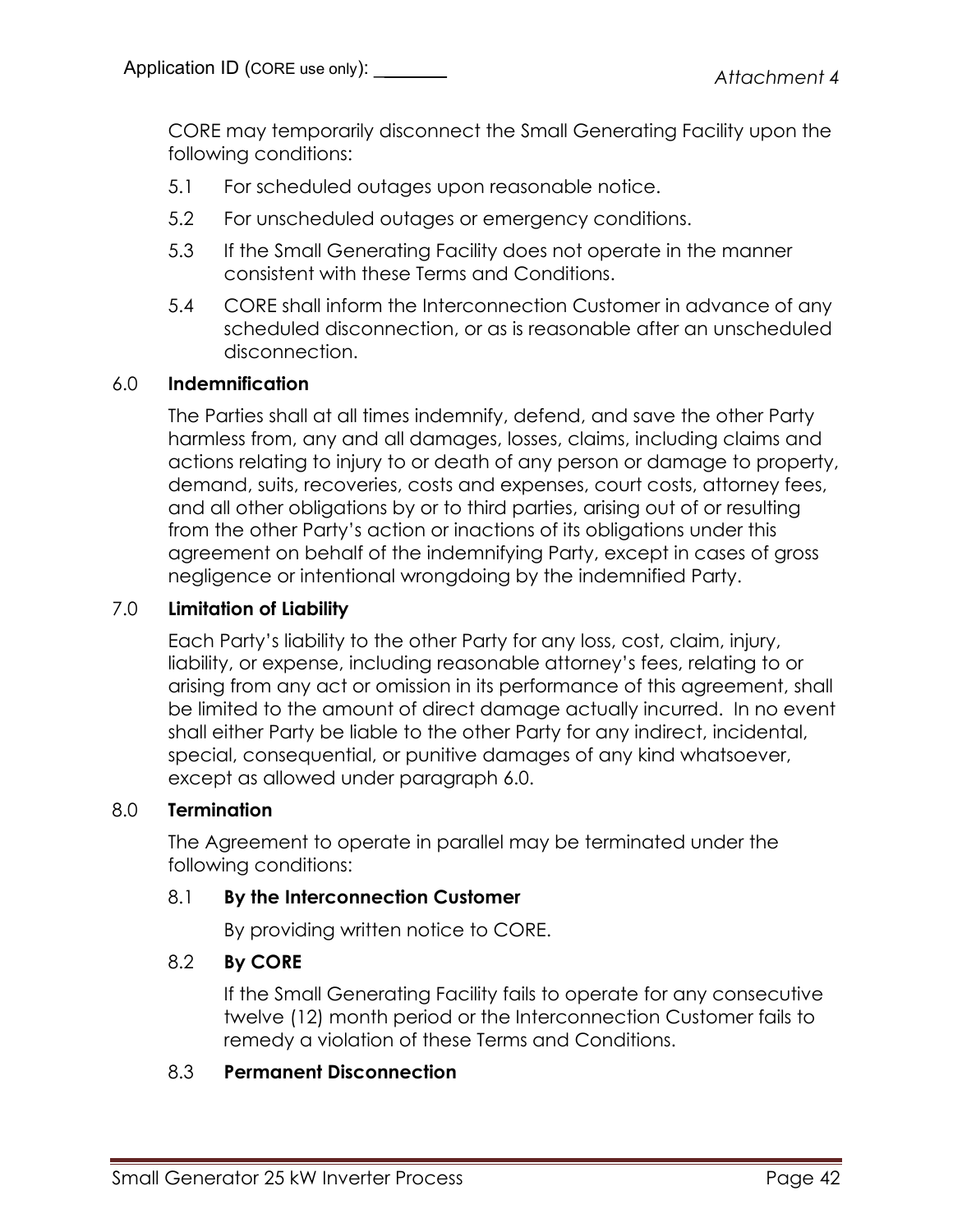In the event this Agreement is terminated, CORE shall have the right to disconnect its facilities or direct the Customer to disconnect its Small Generating Facility.

### 8.4 **Survival Rights**

This Agreement shall continue in effect after termination to the extent necessary to allow or require either Party to fulfill rights or obligations that arose under the Agreement.

### 9.0 **Assignment/Transfer of Ownership of the Facility**

This Agreement shall survive the transfer of ownership of the Small Generating Facility to a new owner when the new owner agrees in writing to comply with the terms of this Agreement and so notifies CORE.

### 10.0 **Certification of Small Generator Equipment Packages**

- 10.1 Small Generating Facility equipment proposed for use separately or packaged with other equipment in an interconnection system shall be considered certified for interconnected operation only if (1) it has been tested in accordance with industry standards for continuous utility interactive operation in compliance with the appropriate codes and standards listed in Attachment 2 by any Nationally Recognized Testing Laboratory (NRTL) recognized by the United States Occupational Safety and Health Administration to test and certify interconnection equipment , (2) it has been labeled and is publicly listed by such NRTL at the time of the interconnection application, and (3) such NRTL makes readily available for verification all test standards and Procedures it utilized in performing such equipment certification, and, with Interconnection Customer approval, the test data itself. The NRTL may make such information available on its website and by encouraging such information to be included in the manufacturer's literature accompanying the equipment.
- 10.2 The Interconnection Customer must verify that the intended use of the equipment falls within the use or uses for which the equipment was tested, labeled, and listed by the NRTL.
- 10.3 Certified equipment shall not require further type-test review, testing, or additional equipment to meet the requirements of this interconnection procedure; however, nothing herein shall preclude the need for an on-site commissioning test by the Parties to the interconnection nor follow-up production testing by the NRTL.
- 10.4 If the certified equipment package includes only interface components, including, without limitation, switchgear, inverters, or other interface devices, then an Interconnection Customer must show that the generator or other electric source being utilized with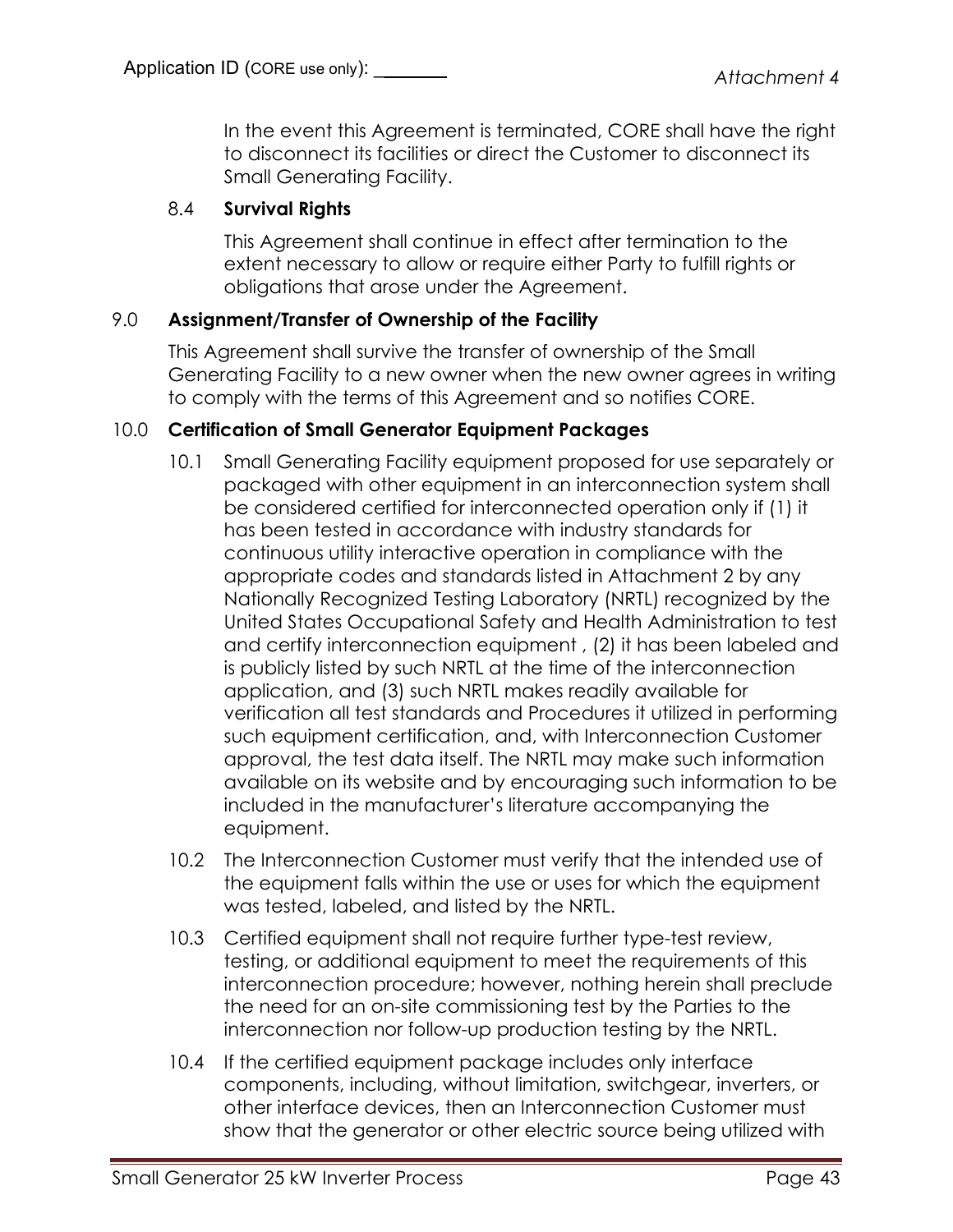the equipment package is compatible with the equipment package and is consistent with the testing and listing specified for this type of interconnection equipment.

- 10.5 Provided the generator or electric source, when combined with the equipment package, is within the range of capabilities for which it was tested by the NRTL and does not violate the interface components' labeling and listing performed by the NRTL, no further design review, testing or additional equipment on the Interconnection Customer side of the Point of Interconnection shall be required to meet the requirements of this interconnection procedure.
- 10.6 An equipment package does not include equipment provided by CORE.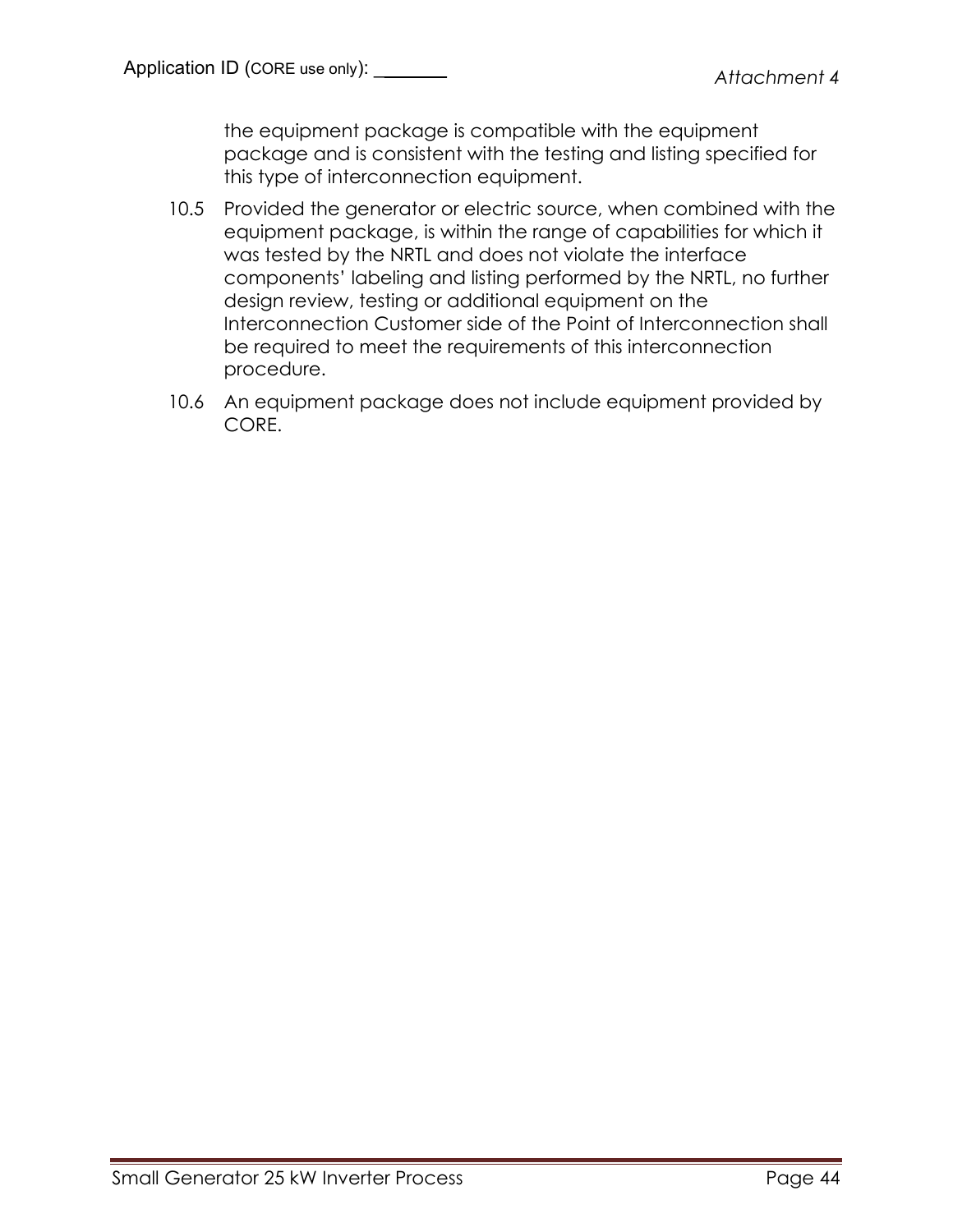# **Attachment 4A - Level 1A Analysis**

Application, Procedures, and Terms and Conditions for Analysis of a Certified Inverter-Based Small Generating Planned Development ("25 kW Inverter Planned Development Process")

The following outlines the process by which a planned development may be analyzed prior to construction of the development. Each interconnection with CORE's System shall be a certified inverter-based small generating facility with residential class service where the total nameplate generating capacity connected at one meter location is twenty-five (25) kW or less or a commercial class service where the total nameplate generating capacity connected at one meter location is no larger than twenty-five (25) kW. This document includes a simplified Interconnection Request, simplified attachment procedures, and the terms and conditions that will govern the application and attachment.

- 1.0 The Interconnection Developer completes the Application for Analyzing a Certified Inverter-based Small Generating Planned Development ("Application") and submits it to CORE.
- 2.0 CORE acknowledges to the Interconnection Developer receipt of the Application within three (3) Business Days of receipt. CORE's notification may be sent by electronic mail.
- 3.0 CORE will evaluate the Application for completeness and notify the Interconnection Developer within ten (10) Business Days of receipt that the Application is or is not complete and, if not, shall advise what material is missing. CORE's notification may be sent by electronic mail.
- 4.0 Once the Application is deemed complete by CORE, within fifteen (15) Business Days CORE shall conduct an initial review, which shall include the following screening criteria:
	- A. For interconnection of proposed Small Generating Facilities to a radial distribution circuit, the aggregated generation, including the proposed Small Generating Facilities, shall not exceed fifteen percent (15%) of the line section annual peak load as most recently measured at the substation or calculated for the line section. For Highly Seasonal Circuits only, the aggregate generation, including the proposed Small Generating Facilities, on the line section shall not exceed fifteen percent (15%) of two (2) times the Minimum Daytime Loading. A line section is that portion of CORE's electric system connected to a customer bounded by automatic sectionalizing devices or the end of the distribution line. A fuse is not an automatic sectionalizing device.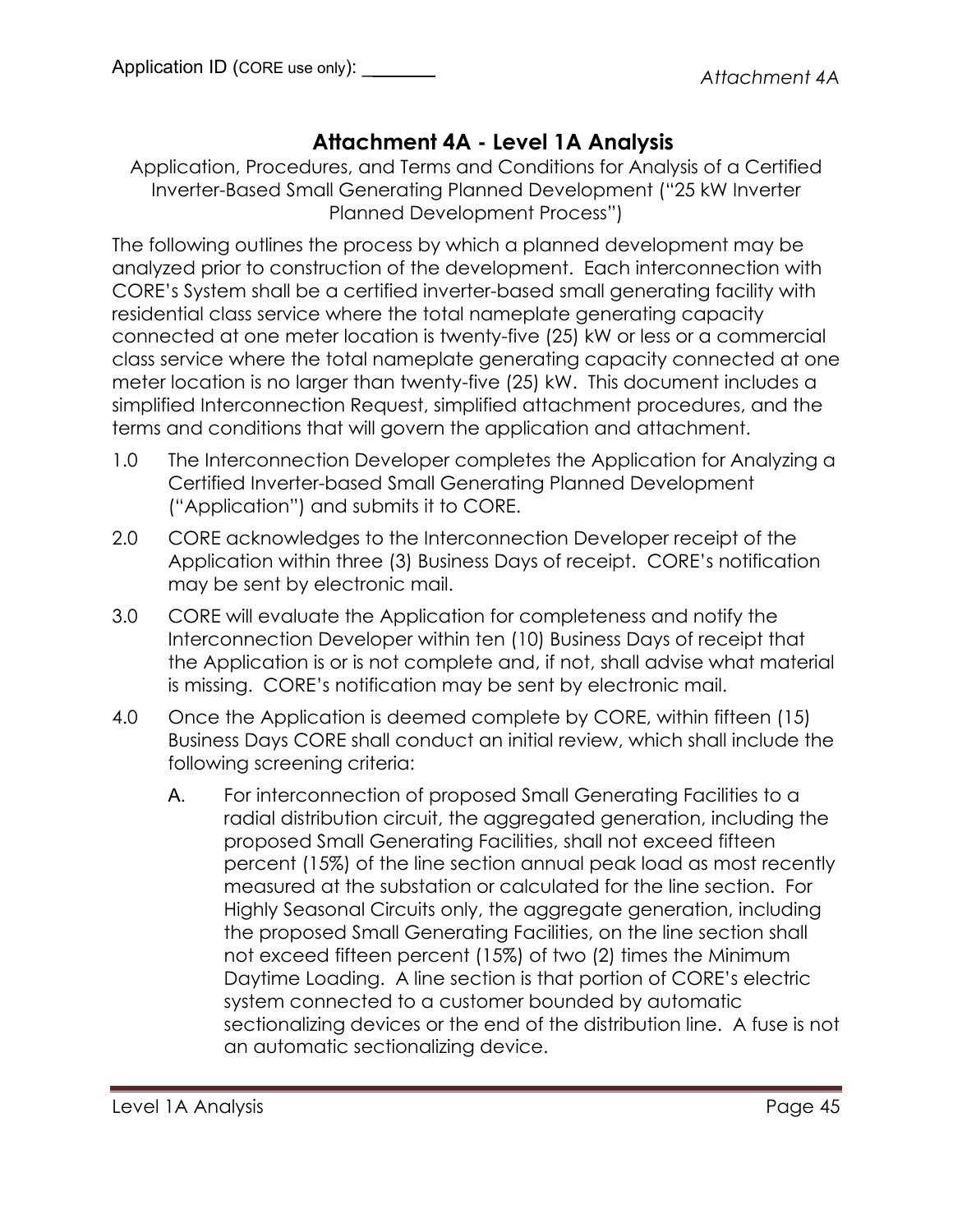- B. If the proposed Small Generating facilities are to be interconnected on single-phase shared secondary, the aggregate generation capacity on the shared secondary, including the proposed Small Generating Facility, shall not exceed twenty-five (25) kW for residential services and twenty-five (25) kW for commercial services.
- C. If the proposed Small Generating Facilities are single-phase and are to be interconnected on a center tap neutral of a two hundred forty (240) volt service, each addition shall not create an imbalance between the two sides of the two hundred forty (240) volt service of more than twenty percent (20%) of the nameplate rating of the service transformer.
- D. No construction or modification of CORE's System shall be required to accommodate the Small Generating Facilities.
- 5.0 If, having deemed the Application complete, CORE finds that the Interconnection Request satisfies the Level 1A Process requirements described above and that the Small Generating Facilities can be interconnected safely and reliably to its Distribution System and the Interconnection Customer is otherwise in compliance with the applicable requirements of the Procedures.
	- A. After completing the analysis, the developer shall complete the Level 1 application process for each unit/meter interconnection as the facilities are completed in accordance with CORE's Small Generation Interconnection Procedures at the time of interconnection.
	- B. The development interconnection analysis shall be good for 24 months from approval by CORE. Any facilities not interconnected within 24 months shall be removed from the project queue subject to extension application as noted.
	- C. Applicant may apply for a single 12 month extension for facilities not interconnected within the first 24 months by completing A second form 5A noting the original application and submitting an additional processing fee.
	- D. All other applications shall be on a per meter basis in accordance with the SGIP in effect at the time of interconnection.
	- E. Contact Information The Developer must provide the contact information for the legal applicant (i.e., the Interconnection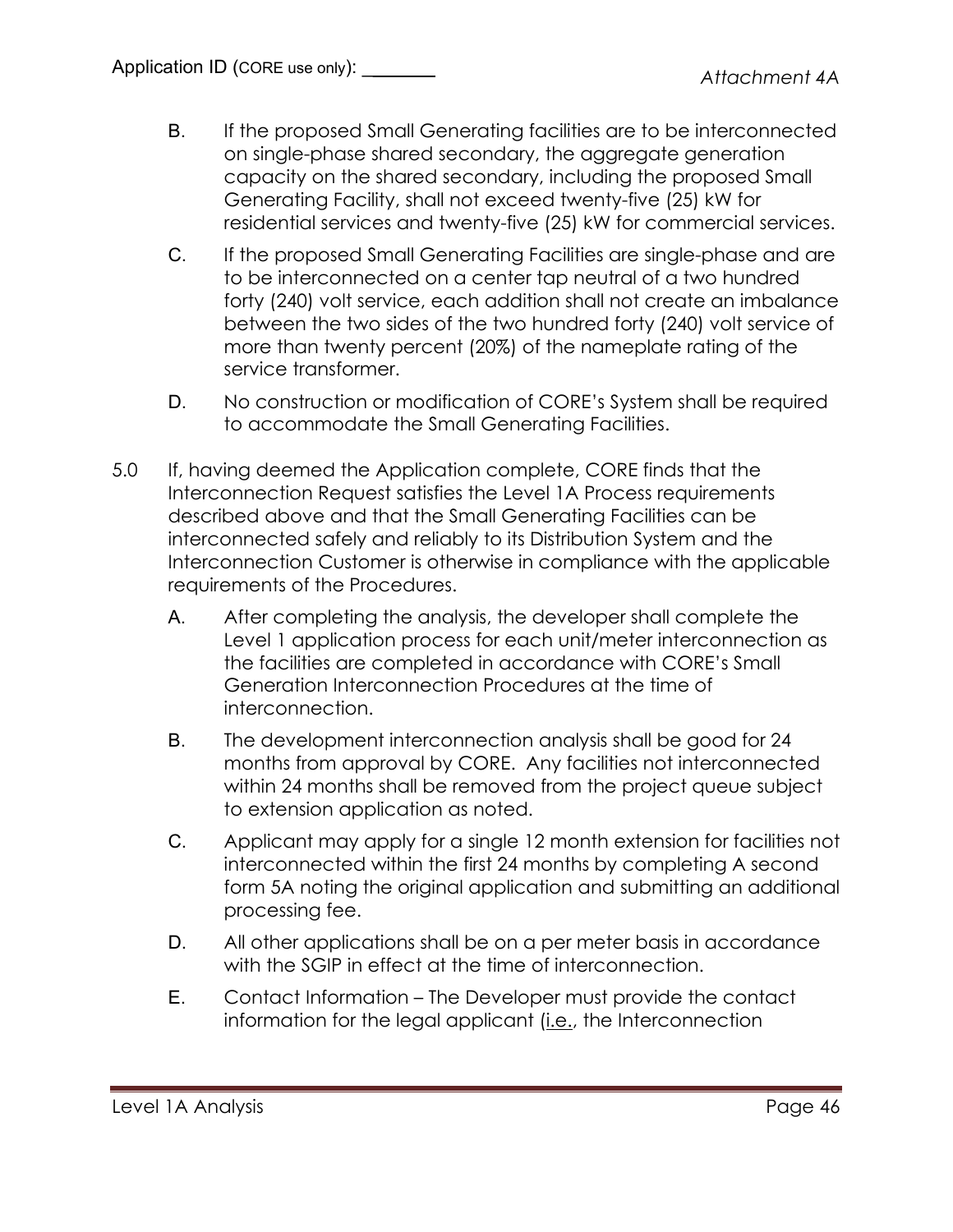Customer). If another entity is responsible for interfacing with CORE, that contact information must be provided on the Application.

- 6.0 Ownership Information Enter the legal names of the owner(s) of the Small Generating Facility. Include the percentage ownership (if any) by any utility or public utility holding company, or by any entity owned by either.
- 7.0 UL1741 Listed This standard ("Inverters, Converters, and Controllers for Use in Independent Power Systems") addresses the electrical interconnection design of various forms of generating equipment. Many manufacturers submit their equipment to a Nationally Recognized Testing Laboratory ("NRTL") that verifies compliance with UL1741. This "listing" is then marked on the equipment and supporting documentation.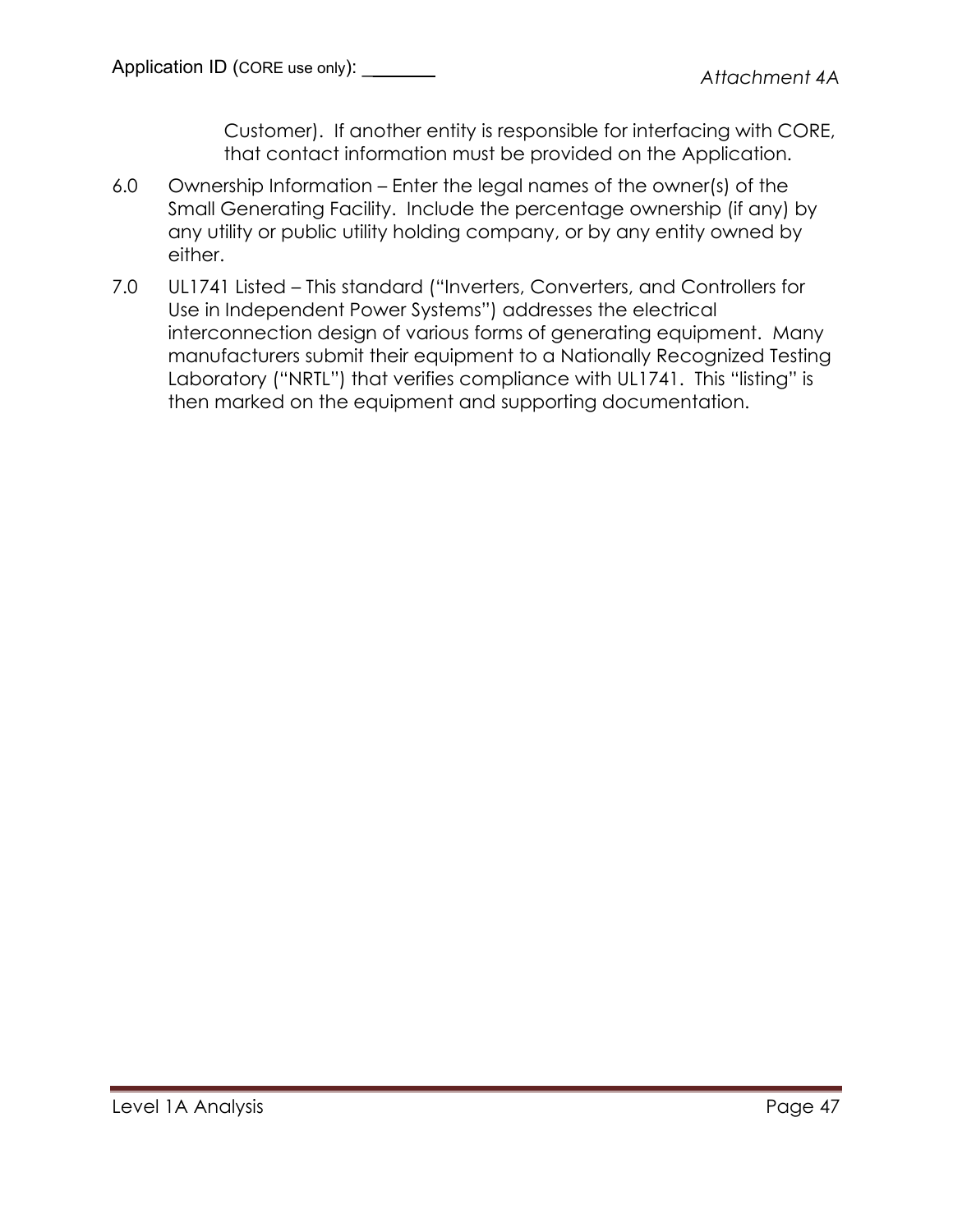# **Level 1A Interconnection Request Application Form**

Application for Analysis of a Certified Inverter-Based Small Generating Planned Development

This Application shall be deemed complete when the Interconnection Customer provides all applicable and correct information required below, as well as any additional information required by CORE to evaluate the Request. The terms of this Application are governed by the provisions applicable to the Level 1A Process under CORE's Small Generation Interconnection Procedures, as the same may be amended, modified, or restated from time to time.

### Processing Fee

A non-refundable processing fee of One Thousand Dollars (\$1,000) payable to "CORE Electric Cooperative" must be submitted with this Application and each proposed renewal.

### Planned Development Information

|                                                                | Telephone (Day): _____________________ (Evening): ______________________________                                                                      |  |
|----------------------------------------------------------------|-------------------------------------------------------------------------------------------------------------------------------------------------------|--|
|                                                                |                                                                                                                                                       |  |
| <b>Equipment Installation Contractor/Electrical Contractor</b> |                                                                                                                                                       |  |
|                                                                |                                                                                                                                                       |  |
|                                                                |                                                                                                                                                       |  |
|                                                                |                                                                                                                                                       |  |
|                                                                | Telephone (Day): _____________________ (Evening): ______________________________                                                                      |  |
|                                                                |                                                                                                                                                       |  |
|                                                                | Owner of the facility (include % ownership by any electric utility):                                                                                  |  |
| <b>Small Generating Facility Information</b>                   |                                                                                                                                                       |  |
|                                                                |                                                                                                                                                       |  |
|                                                                | <u> La componenta de la componenta de la componenta de la componenta de la componenta de la componenta de la compo</u><br>$\sim$ $\sim$ $\sim$ $\sim$ |  |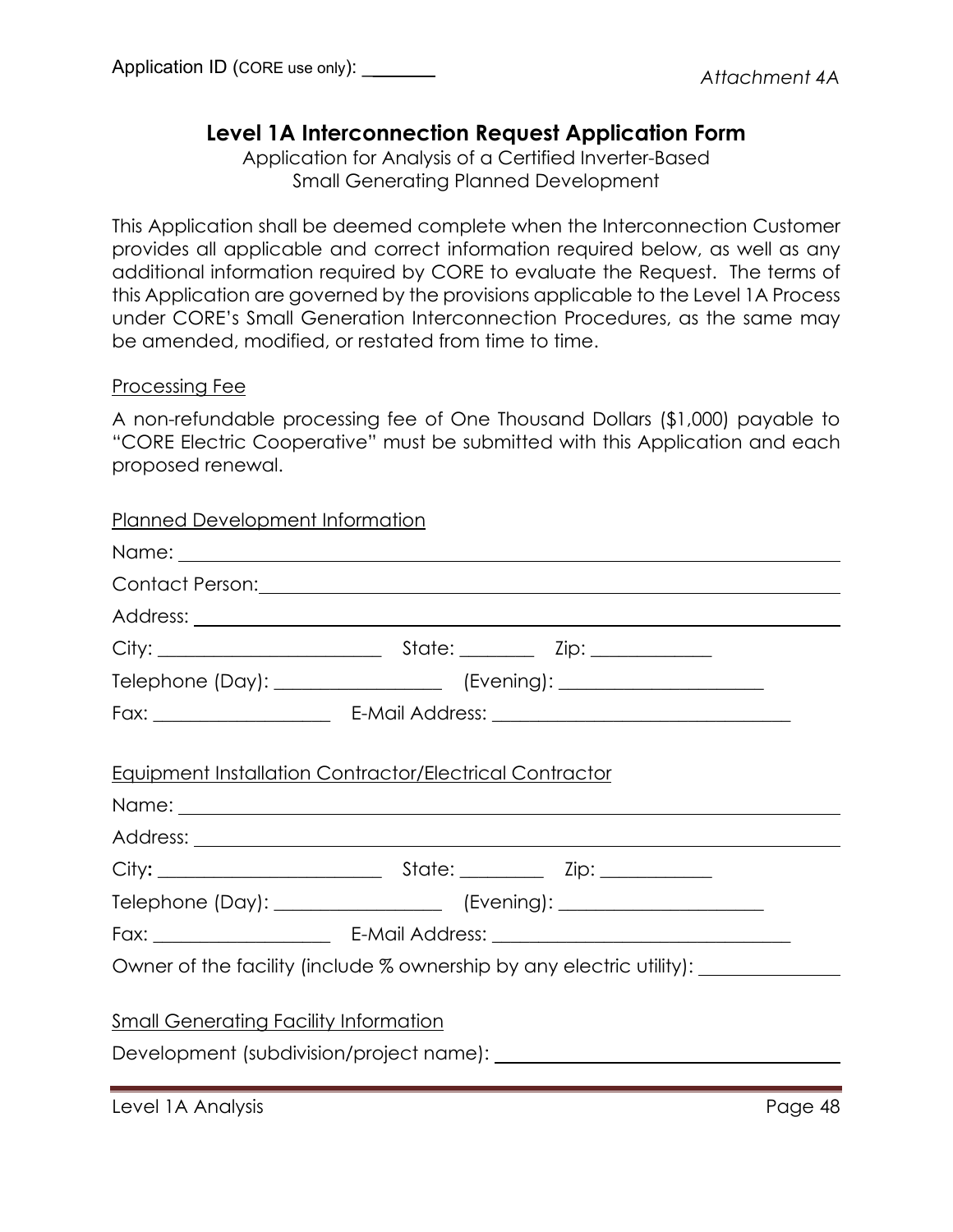Application ID (CORE use only): \_\_\_\_\_\_\_

Legal Description (Filing, Blocks, Lots): \\connection \\connection \\connection \\connection \\connection \\co

| Inverter Manufacturer: Manufacturer: Model: Model: Model: Manufacturer: Manufacturer: Manufacturer: Model: Man |
|----------------------------------------------------------------------------------------------------------------|
| Maximum Nameplate Rating: ________ (kW) ________ (kVA) _______ (AC Volts)                                      |
| Single Phase     Three Phase                                                                                   |
| Maximum System Design Capacity: _________ (kW) _______ (kVA)                                                   |
| Maximum Number of Interconnection points: _______                                                              |
| Minimum Nameplate Rating: ________ (kW) ________ (kVA) _______ (AC Volts)                                      |
| Single Phase     Three Phase                                                                                   |
| Minimum System Design Capacity: _________ (kW) ________ (kVA)                                                  |
| Minimum Number of Interconnection points: _______                                                              |
| Prime Mover: Photovoltaic   Reciprocating Engine     Fuel Cell                                                 |
| Other ______________                                                                                           |
| Energy Source: Solar   Wind   Hydro   Diesel   Natural Gas   Fuel Oil                                          |
| Other (describe) ________                                                                                      |
| Estimated Initial Installation Date:__________Estimated Initial In-Service Date:                               |
| Estimated Final Installation Date:_____________Estimated Final In-Service Date: __                             |
| One-line Diagram Attached (Required for each unique system planned)                                            |
| Site Plan Attached (Required)                                                                                  |
|                                                                                                                |

Site Control Documentation Attached (Required)

# **Developer Signature**

I hereby certify that, to the best of my knowledge, the information provided in this Application is true. I agree to abide by the Terms and Conditions for Interconnecting an Inverter-Based Small Generating Facility No Larger than Twenty-five (25) kW for Residential or Twenty-five (25) kW for Commercial. It is understood that an application per each individual interconnection will be required per the Level 1 Process prior to the interconnection being completed. The document merely preapproves the request for multiple locations described herein to be held within the queue for up to 24 months, with the possibility of an additional 12-month extension if this project is not completed within the first 24 months.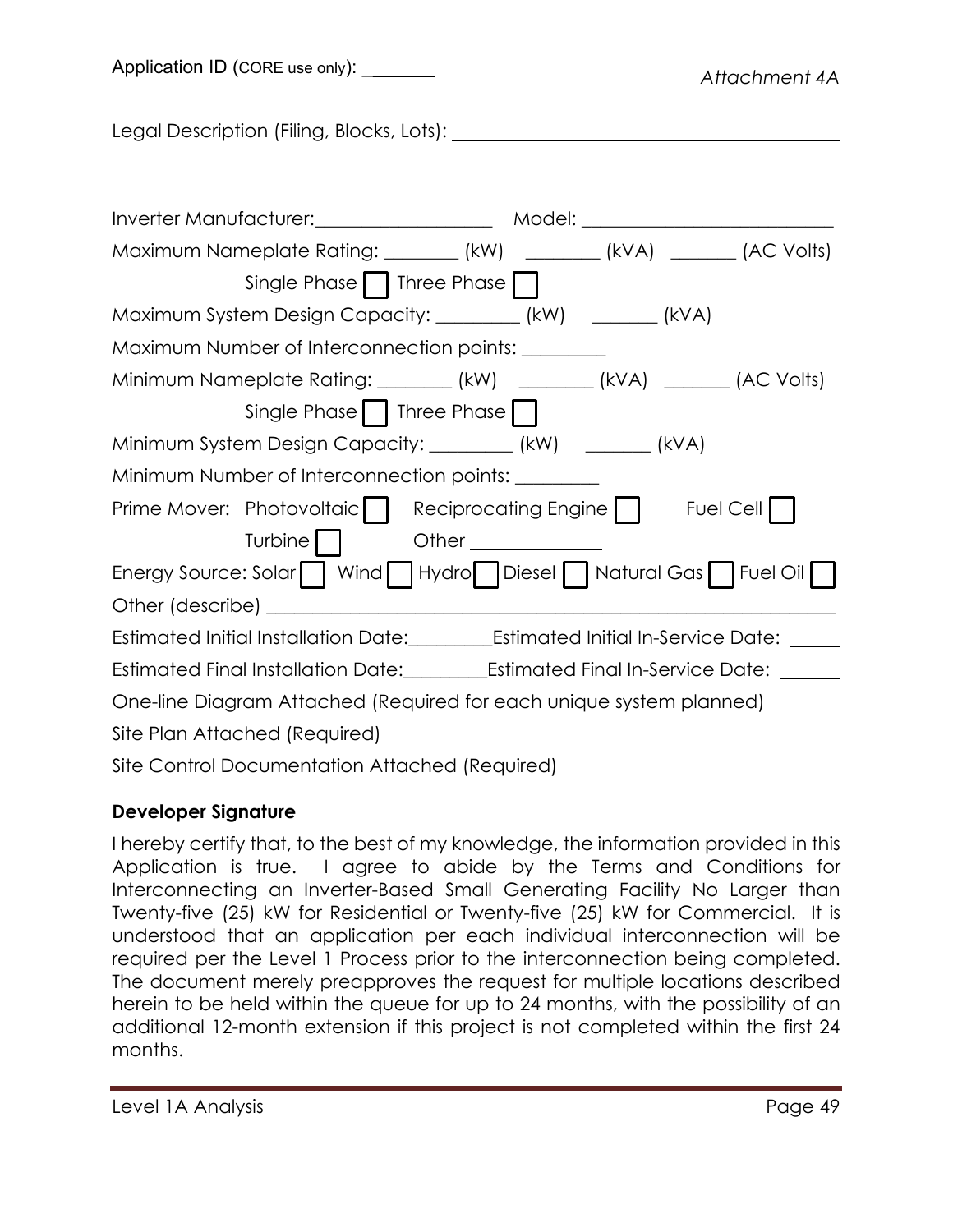It is understood that CORE is regularly evaluating the current rate structure for netmetering customers to recover costs associated with use of CORE's electric distribution system. These revisions may include a reduction in the energy credit rate, the addition of a demand charge and/or facilities charge and a modification to the compensation provided for the annual excess generation, or other changes that would allow CORE to recover costs of providing service to netmetering customers.

It is understood that such revisions, if adopted, will affect the relative costs and economic benefits of net-metering installations.

| Developer Name: when the control of the control of the control of the control of the control of the control of                   |                      |
|----------------------------------------------------------------------------------------------------------------------------------|----------------------|
|                                                                                                                                  |                      |
| Title:<br><u> 1980 - Jan Stein Harry Harry Harry Harry Harry Harry Harry Harry Harry Harry Harry Harry Harry Harry Harry Har</u> | Date: ______________ |

### **Contingent Approval to Interconnect the Small Generating Facility**

### (For CORE use only)

Interconnection of the Planned Development Generating Facilities is approved contingent upon the Terms and Conditions for Interconnecting an Inverter-Based Small Generating Facility No Larger than Twenty-five (25) kW for Residential or Twenty-five (25) kW for Commercial.

Intermountain Rural Electric Association d/b/a CORE Electric Cooperative

Signature: \_\_\_\_\_\_\_\_\_\_\_\_\_\_\_\_\_\_\_\_\_\_\_\_\_\_\_\_\_\_\_\_\_\_\_\_\_\_\_\_\_\_\_\_\_\_\_\_\_\_

| Title: |         |
|--------|---------|
|        | --<br>- |

Application ID number: \_\_\_\_\_\_\_\_\_\_\_\_\_\_\_\_\_\_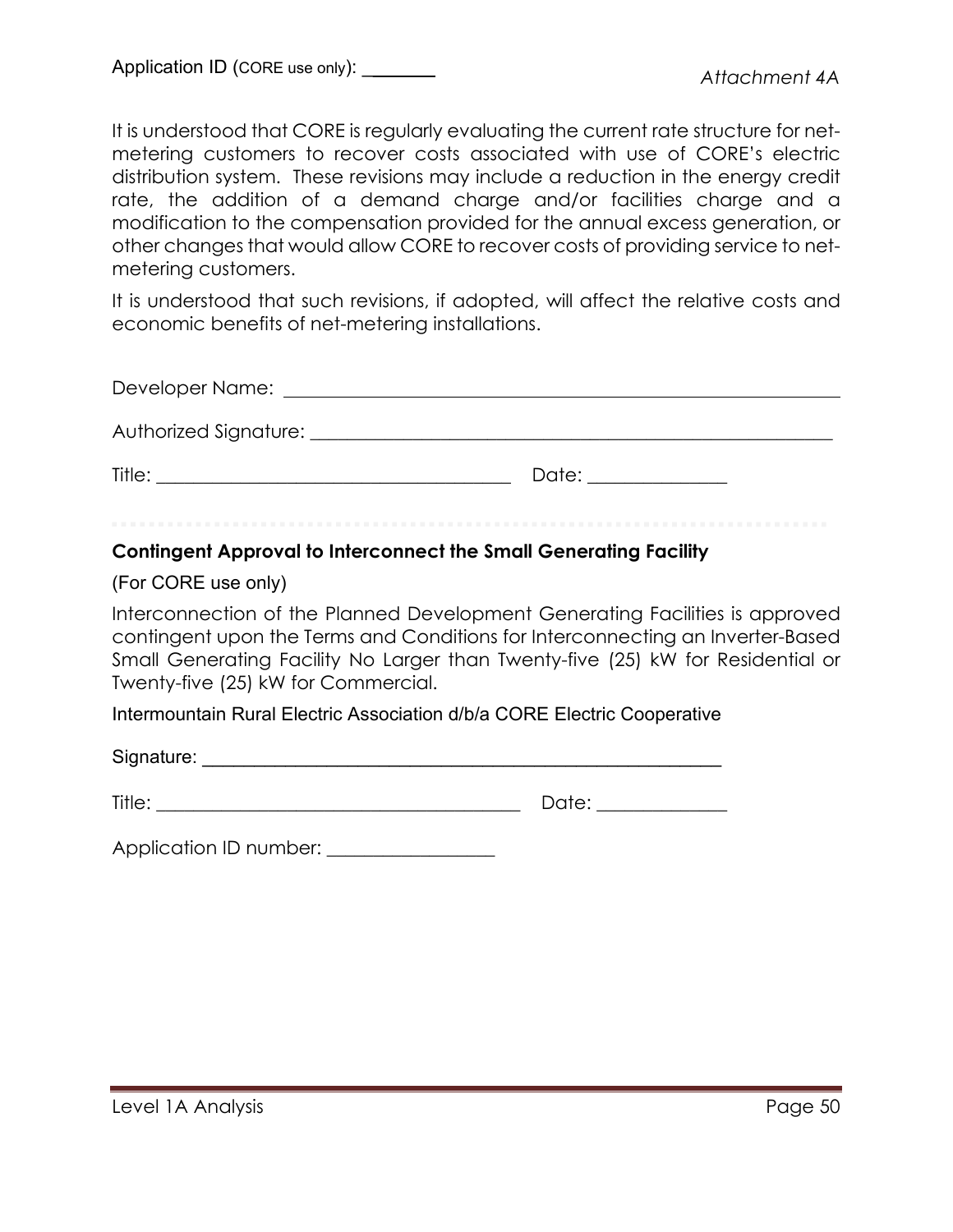## **Attachment 5 – Level 2 or Level 3 Interconnection Request**

Interconnecting a Certified Inverter-Based Small Generating Facility No Larger than five (5) MW for Level 2 or ten (10) MW for Level 3

CORE Electric Cooperative

Designated Contact Person: University of the Contact Person:

Address: \_\_\_\_\_\_\_\_\_\_\_\_\_\_\_\_\_\_\_\_\_\_\_\_\_\_\_\_\_\_\_\_\_\_\_\_\_\_\_\_\_\_\_\_\_\_\_\_\_\_\_\_\_\_\_\_\_\_\_\_\_\_\_\_\_\_\_\_\_

Telephone Number: <u>contract the contract of the contract of the contract of the contract of the contract of the contract of the contract of the contract of the contract of the contract of the contract of the contract of th</u>

Fax:

E-Mail Address:

An Interconnection Request is considered complete when it provides all applicable and correct information required below. Per Section 1(E) of the Procedures, documentation of site control must be submitted with the Interconnection Request.

### Preamble and Instructions

An Interconnection Customer who requests a Colorado Public Utility Commission jurisdictional interconnection must submit this Interconnection Request by hand delivery, mail, e-mail, or fax to CORE.

### Processing Fee or Deposit:

If the Interconnection Request is submitted under the Level 2 - Fast Track Process, the non-refundable processing fee is \$500.

If the Interconnection Request is submitted under the Level 3 - Study Process (whether a new submission or an Interconnection Request that did not pass the Fast Track Process), the Interconnection Customer shall submit to CORE a deposit not to exceed \$1,000 towards the cost of the feasibility study.

### Interconnection Customer Information

Legal Name of the Interconnection Customer (or, if an individual, individual's name):

Name:

| Small Generation Interconnection Request | Page 51 |
|------------------------------------------|---------|
|                                          |         |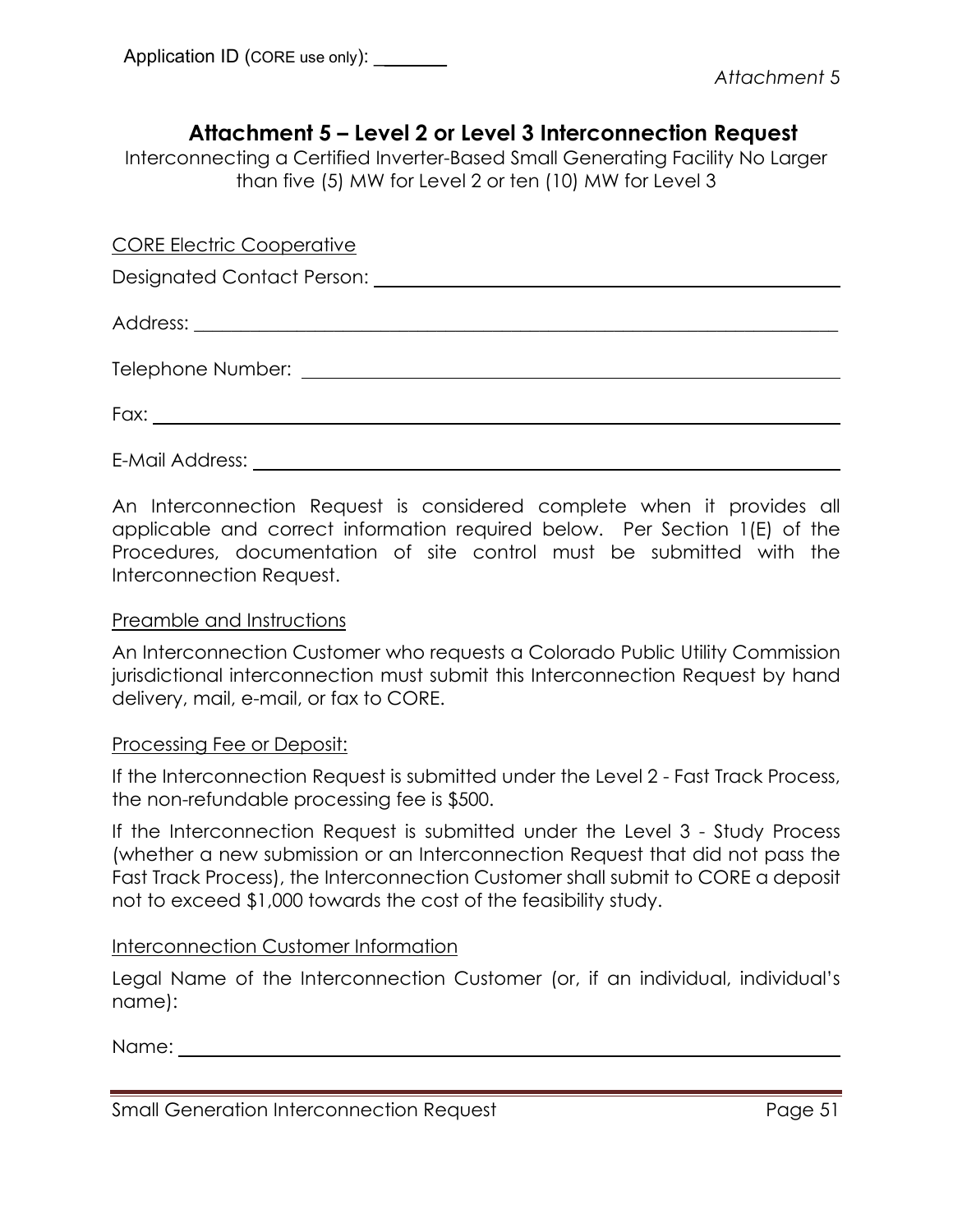| Application ID (CORE use only): _______                                                                                                                                                                                             | Attachment 5 |
|-------------------------------------------------------------------------------------------------------------------------------------------------------------------------------------------------------------------------------------|--------------|
|                                                                                                                                                                                                                                     |              |
|                                                                                                                                                                                                                                     |              |
|                                                                                                                                                                                                                                     |              |
| Telephone (Day): _____________                                                                                                                                                                                                      |              |
|                                                                                                                                                                                                                                     |              |
| Facility Location (if different from above):                                                                                                                                                                                        |              |
| <b>Equipment Installation Contractor/Electrical Contractor</b>                                                                                                                                                                      |              |
|                                                                                                                                                                                                                                     |              |
| Address: <u>Quarterior and Communications</u> and Communications and Communications and Communications and Communications and Communications and Communications and Communications and Communications and Communications and Commun |              |
|                                                                                                                                                                                                                                     |              |
| Telephone (Day): ____________                                                                                                                                                                                                       |              |
|                                                                                                                                                                                                                                     |              |
| New Small Generating Facility<br>Application is for:<br>Capacity addition to Existing Small Generating Facility                                                                                                                     |              |
| If capacity addition to existing facility, please describe: ____________________                                                                                                                                                    |              |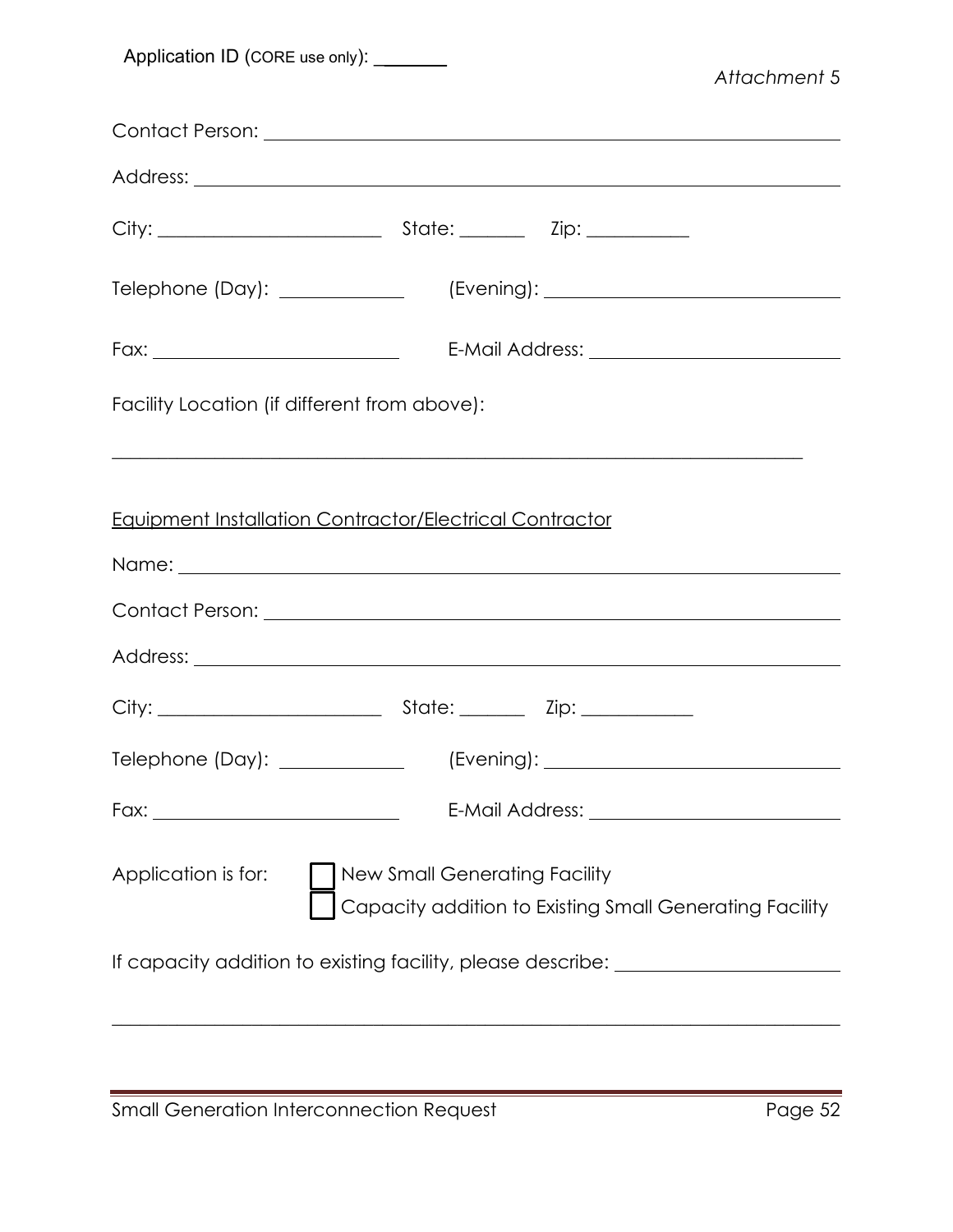Will the Small Generating Facility be used for any of the following?

To Supply Power to the Interconnection Customer? Yes To Supply Power to Others?

| No      |  |
|---------|--|
|         |  |
| No<br>ı |  |

For installations at locations with existing electric service to which the proposed Small Generating Facility will interconnect, provide:

Existing Account Number:

Requested Point of Interconnection: \_\_\_\_\_\_\_\_\_\_\_\_\_\_\_\_\_\_\_\_\_\_\_\_\_\_\_\_\_\_\_\_\_\_\_\_\_\_\_\_\_\_

Interconnection Customer's Requested In-Service Date:

**Small Generating Facility Information** 

Data apply only to the Small Generating Facility, not the Interconnection Facilities.

| Wind<br>Hydro Hydro Type:<br>Energy Source: Solar                                             |
|-----------------------------------------------------------------------------------------------|
| Natural Gas   Fuel Oil<br><b>Diesel</b>                                                       |
|                                                                                               |
| Prime Mover: Fuel Cell   Recip Engine   Gas Turb   Steam Turb  <br>Microturbine   PV<br>Other |
| Type of Generator: Synchronous     Induction     Inverter                                     |
| Generator Nameplate Rating: ____ kW (Typical)<br>Generator Nameplate kVAr: _____              |
| Interconnection Customer or Customer-Site Load: ________________ kW (if none, so<br>state)    |
| Typical Reactive Load (if known): _________________                                           |
| Maximum Physical Export Capability Requested: __________________________________<br>kW        |
|                                                                                               |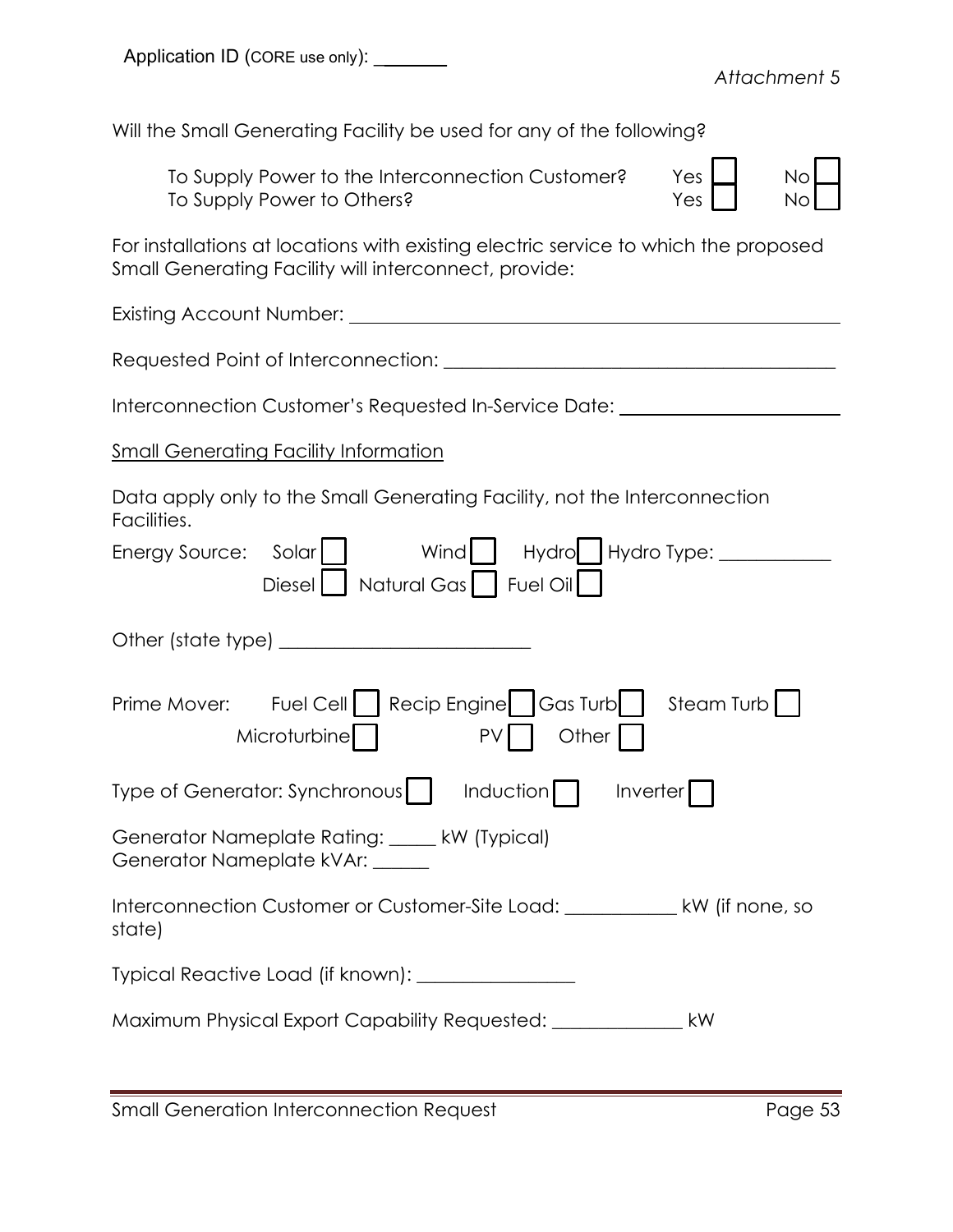List components of the Small Generating Facility equipment package that are currently certified:

| Equipment Type                                                                                         | Certifying Entity                                                                         |
|--------------------------------------------------------------------------------------------------------|-------------------------------------------------------------------------------------------|
| 1. _____________________                                                                               | the control of the control of the control of the control of the control of the control of |
|                                                                                                        | <u> 1980 - Johann Barn, amerikansk politiker (d. 1980)</u>                                |
| 5. ________________                                                                                    |                                                                                           |
| Is the prime mover compatible with the certified protective relay package?                             |                                                                                           |
| $Yes$    <br>$No$                                                                                      |                                                                                           |
| Generator or solar collector                                                                           |                                                                                           |
|                                                                                                        |                                                                                           |
| Version Number: _____________________                                                                  |                                                                                           |
| Nameplate Output Power Rating in kW:                                                                   |                                                                                           |
| (Summer) ________________ (Winter) ______________                                                      |                                                                                           |
| Nameplate Output Power Rating in kVA:                                                                  |                                                                                           |
| (Summer) ________________ (Winter) ______________                                                      |                                                                                           |
| <b>Individual Generator Power Factor</b>                                                               |                                                                                           |
| <b>Rated Power Factor:</b>                                                                             |                                                                                           |
| Leading: _______________Lagging: _______________                                                       |                                                                                           |
| Total number of wind turbines be interconnected pursuant to this<br>Interconnection Request: _________ |                                                                                           |
| Turbine hub height: __________                                                                         | Three phase<br>Single phase                                                               |
| Inverter Manufacturer, Model Name & Number (if used): __________________________                       |                                                                                           |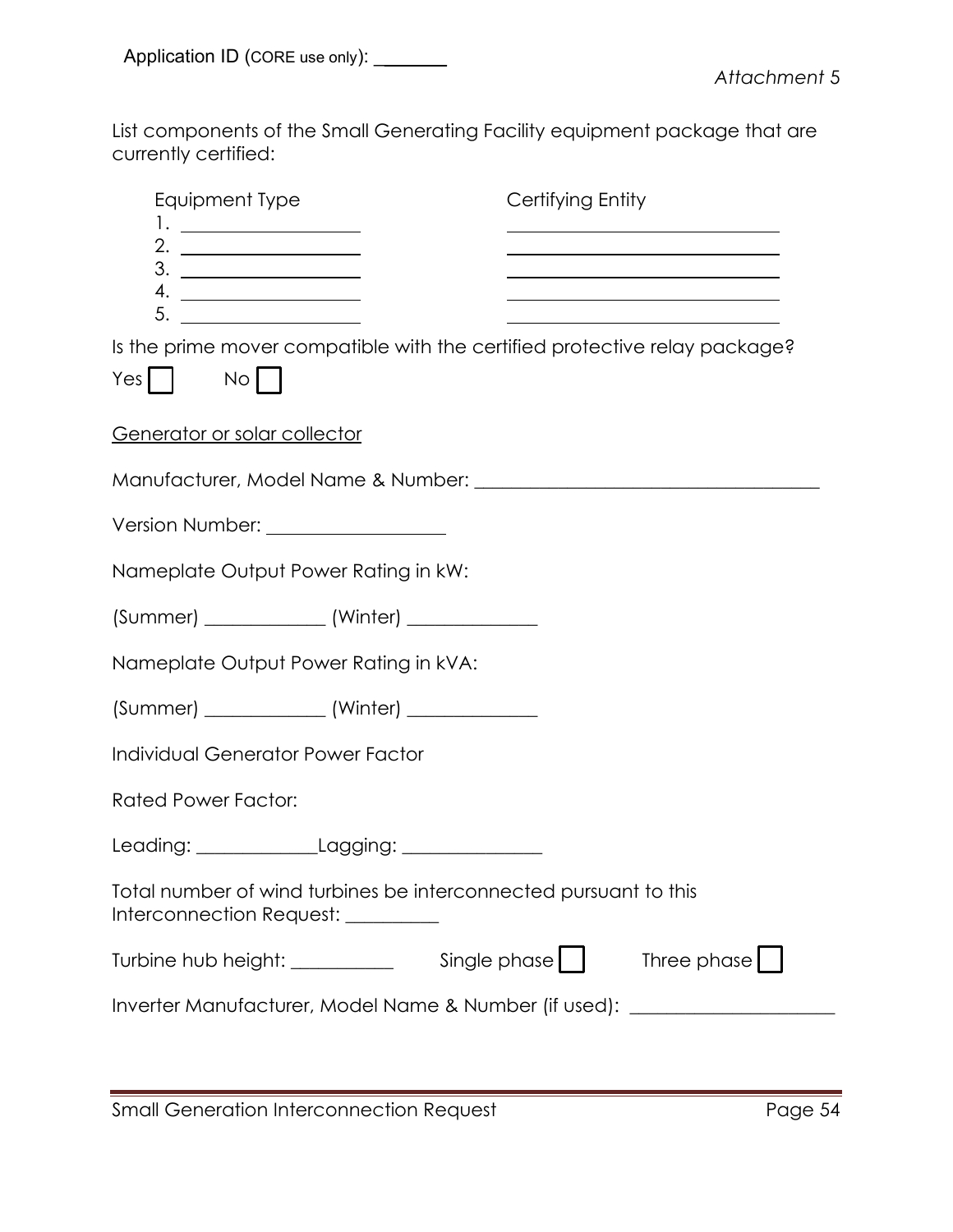List of adjustable set points for the protective equipment or software:

| Note: A completed Power Systems Load Flow data sheet must be supplied with<br>the Interconnection Request.                                                                                                                                                                                                                                                                                                                                                        |
|-------------------------------------------------------------------------------------------------------------------------------------------------------------------------------------------------------------------------------------------------------------------------------------------------------------------------------------------------------------------------------------------------------------------------------------------------------------------|
| <u>Small Generating Facility Characteristic Data (for inverter-based machines)</u>                                                                                                                                                                                                                                                                                                                                                                                |
| Max design fault contribution current: _______ Instantaneous     RMS                                                                                                                                                                                                                                                                                                                                                                                              |
|                                                                                                                                                                                                                                                                                                                                                                                                                                                                   |
|                                                                                                                                                                                                                                                                                                                                                                                                                                                                   |
| <u>Small Generating Facility Characteristic Data (for rotating machines)</u>                                                                                                                                                                                                                                                                                                                                                                                      |
| RPM Frequency: _____________                                                                                                                                                                                                                                                                                                                                                                                                                                      |
| Neutral Grounding Resistor (If Applicable): __________                                                                                                                                                                                                                                                                                                                                                                                                            |
| <b>Synchronous Generators:</b>                                                                                                                                                                                                                                                                                                                                                                                                                                    |
| Direct Axis Synchronous Reactance, Xd: _______ P.U.<br>Negative Sequence Reactance, X <sub>2</sub> : __________ P.U.<br>KVA Base: _____________<br>Field Volts: ______________<br>Field Amperes: ______________                                                                                                                                                                                                                                                   |
| <b>Induction Generators:</b>                                                                                                                                                                                                                                                                                                                                                                                                                                      |
| Motoring Power (kW): ____________<br>12t or K (Heating Time Constant): 12t or K (Heating Time Constant):<br>Rotor Resistance, Rr: _____________<br>Stator Resistance, Rs: _____________<br>Stator Reactance, Xs: _____________<br>Rotor Reactance, Xr: _____________<br>Magnetizing Reactance, Xm: _____________<br>Short Circuit Reactance, Xd'': _____________<br>Exciting Current: _____________<br>Frame Size: ______________<br>Design Letter: _____________ |

Small Generation Interconnection Request Page 55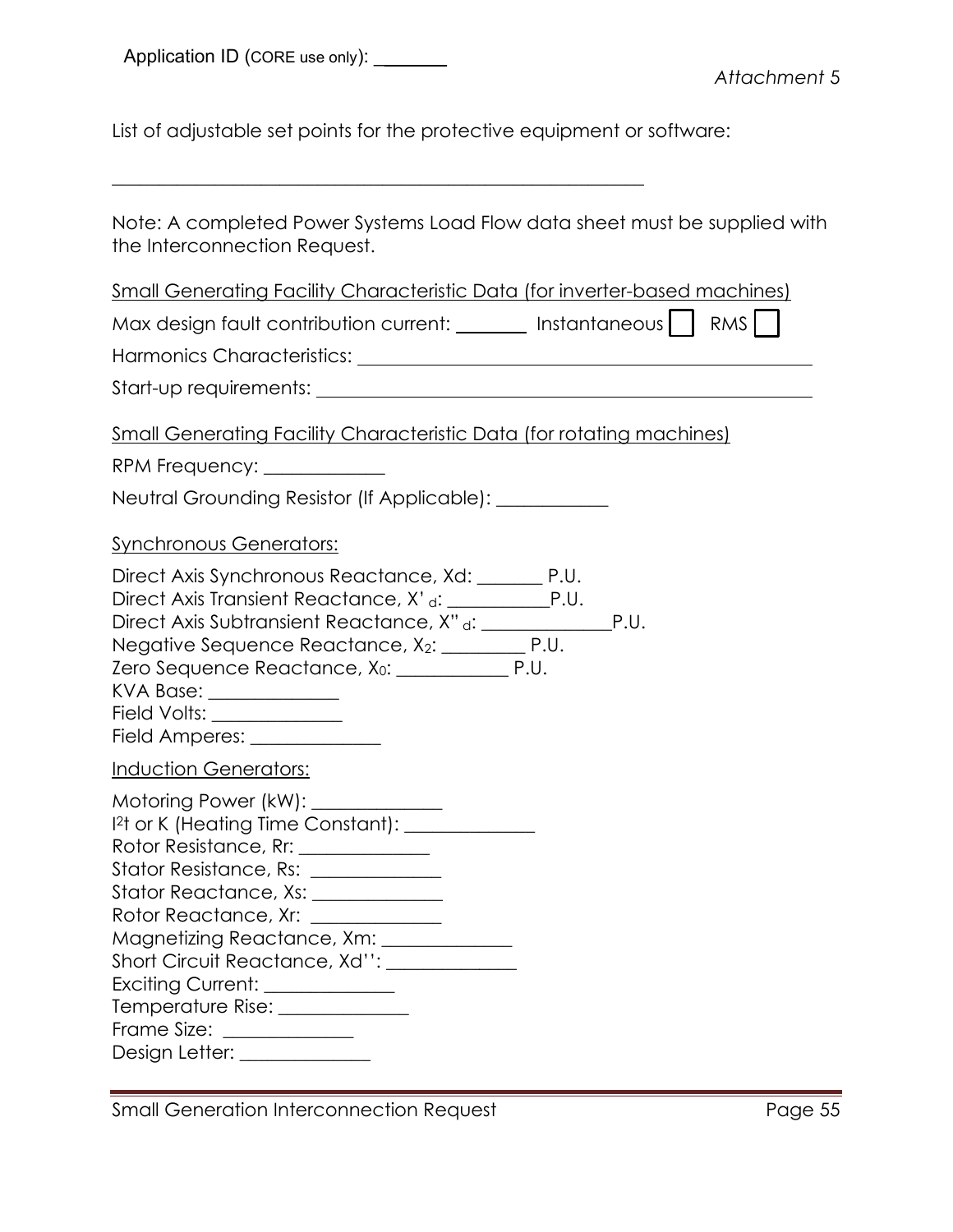Reactive Power Required In VAr (No Load): \_\_\_\_\_\_\_\_\_\_\_\_\_ Reactive Power Required In VAr (Full Load): Total Rotating Inertia, H: \_\_\_\_\_\_\_\_\_\_\_\_\_ Per Unit on kVA Base

Note: Please contact CORE prior to submitting the Interconnection Request to determine if the specified information above is required.

### Excitation and Governor System Data for Synchronous Generators Only

Provide appropriate IEEE model block diagram of excitation system, governor system and power system stabilizer (PSS) in accordance with the regional reliability council criteria. A PSS may be determined to be required by applicable studies. A copy of the manufacturer's block diagram may not be substituted.

### Interconnection Facilities Information

|                                              |  |  | Will a transformer be used between the generator and the point of common |  |
|----------------------------------------------|--|--|--------------------------------------------------------------------------|--|
| $\overline{\text{coupling}}$ ? Yes $\Box$ No |  |  |                                                                          |  |

Will the transformer be provided by the Interconnection Customer? Yes  $\Box$  No $\Box$ 

### Transformer Data (If Applicable, for Interconnection Customer-Owned Transformer):

| Is the transformer: single phase     three phase     Size: ______________________ kVA     |  |  |
|-------------------------------------------------------------------------------------------|--|--|
|                                                                                           |  |  |
| If Three Phase (as applicable):                                                           |  |  |
| Transformer Primary: ______ Volts _____ Delta _____Wye _____ Wye Grounded                 |  |  |
| Transformer Secondary: _____Volts _____ Delta _____Wye _____ Wye Grounded                 |  |  |
| Transformer Tertiary: ______ Volts _____ Delta _____Wye _____ Wye Grounded                |  |  |
| Transformer Fuse Data (If Applicable, for Interconnection Customer-Owned<br><u>Fuse):</u> |  |  |

(Attach copy of fuse manufacturer's Minimum Melt and Total Clearing Time-Current Curves)

Small Generation Interconnection Request **Page 56** Page 56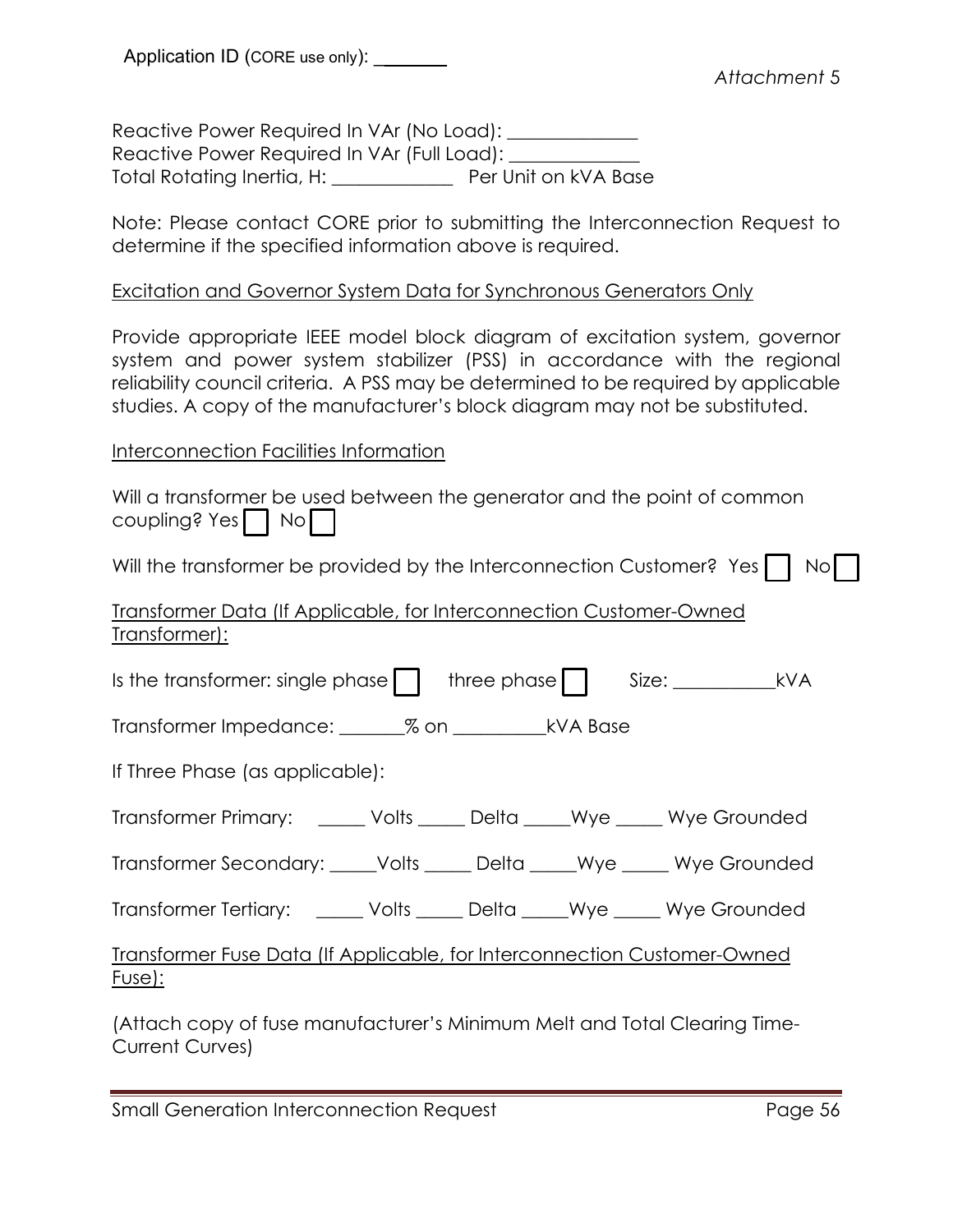Application ID (CORE use only): \_\_\_\_\_\_\_

*Attachment* 5

| Interconnecting Circuit Breaker (if applicable):                                                                                |                                                                                     |                                                                                                                                                                                                                                              |
|---------------------------------------------------------------------------------------------------------------------------------|-------------------------------------------------------------------------------------|----------------------------------------------------------------------------------------------------------------------------------------------------------------------------------------------------------------------------------------------|
|                                                                                                                                 |                                                                                     |                                                                                                                                                                                                                                              |
| Load Rating (Amps): _____________ Interrupting Rating (Amps): __________________                                                |                                                                                     |                                                                                                                                                                                                                                              |
|                                                                                                                                 |                                                                                     |                                                                                                                                                                                                                                              |
| Interconnection Protective Relays (If Applicable)                                                                               |                                                                                     |                                                                                                                                                                                                                                              |
| If microprocessor-controlled, provide a list of functions and adjustable setpoints<br>for the protective equipment or software: |                                                                                     |                                                                                                                                                                                                                                              |
| <b>Setpoint Function</b>                                                                                                        | Minimum                                                                             | Maximum                                                                                                                                                                                                                                      |
|                                                                                                                                 | <u> 1989 - Johann Barbara, martin a</u>                                             | <u> 2008 - Andrea Andrew Maria (h. 18</u>                                                                                                                                                                                                    |
| 2. $\qquad \qquad$<br>3.                                                                                                        | <u> 1989 - Johann Barbara, martxa al</u><br><u> 1980 - Johann Barbara, martin a</u> | <u> 2000 - 2000 - 2000 - 2000 - 2000 - 2000 - 2000 - 2000 - 2000 - 2000 - 2000 - 2000 - 2000 - 2000 - 2000 - 200</u><br><u> Alexandria de la contrada de la contrada de la contrada de la contrada de la contrada de la contrada de la c</u> |
| 4.                                                                                                                              | <u> 1980 - Johann Barnett, fransk politiker (</u>                                   |                                                                                                                                                                                                                                              |
| 5.<br>6.                                                                                                                        | <u> Alexandro de la conte</u>                                                       | <u> The Communication of the Communication of the Communication of the Communication of the Communication of</u>                                                                                                                             |
| If discrete components                                                                                                          |                                                                                     |                                                                                                                                                                                                                                              |
| Style/Catalog No.: ___________________ Proposed Setting: _______________________                                                |                                                                                     |                                                                                                                                                                                                                                              |
|                                                                                                                                 |                                                                                     |                                                                                                                                                                                                                                              |
|                                                                                                                                 |                                                                                     |                                                                                                                                                                                                                                              |
|                                                                                                                                 |                                                                                     |                                                                                                                                                                                                                                              |
|                                                                                                                                 |                                                                                     |                                                                                                                                                                                                                                              |
| (Enclose Copy of any Proposed Time-Overcurrent Coordination Curves)                                                             |                                                                                     |                                                                                                                                                                                                                                              |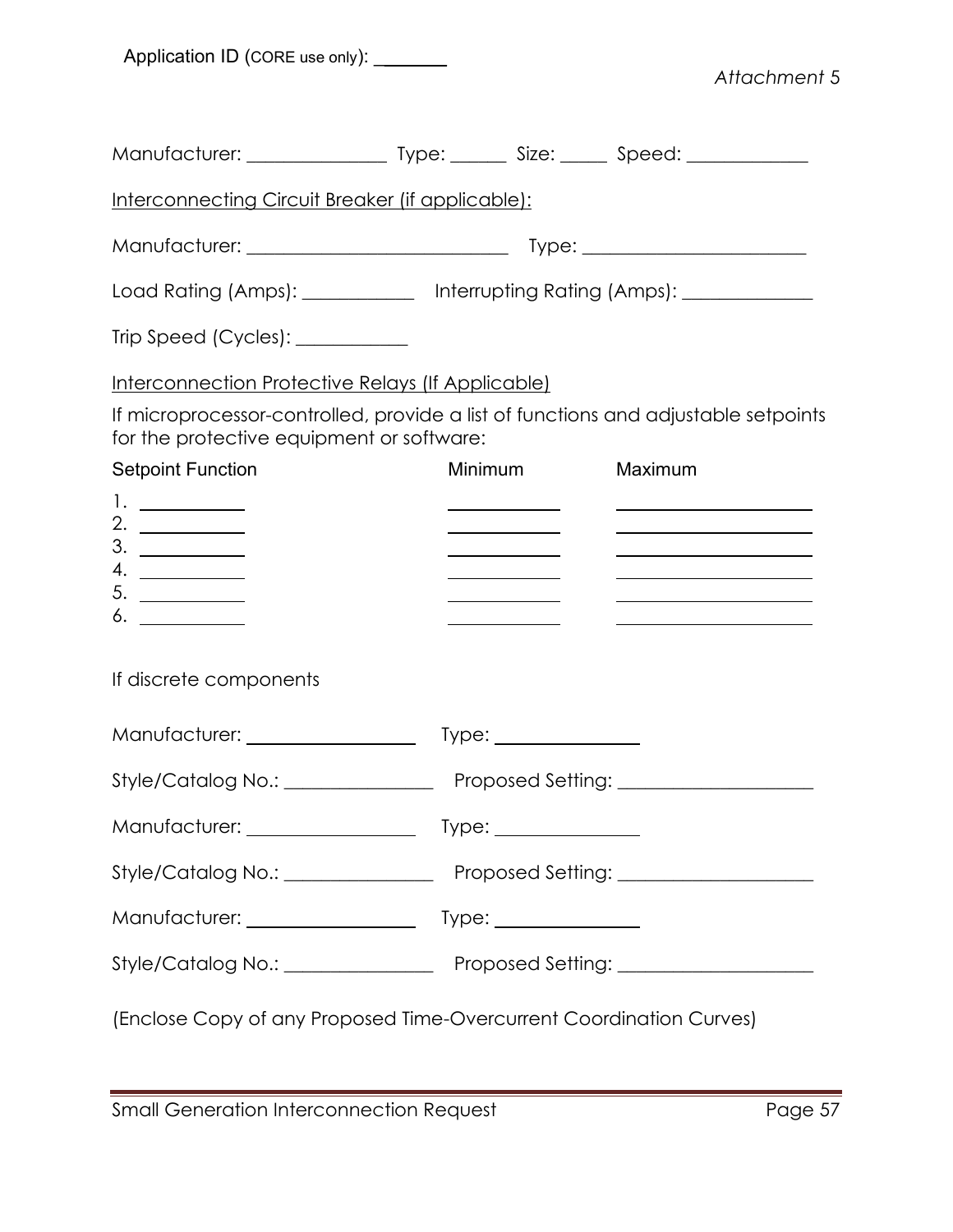| Application ID (CORE use only): |  |
|---------------------------------|--|
|---------------------------------|--|

Current Transformer Data (If Applicable)

(Enclose Copy of Manufacturer's Excitation and Ratio Correction Curves)

|                            | $Type: \_\_\_\_\_\_\_\_\_\_\_\_\_\_\_\_\_\_\_\_\_\_\_\_\_\_\_\_\_\_\_\_$          |
|----------------------------|-----------------------------------------------------------------------------------|
| Accuracy Class: __________ | Proposed Ratio Connection: 2008. 2012. 2014. 2015. [1] Proposed Ratio Connection: |
|                            | $Type: \_\_\_\_\_\_\_\_\_\_\_\_\_\_\_\_\_\_\_\_\_\_\_\_\_\_\_\_\_\_\_$            |
|                            | Accuracy Class: Proposed Ratio Connection: Cassimian Connection:                  |
|                            | Type: ____________                                                                |
| Accuracy Class: __________ | Proposed Ratio Connection: 2000                                                   |

General Information

Enclose copy of site electrical one-line diagram showing the configuration of all Small Generating Facility equipment, current and potential circuits, and protection and control schemes. This one-line diagram must be signed and stamped by a licensed Professional Engineer if the Small Generating Facility is larger than 50 kW. Is One-Line Diagram Enclosed? Yes | No

Enclose copy of any site documentation that indicates the precise physical location of the proposed Small Generating Facility (e.g., USGS topographic map or other diagram or documentation).

Proposed location of protective interface equipment on property (include address if different from the Interconnection Customer's address):

| Enclose copy of any site documentation that describes and details the       |
|-----------------------------------------------------------------------------|
| operation of the protection and control schemes. Is Available Documentation |
| Enclosed? Yes $\Box$ No $\Box$                                              |

|  |                                                      |  | Enclose copies of schematic drawings for all protection and control circuits, relay |  |
|--|------------------------------------------------------|--|-------------------------------------------------------------------------------------|--|
|  |                                                      |  | current circuits, relay potential circuits, and alarm/monitoring circuits (if       |  |
|  | applicable). Are Schematic Drawings Enclosed? Yes No |  |                                                                                     |  |

\_\_\_\_\_\_\_\_\_\_\_\_\_\_\_\_\_\_\_\_\_\_\_\_\_\_\_\_\_\_\_\_\_\_\_\_\_\_\_\_\_\_\_\_\_\_\_\_\_\_\_\_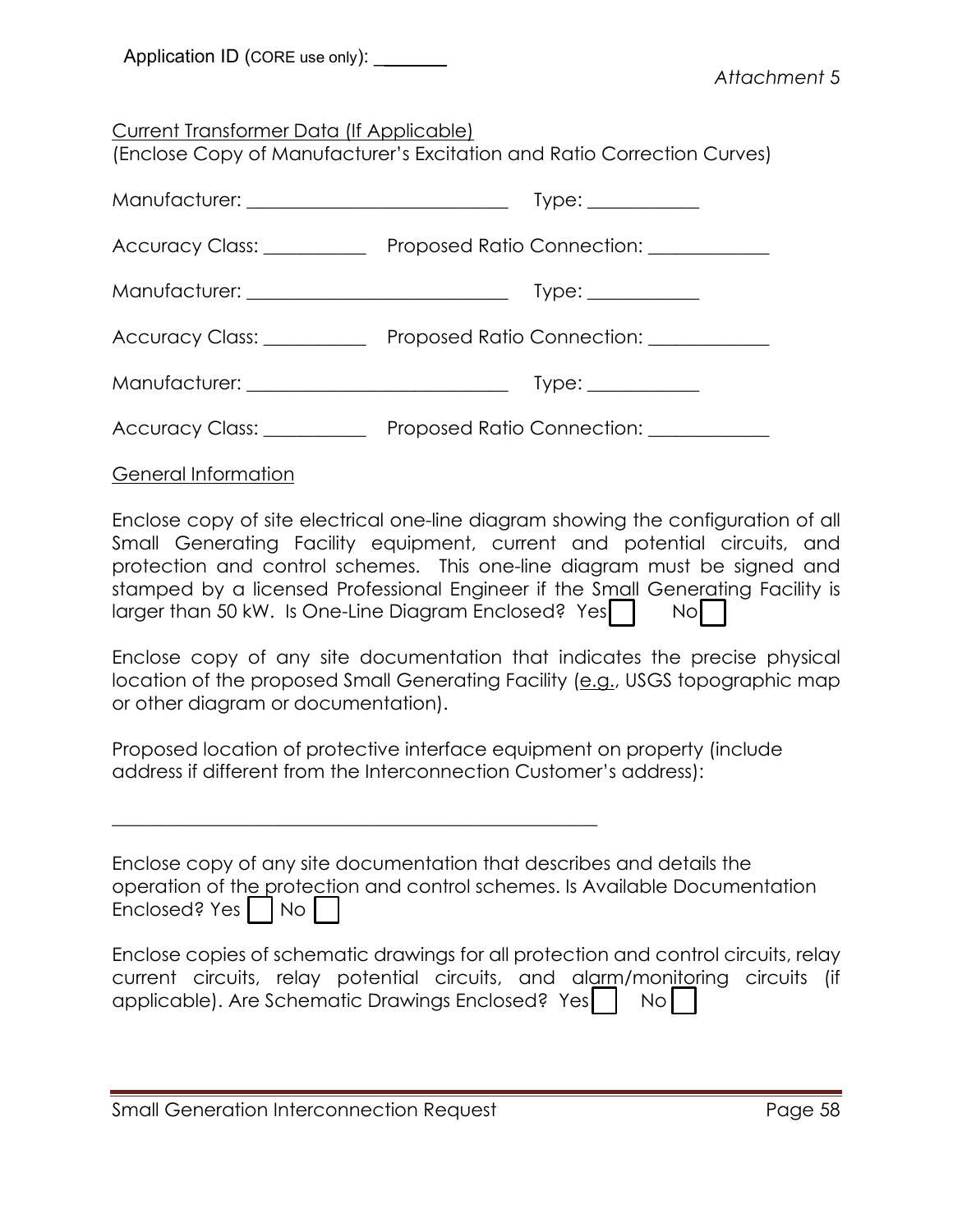Applicant Signature

I hereby certify that, to the best of my knowledge, all the information provided in this Interconnection Request is true and correct.

Signed: \_\_\_\_\_\_\_\_\_\_\_\_\_\_\_\_\_\_\_\_\_\_\_\_\_\_\_\_\_\_\_\_\_\_\_\_\_\_\_\_\_\_\_\_\_\_

Title: \_\_\_\_\_\_\_\_\_\_\_\_\_\_\_\_\_\_\_\_\_\_\_\_\_\_\_\_\_\_\_\_\_ Date: \_\_\_\_\_\_\_\_\_\_\_\_\_\_\_\_\_\_\_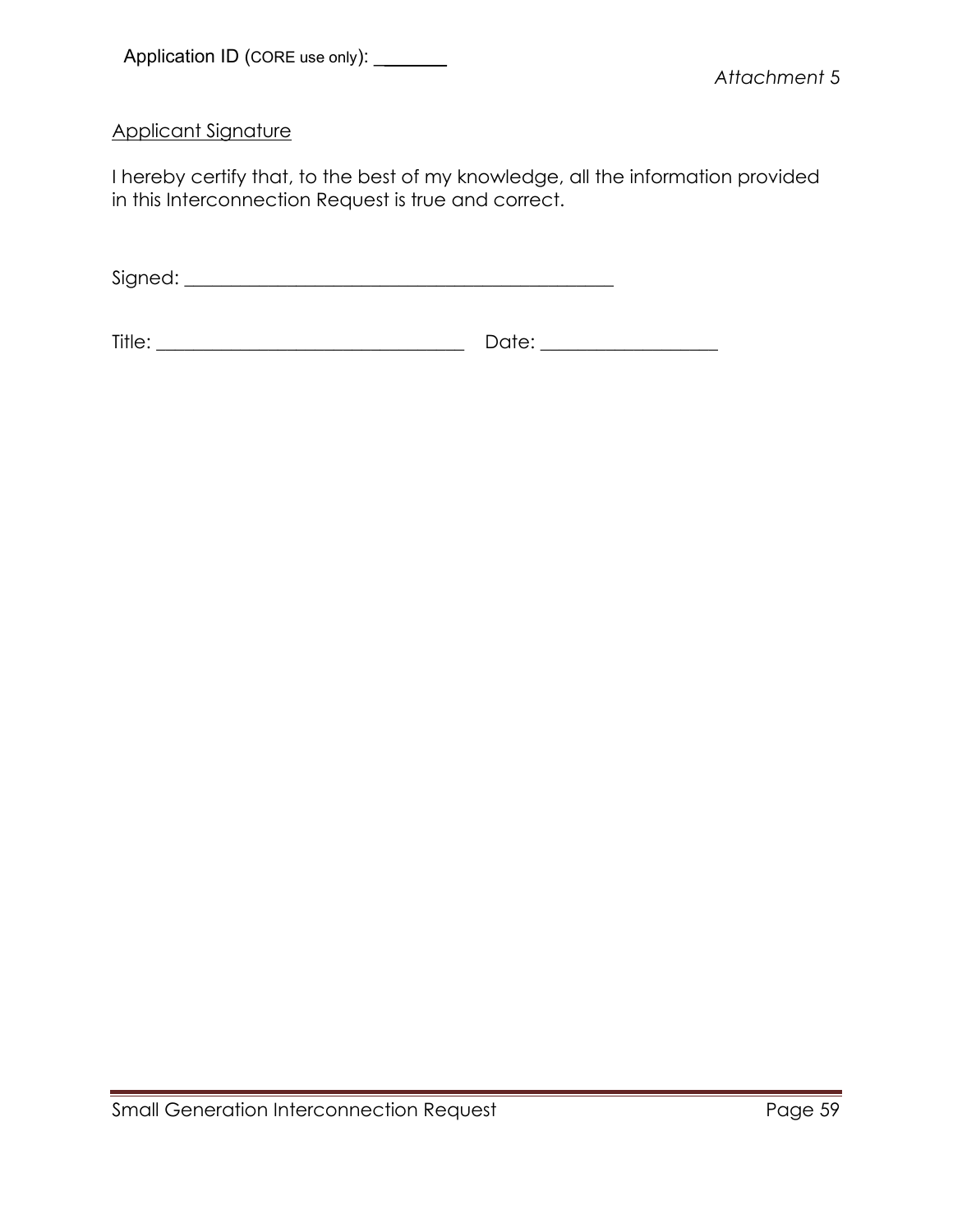# **Attachment 6 - Feasibility Study Agreement**

**THIS AGREEMENT** is made and entered into this \_\_\_\_\_ day of\_\_\_\_\_\_\_\_\_\_\_\_\_\_\_\_\_\_\_\_\_\_

20\_\_\_ by and between \_\_\_\_\_\_\_\_\_\_\_\_\_\_\_\_\_\_\_\_\_\_\_\_\_\_\_\_\_\_\_\_\_\_\_\_\_\_\_\_\_\_\_\_\_\_\_\_\_\_\_\_, a \_\_\_\_\_\_\_\_\_\_\_\_\_\_\_\_\_\_\_\_\_\_\_\_\_\_ organized and existing under the laws of the State of \_\_\_\_\_\_\_\_\_\_\_\_\_\_\_\_\_\_\_\_\_\_\_\_\_\_\_\_\_\_\_\_\_\_\_\_\_\_\_\_\_\_, ("Interconnection Customer"), and Intermountain Rural Electric Association d/b/a CORE ELECTRIC COOPERATIVE, a non-profit member-owned cooperative organized under the laws of Colorado ("CORE"). Interconnection Customer and CORE each may be referred to as a "Party," or collectively as the "Parties."

# **RECITALS**

**WHEREAS,** Interconnection Customer is proposing to develop a Small Generating Facility or generating capacity addition to an existing Small Generating Facility consistent with the Interconnection Request completed by Interconnection Customer on  $\Box$ 

**WHEREAS,** Interconnection Customer desires to interconnect the Small Generating Facility with CORE's System; and

**WHEREAS,** Interconnection Customer has requested CORE to perform a feasibility study to assess the feasibility of interconnecting the proposed Small Generating Facility with CORE's System, and of any Affected Systems.

**NOW, THEREFORE,** in consideration of and subject to the mutual covenants contained herein the Parties agreed as follows:

- 1.0 When used in this Agreement, with initial capitalization, the terms specified shall have the meanings indicated or the meanings specified in CORE's Small Generator Interconnection Procedures, as the same may be amended from time to time (the "**Procedures**").
- 2.0 The Interconnection Customer elects and CORE shall cause to be performed an interconnection feasibility study consistent the Procedures in accordance with all applicable laws and regulations.
- 3.0 The scope of the feasibility study shall be subject to the assumptions set forth in Attachment A to this Agreement.
- 4.0 The feasibility study shall be based on the technical information provided by the Interconnection Customer in the Interconnection Request, as may be modified as the result of the scoping meeting described in the Procedures. CORE reserves the right to request additional technical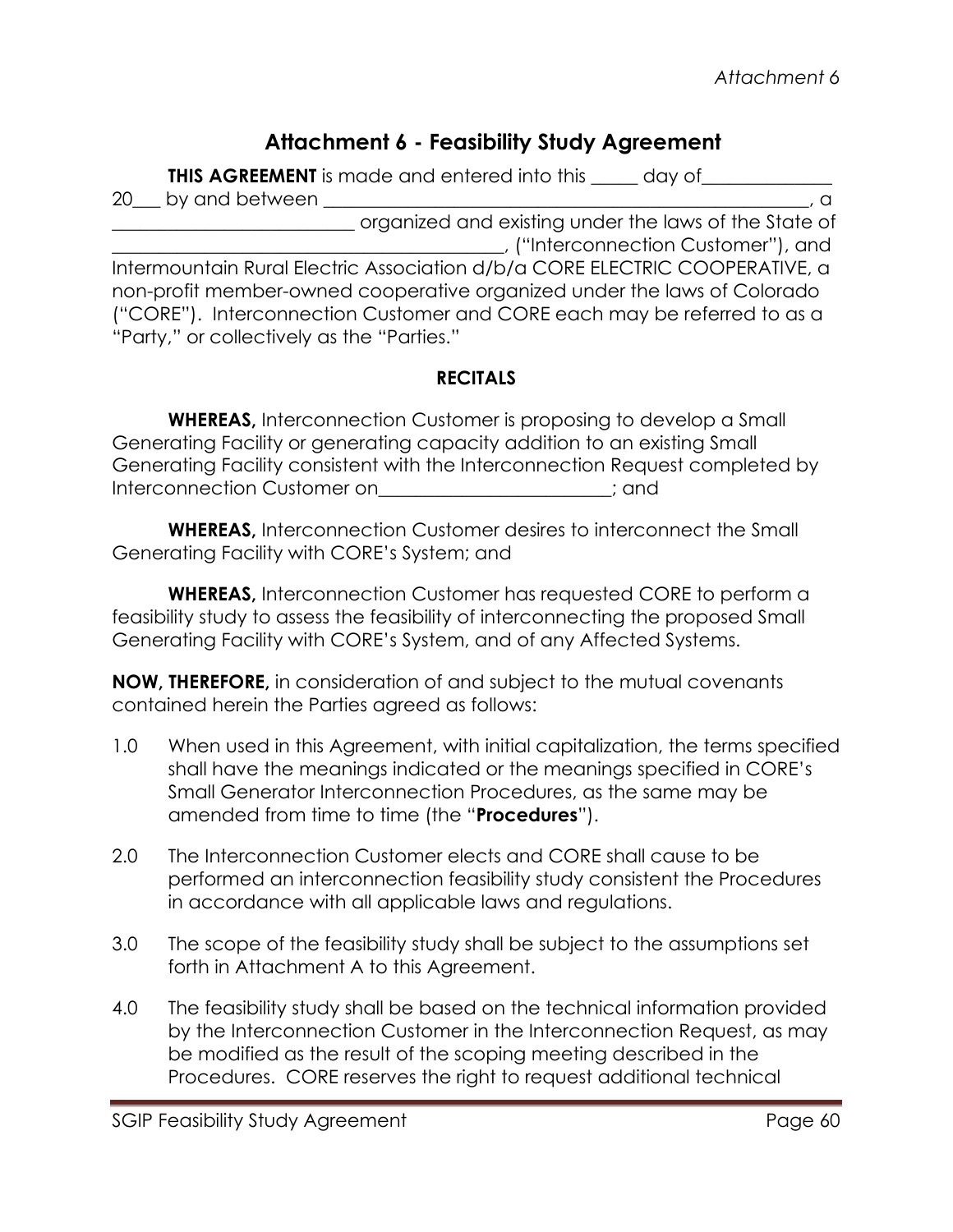information from the Interconnection Customer as may reasonably become necessary consistent with Good Utility Practice during the course of the feasibility study and as designated in accordance with the Procedures. If the Interconnection Customer modifies its Interconnection Request, the time to complete the feasibility study may be extended by agreement of the Parties.

- 5.0 In performing the study, CORE shall rely, to the extent reasonably practicable, on existing studies of recent vintage. The Interconnection Customer shall not be charged for such existing studies; however, the Interconnection Customer shall be responsible for charges associated with any new study or modifications to existing studies that are reasonably necessary to perform the feasibility study.
- 6.0 The feasibility study report shall provide the following analyses for the purpose of identifying any potential adverse system impacts that would result from the interconnection of the Small Generating Facility as proposed:
	- 6.1 initial identification of any circuit breaker short circuit capability limits exceeded as a result of the interconnection;
	- 6.2 initial identification of any thermal overload or voltage limit violations resulting from the interconnection;
	- 6.3 initial review of grounding requirements and electric system protection; and
	- 6.4 description and non-binding estimated cost of facilities required to interconnect the proposed Small Generating Facility and to address the identified short circuit and power flow issues.
- 7.0 The feasibility study shall model the impact of the Small Generating Facility regardless of purpose in order to avoid the further expense and interruption of operation for reexamination of feasibility and impacts if the Interconnection Customer later changes the purpose for which the Small Generating Facility is being installed.
- 8.0 The study shall include the feasibility of any interconnection at a proposed project site where there could be multiple potential Points of Interconnection, as requested by the Interconnection Customer and at the Interconnection Customer's cost.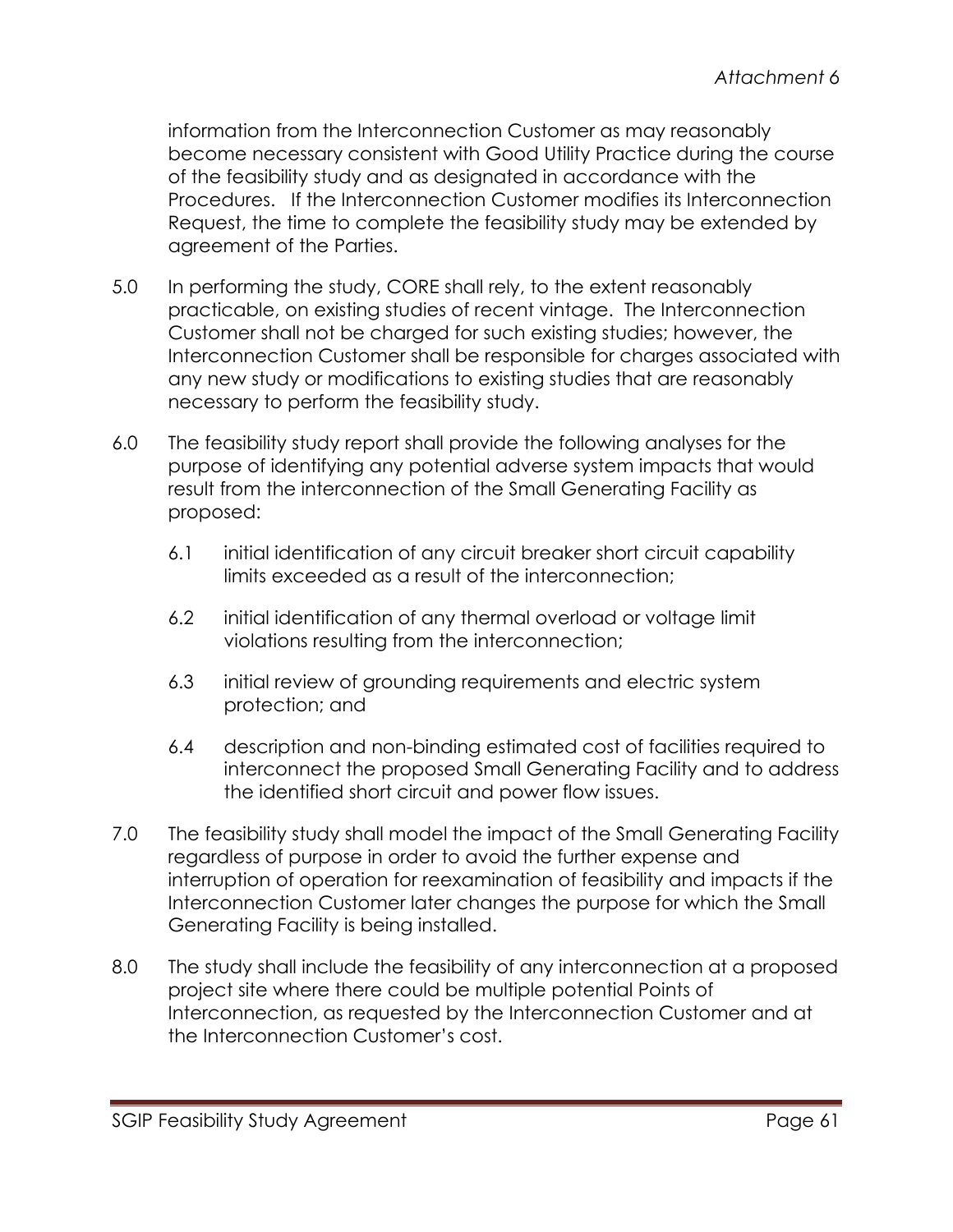- 9.0 Unless waived by CORE in writing, the Interconnection Customer shall deposit the lesser of fifty percent (50%) of good faith estimated feasibility study costs or earnest money of One Thousand Dollars (\$1,000) upon execution of this Agreement.
- 10.0 Once the feasibility study is completed, a feasibility study report shall be prepared by CORE and transmitted to the Interconnection Customer. Barring unusual circumstances, the feasibility study must be completed, and the feasibility study report transmitted within thirty (30) Business Days of the date of this Agreement.
- 11.0 Any study fees shall be based on CORE's actual costs and will be invoiced to the Interconnection Customer after the study is completed and delivered and will include a summary of professional time.
- 12.0 The Interconnection Customer must pay any study costs that exceed the deposit without interest within thirty (30) calendar days on receipt of the invoice or resolution of any dispute. If the deposit exceeds the invoiced fees, CORE shall refund such excess within thirty (30) calendar days of the invoice without interest.
- 13.0 The validity, interpretation and enforcement of this Agreement and each of its provisions shall be governed by the laws of the state of Colorado (where the Point of Interconnection is located), without regard to its conflicts of law principles. This Agreement is subject to all applicable laws, rules and regulations. Each Party expressly reserves the right to seek changes in, appeal, or otherwise contest any laws, orders, or regulations of a governmental authority.
- 14.0 The Parties may amend this Agreement by a written instrument explicitly referencing this Agreement and that is duly executed by both Parties.
- 15.0 This Agreement is not intended to and does not create rights, remedies, or benefits of any character whatsoever in favor of any persons, corporations, COREs, or entities other than the Parties, and the obligations herein assumed are solely for the use and benefit of the Parties, their successors in interest and where permitted, their assigns.
- 16.0 The failure of a Party to this Agreement to insist, on any occasion, upon strict performance of any provision of this Agreement will not be considered a waiver of any obligation, right, or duty of, or imposed upon, such Party.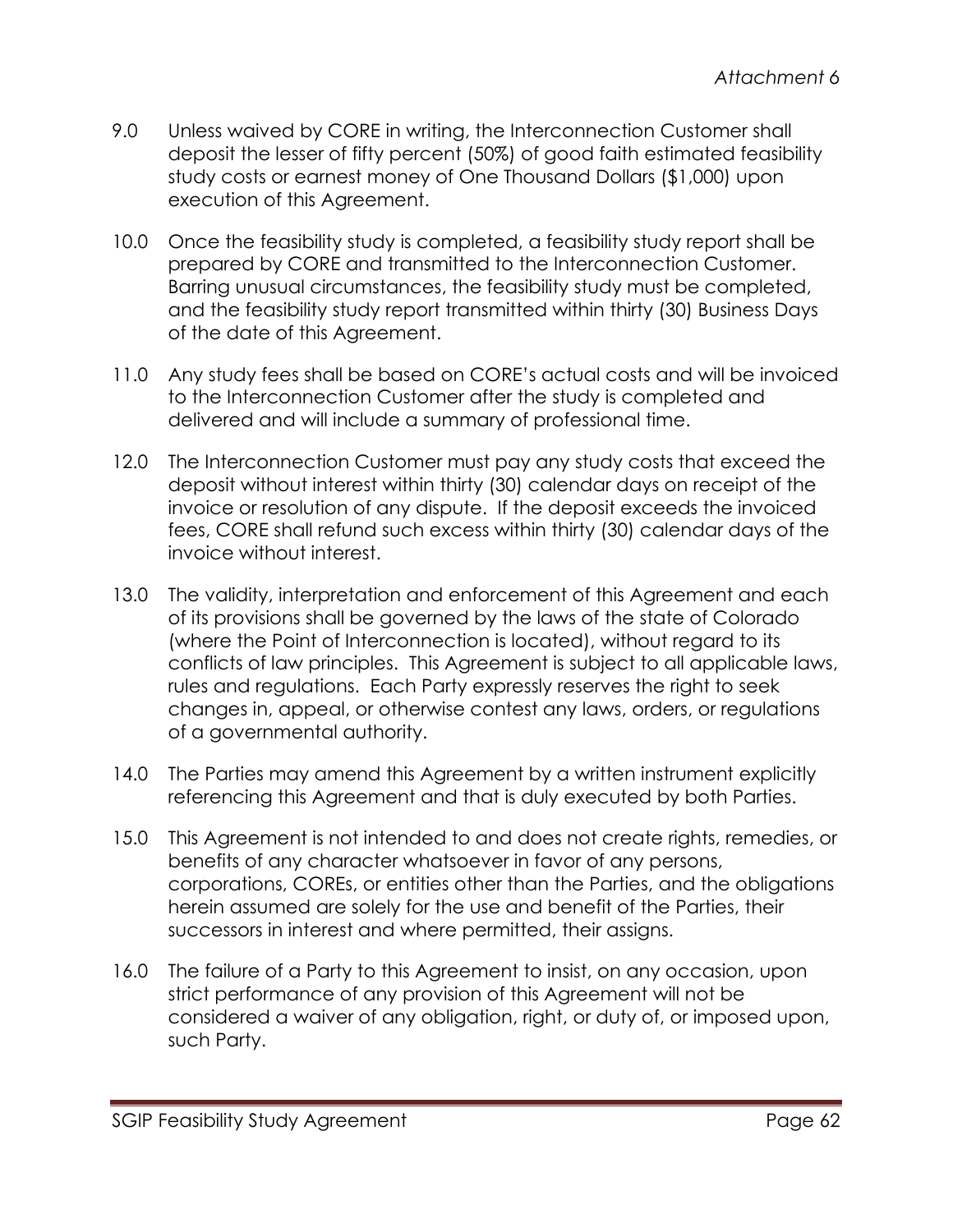- 17.0 Any waiver at any time by either Party of its rights with respect to this Agreement shall not be deemed a continuing waiver or a waiver with respect to any other failure to comply with any other obligation, right, duty of this Agreement. Termination or default of this Agreement for any reason by Interconnection Customer shall not constitute a waiver of the Interconnection Customer's legal rights to obtain an interconnection from CORE. Any waiver of this Agreement shall, if requested, be provided in writing.
- 18.0 This Agreement may be executed in two or more counterparts, each of which is deemed an original, but all constitute one and the same instrument. Facsimile or other electronically transmitted signatures shall be deemed originals for all purposes.
- 19.0 This Agreement shall not be interpreted or construed to create an association, joint venture, agency relationship, or partnership between the Parties or to impose any partnership obligation or partnership liability upon either Party. Neither Party shall have any right, power, or authority to enter into any agreement or undertaking for, or act on behalf of, or to act as or be an agent or representative of, or to otherwise bind, the other Party.
- 20.0 If any provision or portion of this Agreement shall for any reason be held or adjudged to be invalid or illegal or unenforceable by any court of competent jurisdiction or other Governmental Authority, (1) such portion or provision shall be deemed separate and independent, (2) the Parties shall negotiate in good faith to restore insofar as practicable the benefits to each Party that were affected by such ruling, and (3) the remainder of this Agreement shall remain in full force and effect.
- 21.0 Nothing in this Agreement shall prevent a Party from utilizing the services of any subcontractor as it deems appropriate to perform its obligations under this Agreement; provided, however, that each Party shall require its subcontractors to comply with all applicable terms and conditions of this Agreement in providing such services and each Party shall remain primarily liable to the other Party for the performance of such subcontractor.
- 22.0 The creation of any subcontract relationship shall not relieve the hiring Party of any of its obligations under this Agreement. The hiring Party shall be fully responsible to the other Party for the acts or omissions of any subcontractor the hiring Party hires as if no subcontract had been made; provided, however, that in no event shall CORE be liable for the actions or inactions of the Interconnection Customer or its subcontractors with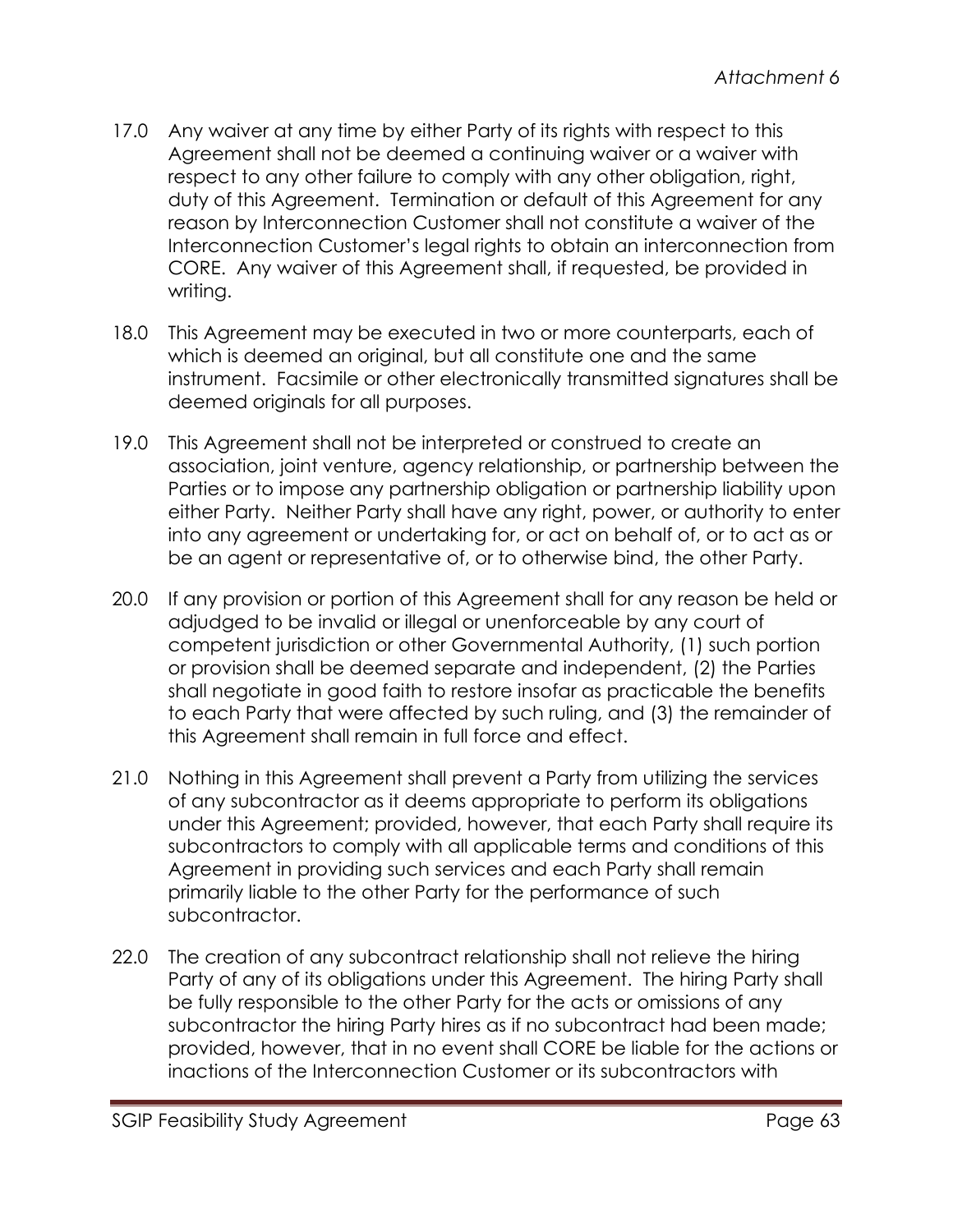respect to obligations of the Interconnection Customer under this Agreement. Any applicable obligation imposed by this Agreement upon the hiring Party shall be equally binding upon, and shall be construed as having application to, any subcontractor of such Party. The obligations under this article will not be limited in any way by any limitation of subcontractor's insurance.

*[Signature Page to Follow]*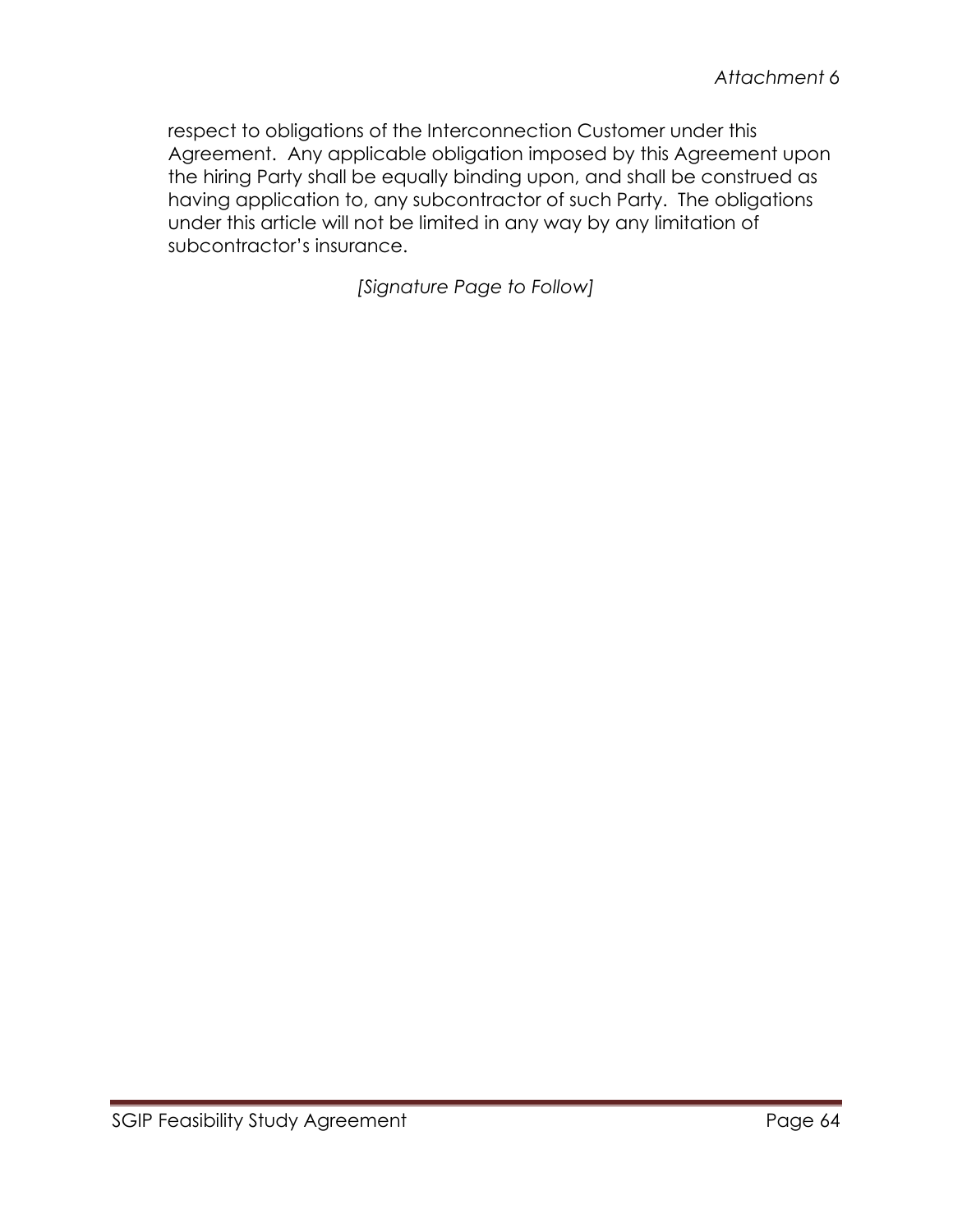**IN WITNESS WHEREOF,** the Parties have caused this Agreement to be duly executed by their duly authorized officers or agents on the day and year first above written.

| <b>Intermountain Rural Electric Association</b><br>d/b/a CORE Electric Cooperative | [Insert name of Interconnection<br><b>Customer]</b> |
|------------------------------------------------------------------------------------|-----------------------------------------------------|
|                                                                                    |                                                     |
|                                                                                    |                                                     |
| Title:<br><u> 1989 - Johann Barn, fransk politik (f. 1989)</u>                     |                                                     |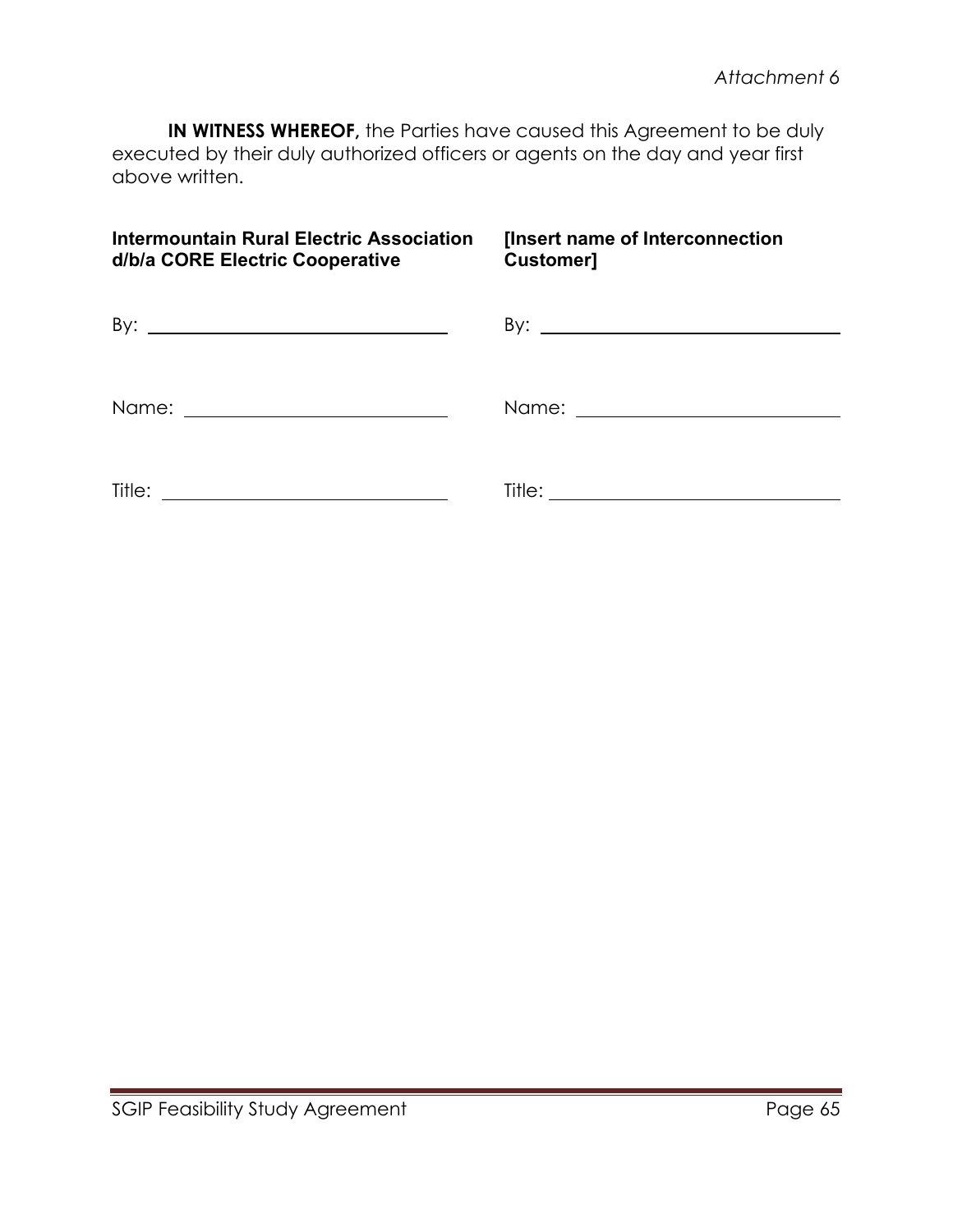Feasibility Study Attachment A

# **Assumptions Used in Conducting the Feasibility Study**

The feasibility study will be based upon the information set forth in the Interconnection Request and agreed upon in the scoping meeting held on

(1) Designation of Point of Interconnection and configuration to be studied.

(2) Designation of alternative Points of Interconnection and configuration.

(1) and (2) are to be completed by the Interconnection Customer. Other assumptions (listed below) are to be provided by the Interconnection Customer and CORE.

\_\_\_\_\_\_\_\_\_\_\_\_\_\_\_\_\_\_\_\_\_: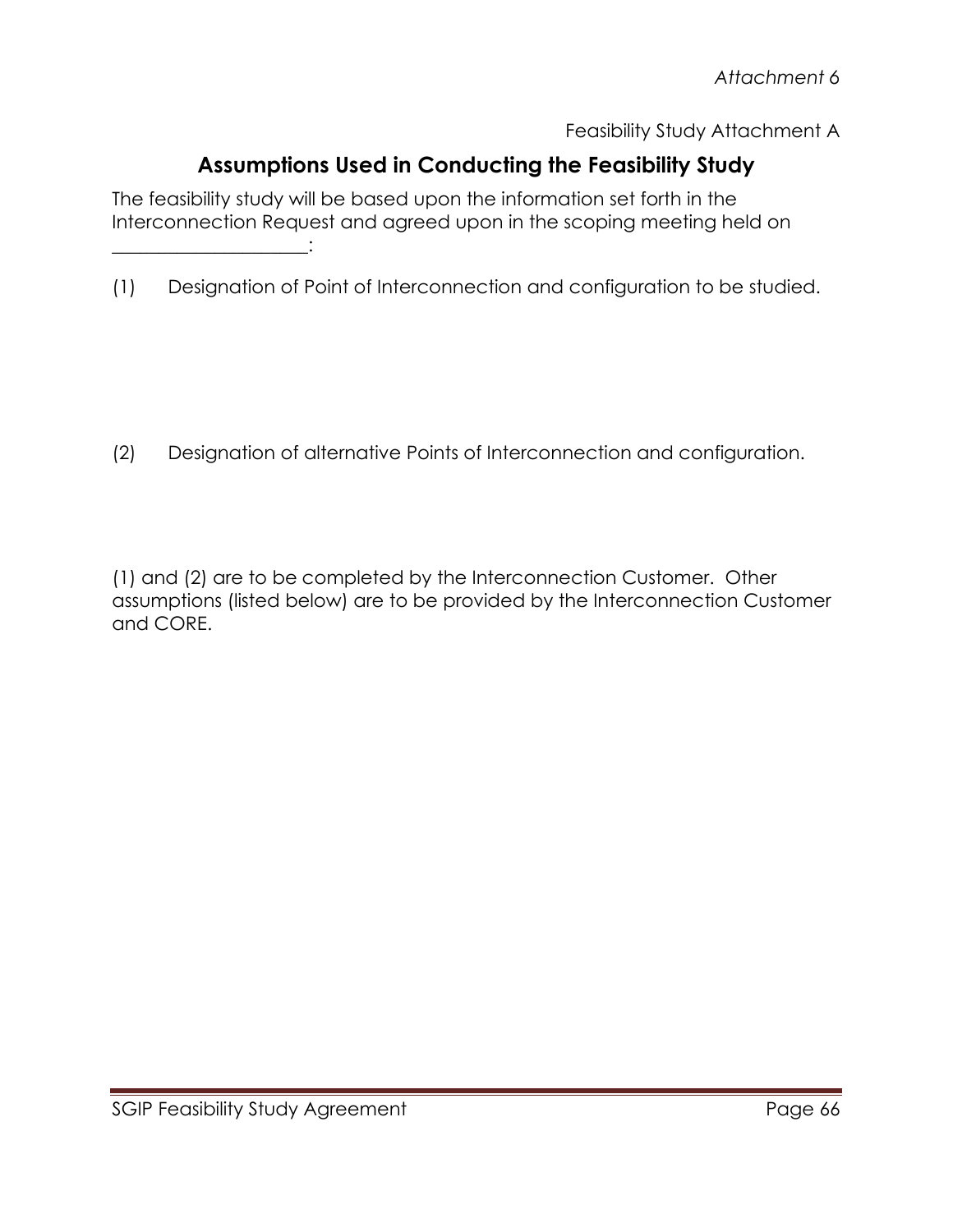# **Attachment 7 -System Impact Study Agreement**

**THIS AGREEMENT** is made and entered into this \_\_\_\_\_ day of\_\_\_\_\_\_\_\_\_\_\_\_\_\_\_\_\_\_\_\_\_\_  $20\,\_\,$  by and between  $\_\_$ \_\_\_\_\_\_\_\_\_\_\_\_\_\_\_\_\_\_\_\_\_\_\_\_\_\_\_\_ organized and existing under the laws of the State of \_\_\_\_\_\_\_\_\_\_\_\_\_\_\_\_\_\_\_\_\_\_\_\_\_\_\_\_\_\_\_\_\_\_\_\_\_\_\_ , ("**Interconnection Customer**"), and Intermountain Rural Electric Association d/b/a CORE ELECTRIC COOPERATIVE, a non-profit member-owned cooperative organized under the laws of Colorado ("**CORE**"). Interconnection Customer and CORE each may be referred to as a "**Party**," or collectively as the "**Parties**."

### **RECITALS**

**WHEREAS,** the Interconnection Customer is pro posing to develop a Small Generating Facility or generating capacity addition to an existing Small Generating Facility consistent with the Interconnection Request completed by the Interconnection Customer on  $\hspace{1cm}$  ;

**WHEREAS,** the Interconnection Customer desires to interconnect the Small Generating Facility with CORE's System;

**[WHEREAS,** CORE has completed a feasibility study and provided the results of said study to the Interconnection Customer;] and [This recital to be omitted if the Parties have agreed to forego the feasibility study.]

**WHEREAS,** the Interconnection Customer has requested CORE to perform a system impact study(s) to assess the impact of interconnecting the Small Generating Facility with CORE's System, and of any Affected Systems.

**NOW, THEREFORE,** in consideration of and subject to the mutual covenants contained herein the Parties agreed as follows:

- 1.0 When used in this Agreement, with initial capitalization, the terms specified shall have the meanings indicated or the meanings specified in CORE's Small Generator Interconnection Procedures, as the same may be amended from time to time (the "**Procedures**").
- 2.0 The Interconnection Customer elects and CORE shall cause to be performed a system impact study(s) consistent with the Procedures in accordance with all applicable laws and regulations.
- 3.0 The scope of a system impact study shall be subject to the assumptions set forth in Attachment A to this Agreement.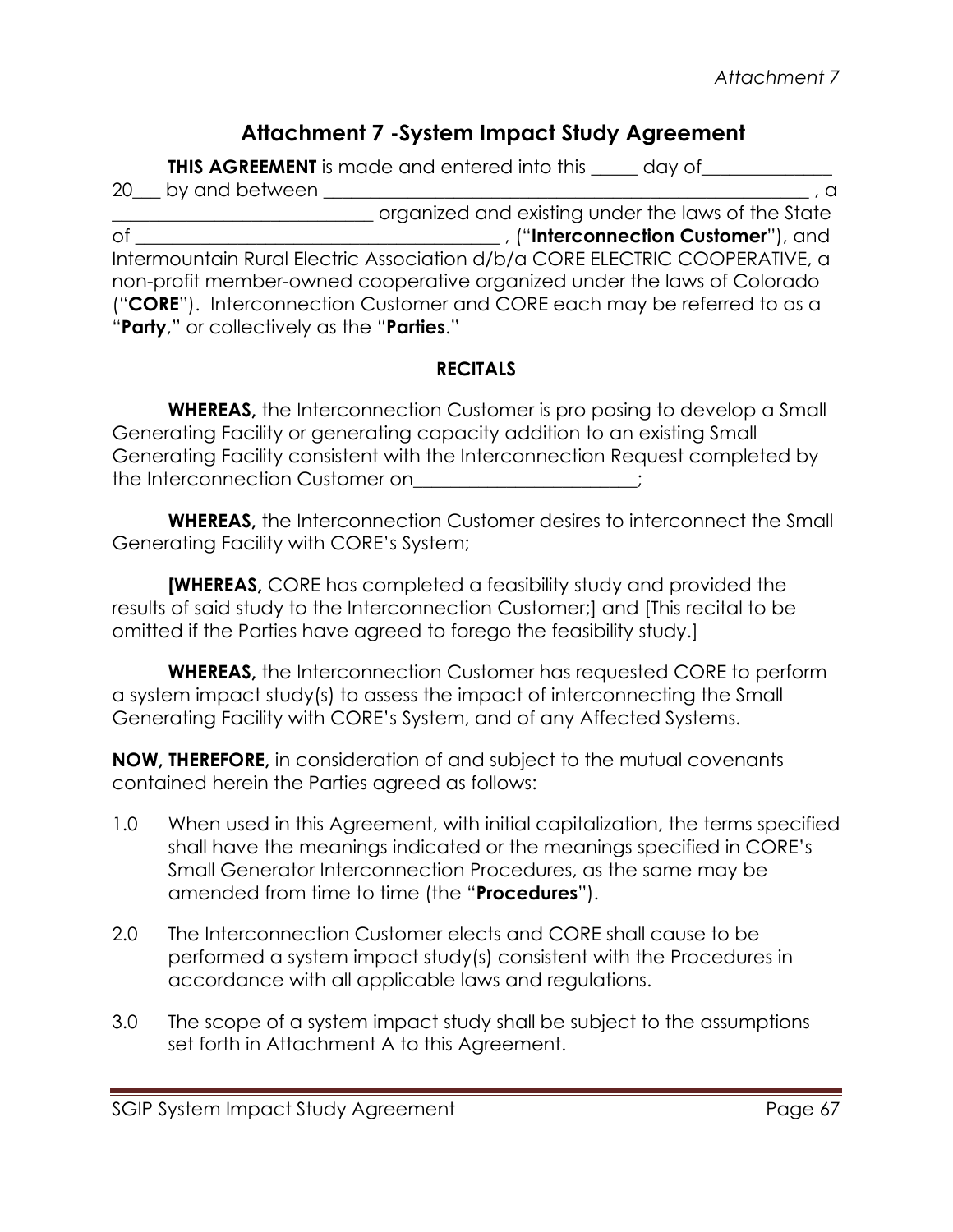- 4.0 A system impact study will be based upon the results of the feasibility study and the technical information provided by Interconnection Customer in the Interconnection Request. CORE reserves the right to request additional technical information from the Interconnection Customer as may reasonably become necessary consistent with Good Utility Practice during the course of the system impact study. If the Interconnection Customer modifies its designated Point of Interconnection, Interconnection Request, or the technical information provided therein is modified, the time to complete the system impact study may be extended.
- 5.0 A system impact study shall consist of a short circuit analysis, a stability analysis, a power flow analysis, voltage drop and flicker studies, protection and set point coordination studies, and grounding reviews, as necessary. A system impact study shall state the assumptions upon which it is based, state the results of the analyses, and provide the requirement or potential impediments to providing the requested interconnection service, including a preliminary indication of the cost and length of time that would be necessary to correct any problems identified in those analyses and implement the interconnection. A system impact study shall provide a list of facilities that are required as a result of the Interconnection Request and non-binding good faith estimates of cost responsibility and time to construct.
- 6.0 A distribution system impact study shall incorporate a distribution load flow study, an analysis of equipment interrupting ratings, protection coordination study, voltage drop and flicker studies, protection and set point coordination studies, grounding reviews, and the impact on electric system operation, as necessary.
- 7.0 Affected Systems may participate in the preparation of a system impact study, with a division of costs among such entities as they may agree. All Affected Systems shall be afforded an opportunity to review and comment upon a system impact study that covers potential adverse system impacts on their electric systems, and CORE has twenty (20) additional Business Days to complete a system impact study requiring review by Affected Systems.
- 8.0 If CORE uses a queuing procedure for sorting or prioritizing projects and their associated cost responsibilities for any required Upgrades, the system impact study shall consider all generating facilities (and with respect to paragraph 8.3 below, any identified Upgrades associated with such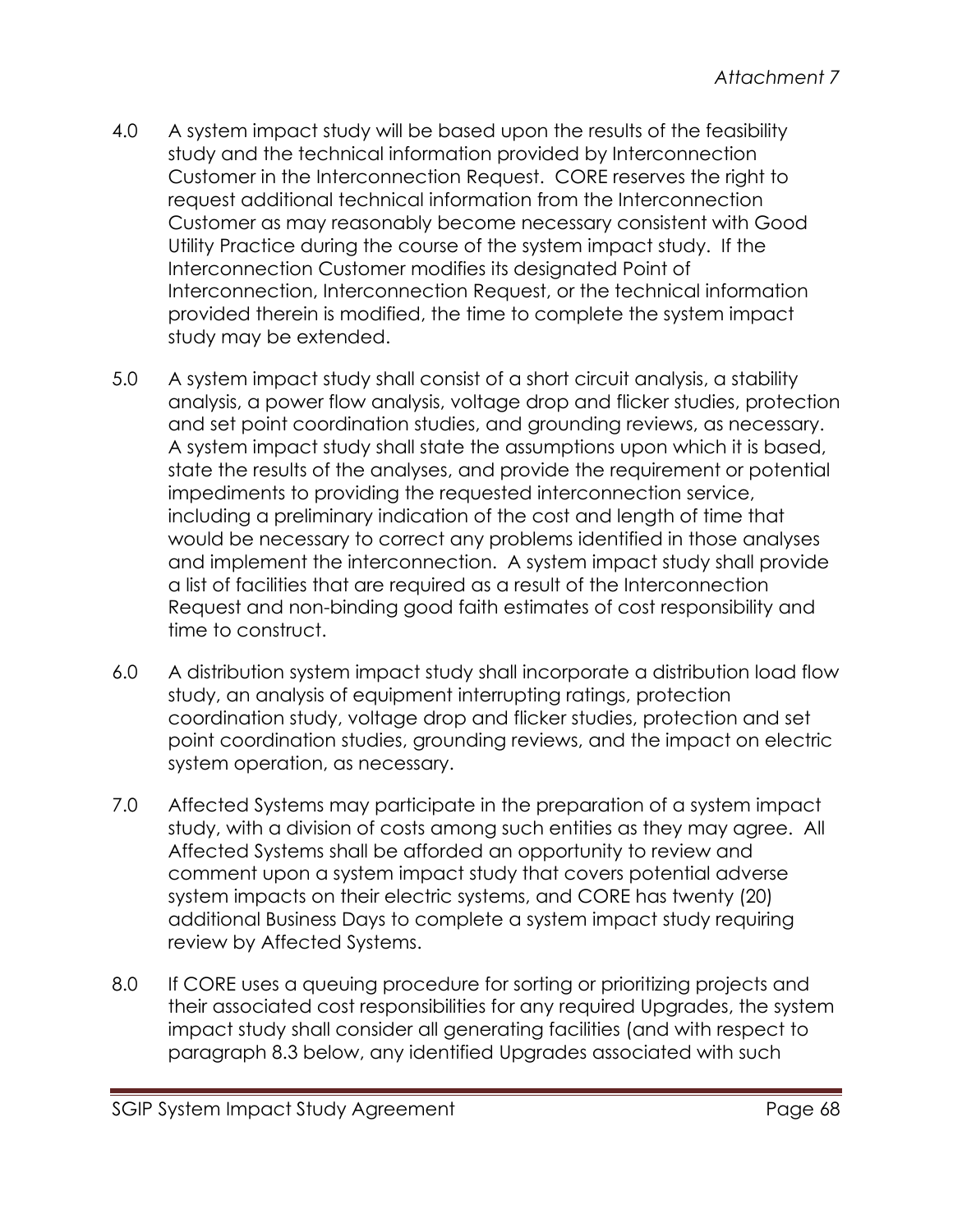higher queued interconnection) that, on the date the system impact study is commenced –

- 8.1 are directly interconnected with CORE's electric system;
- 8.2 are interconnected with Affected Systems and may have an impact on the proposed interconnection; and
- 8.3 have a pending higher queued Interconnection Request to interconnect with CORE's System.
- 9.0 A distribution system impact study, if required, shall be completed and the results transmitted to the Interconnection Customer within thirty (30) Business Days after this Agreement is signed by the Parties. A transmission system impact study, if required, shall be completed and the results transmitted to the Interconnection Customer within forty-five (45) Business Days after this Agreement is signed by the Parties, or in accordance with CORE's queuing procedures.
- 10.0 Unless waived by CORE in writing, the Interconnection Customer shall the equivalent of the good faith estimated cost of a distribution system impact study and fifty percent (50%) of the good faith estimated cost of a transmission system impact study upon execution of this Agreement.
- 11.0 Any study fees shall be based on CORE's actual costs and will be invoiced to the Interconnection Customer after the study is completed and delivered and will include a summary of professional time.
- 12.0 The Interconnection Customer must pay any study costs that exceed the deposit without interest within thirty (30) calendar days on receipt of the invoice or resolution of any dispute. If the deposit exceeds the invoiced fees, CORE shall refund such excess within thirty (30) calendar days of the invoice without interest.
- 13.0 The validity, interpretation and enforcement of this Agreement and each of its provisions shall be governed by the laws of the state of Colorado (where the Point of Interconnection is located), without regard to its conflicts of law principles. This Agreement is subject to all applicable laws, rules and regulations. Each Party expressly reserves the right to seek changes in, appeal, or otherwise contest any laws, orders or regulations of a governmental authority.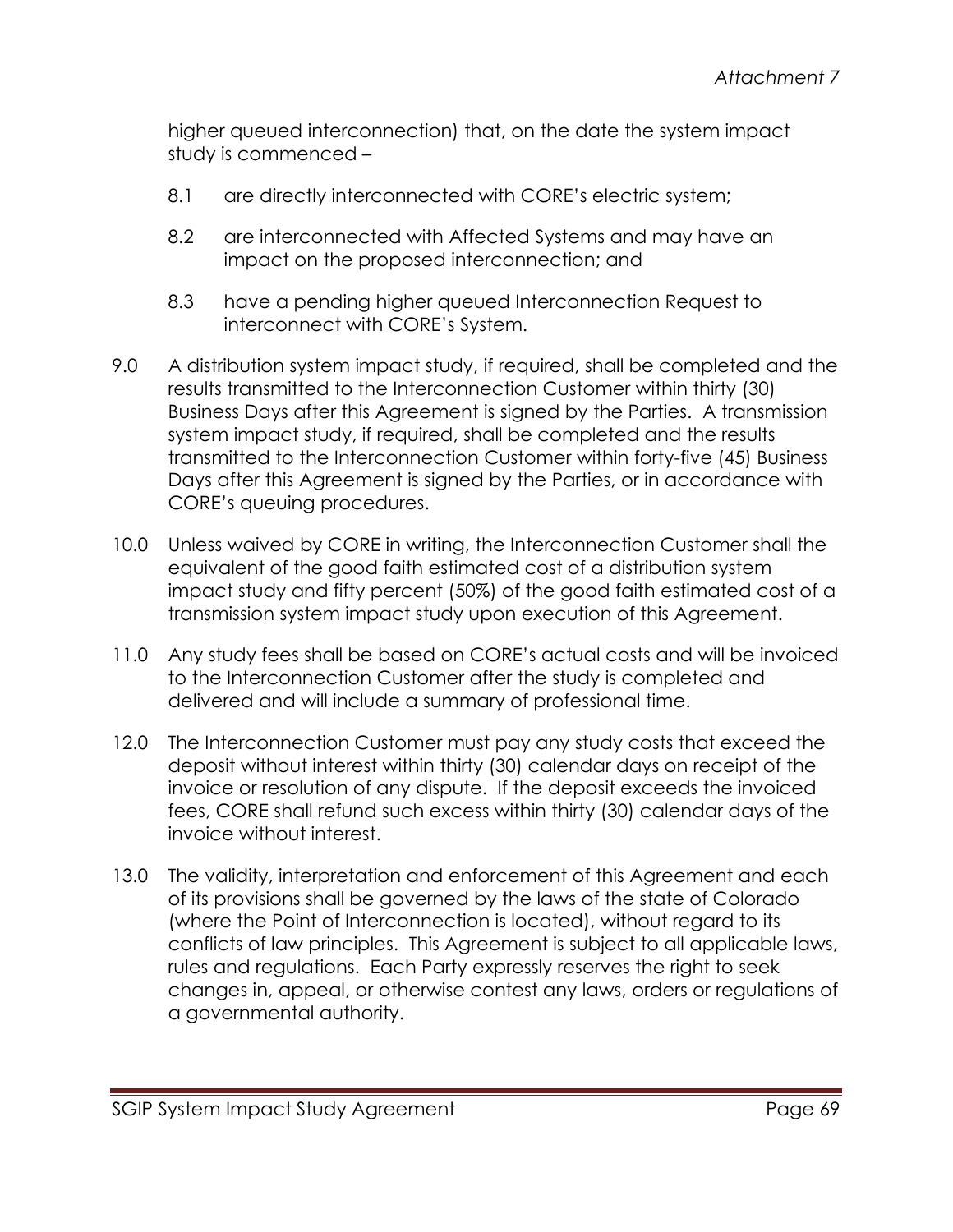- 14.0 The Parties may amend this Agreement by a written instrument explicitly referencing this Agreement and that is duly executed by both Parties.
- 15.0 This Agreement is not intended to and does not create rights, remedies, or benefits of any character whatsoever in favor of any persons, corporations, COREs, or entities other than the Parties, and the obligations herein assumed are solely for the use and benefit of the Parties, their successors in interest and where permitted, their assigns.
- 16.0 The failure of a Party to this Agreement to insist, on any occasion, upon strict performance of any provision of this Agreement will not be considered a waiver of any obligation, right, or duty of, or imposed upon, such Party.
- 17.0 Any waiver at any time by either Party of its rights with respect to this Agreement shall not be deemed a continuing waiver or a waiver with respect to any other failure to comply with any other obligation, right, duty of this Agreement. Termination or default of this Agreement for any reason by Interconnection Customer shall not constitute a waiver of the Interconnection Customer's legal rights to obtain an interconnection from CORE. Any waiver of this Agreement shall, if requested, be provided in writing.
- 18.0 This Agreement may be executed in two or more counterparts, each of which is deemed an original but all constitute one and the same instrument. Facsimile or other electronically transmitted signatures shall be deemed originals for all purposes.
- 19.0 This Agreement shall not be interpreted or construed to create an CORE, joint venture, agency relationship, or partnership between the Parties or to impose any partnership obligation or partnership liability upon either Party. Neither Party shall have any right, power or authority to enter into any agreement or undertaking for, or act on behalf of, or to act as or be an agent or representative of, or to otherwise bind, the other Party.
- 20.0 If any provision or portion of this Agreement shall for any reason be held or adjudged to be invalid or illegal or unenforceable by any court of competent jurisdiction or other Governmental Authority, (1) such portion or provision shall be deemed separate and independent, (2) the Parties shall negotiate in good faith to restore insofar as practicable the benefits to each Party that were affected by such ruling, and (3) the remainder of this Agreement shall remain in full force and effect.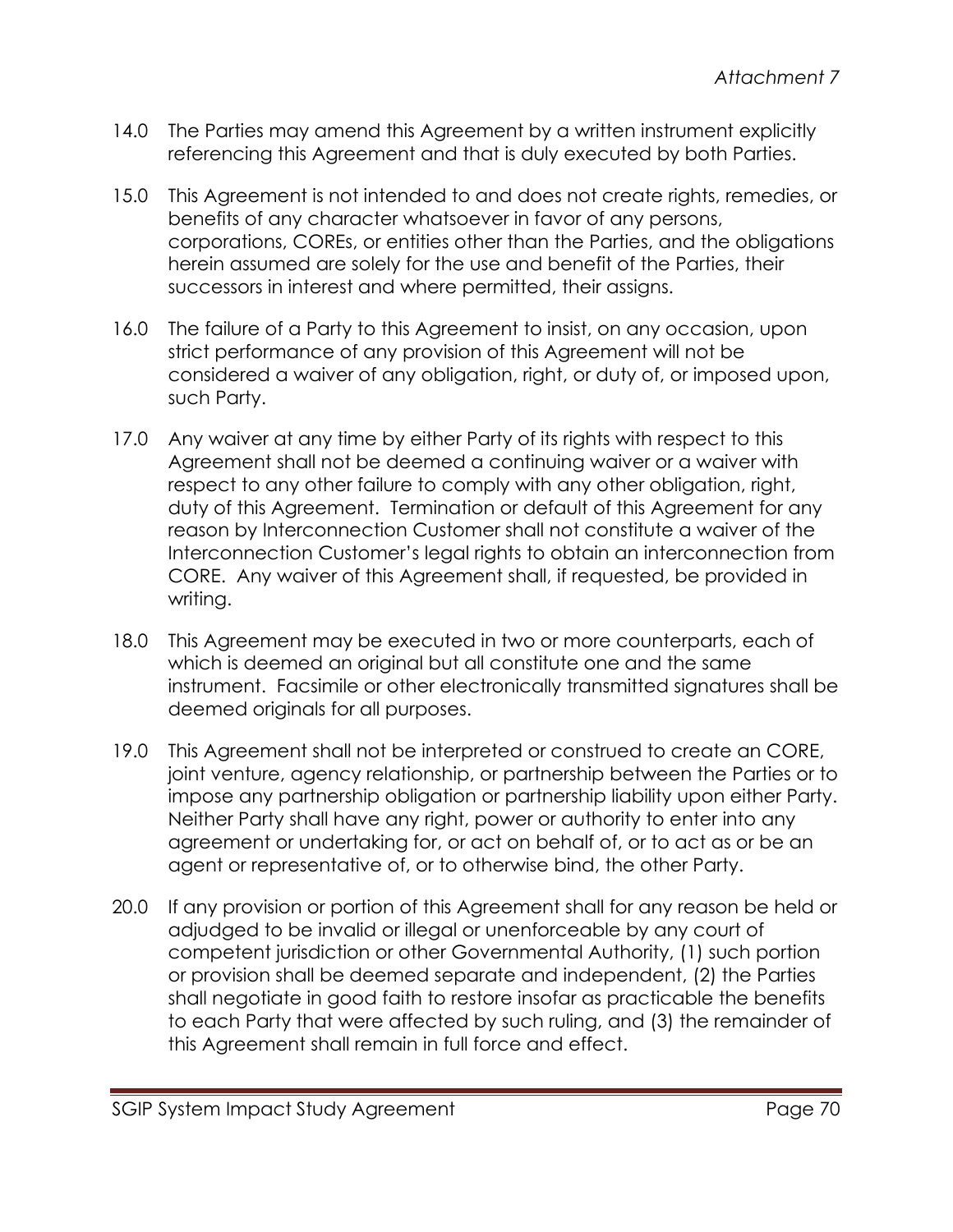- 21.0 Nothing in this Agreement shall prevent a Party from utilizing the services of any subcontractor as it deems appropriate to perform its obligations under this Agreement; provided, however, that each Party shall require its subcontractors to comply with all applicable terms and conditions of this Agreement in providing such services and each Party shall remain primarily liable to the other Party for the performance of such subcontractor.
- 22.0 The creation of any subcontract relationship shall not relieve the hiring Party of any of its obligations under this Agreement. The hiring Party shall be fully responsible to the other Party for the acts or omissions of any subcontractor the hiring Party hires as if no subcontract had been made; provided, however, that in no event shall CORE be liable for the actions or inactions of the Interconnection Customer or its subcontractors with respect to obligations of the Interconnection Customer under this Agreement. Any applicable obligation imposed by this Agreement upon the hiring Party shall be equally binding upon, and shall be construed as having application to, any subcontractor of such Party. The obligations under this article will not be limited in any way by any limitation of subcontractor's insurance.

*[Signature Pages to Follow]*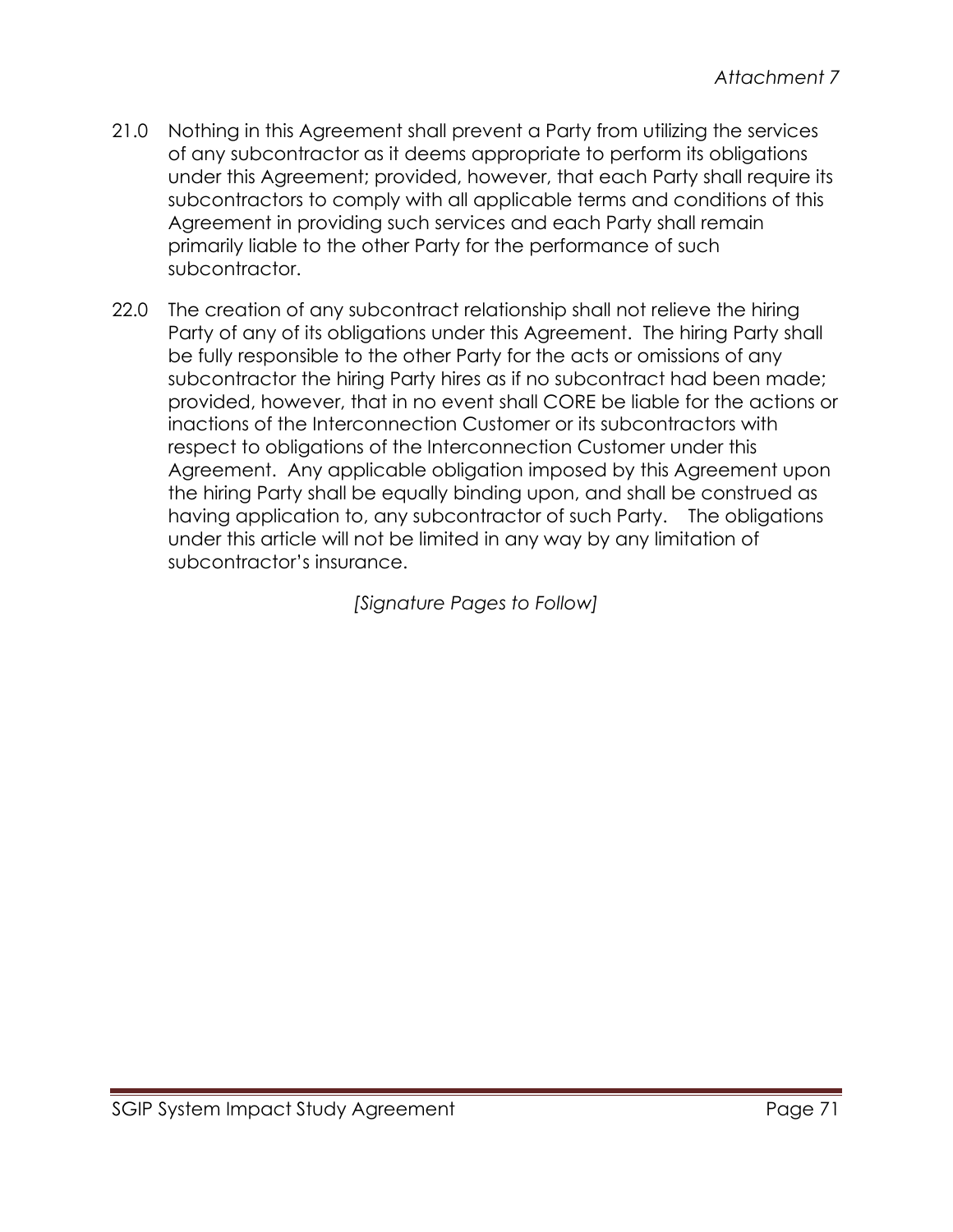**IN WITNESS THEREOF,** the Parties have caused this Agreement to be duly executed by their duly authorized officers or agents on the day and year first above written.

| <b>Intermountain Rural Electric Association</b><br>d/b/a CORE Electric Cooperative | <b>[Insert name of Interconnection</b><br>Customer] |
|------------------------------------------------------------------------------------|-----------------------------------------------------|
|                                                                                    |                                                     |
|                                                                                    |                                                     |
|                                                                                    |                                                     |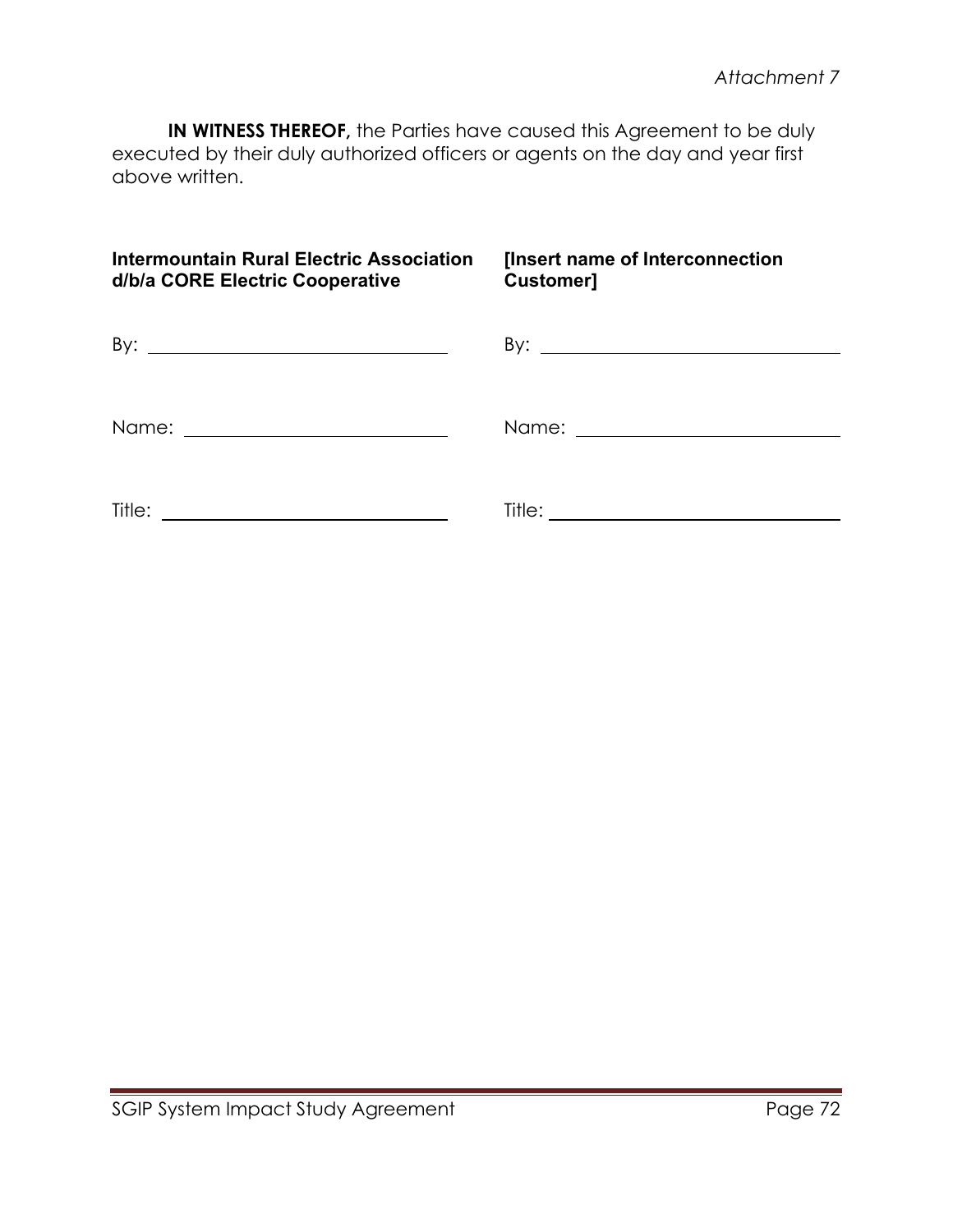System Impact Study Attachment A

# **Assumptions Used in Conducting the System Impact Study**

The system impact study shall be based upon the results of the feasibility study, subject to any modifications in accordance with the standard Small Generator Interconnection Procedures, and the following assumptions:

(1) Designation of Point of Interconnection and configuration to be studied.

(2) Designation of alternative Points of Interconnection and configuration.

(1) and (2) are to be completed by the Interconnection Customer. Other assumptions (listed below) are to be provided by the Interconnection Customer and CORE.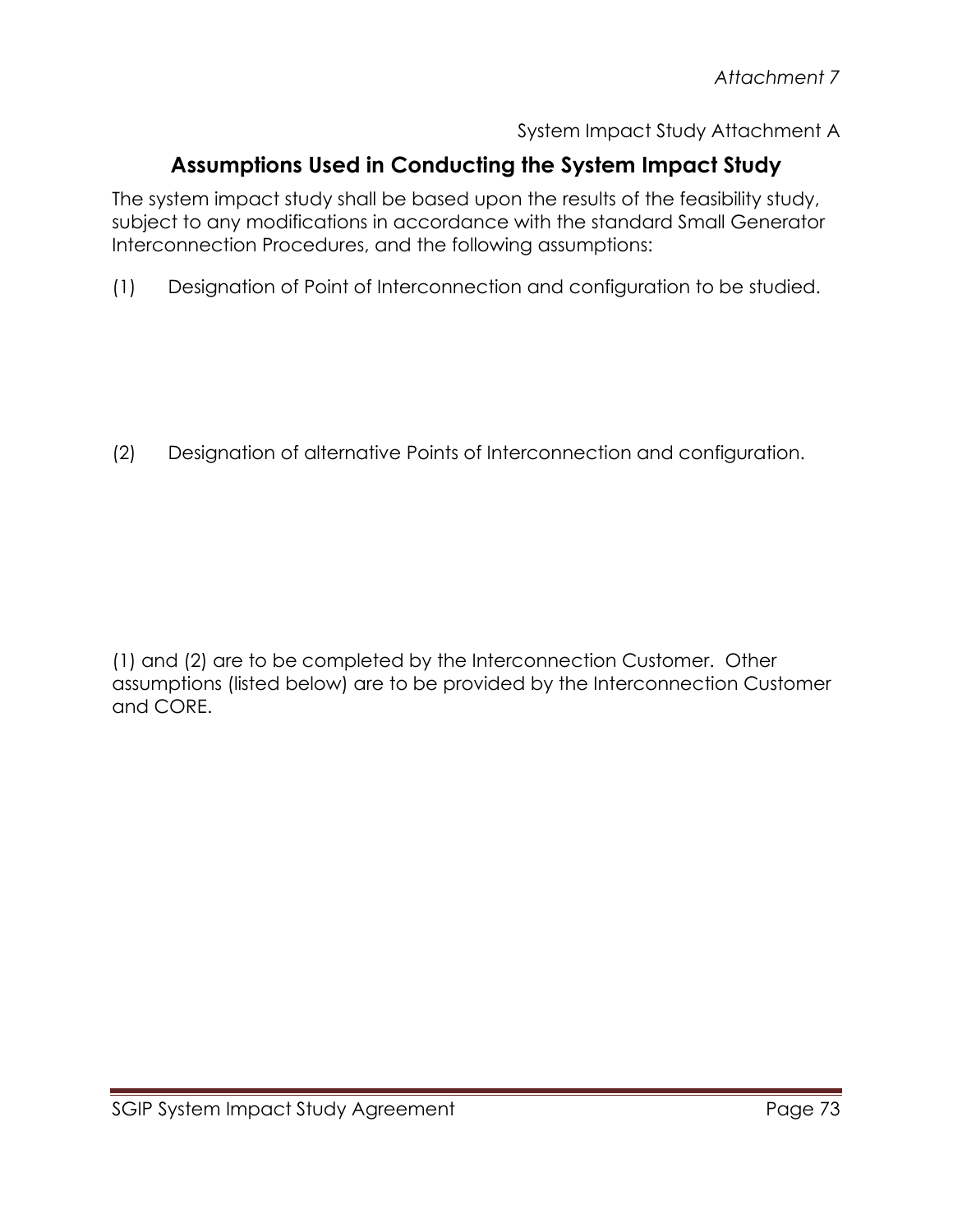## **Attachment 8 - Facilities Study Agreement**

**THIS AGREEMENT** is made and entered into this \_\_\_\_\_ day of\_\_\_\_\_\_\_\_\_\_\_\_\_\_\_\_\_\_\_\_\_\_ 20 by and between \_\_\_\_\_\_\_\_\_\_\_\_\_\_\_\_\_\_\_\_\_\_\_\_\_\_\_\_ organized and existing under the laws of the State of \_\_\_\_\_\_\_\_\_\_\_\_\_\_\_\_\_\_\_\_\_\_\_\_\_\_\_\_\_\_\_\_\_\_\_\_\_\_\_\_\_\_, ("**Interconnection Customer**"), and Intermountain Rural Electric Association d/b/a CORE ELECTRIC COOPERATIVE, a non-profit member-owned cooperative organized under the laws of Colorado ("**CORE**"). Interconnection Customer and CORE each may be referred to as a "**Party**," or collectively as the "**Parties**."

### **RECITALS**

**WHEREAS,** the Interconnection Customer is proposing to develop a Small Generating Facility or generating capacity addition to an existing Small Generating Facility consistent with the Interconnection Request completed by the Interconnection Customer on  $\hspace{1cm}$  ;

**WHEREAS,** the Interconnection Customer desires to interconnect the Small Generating Facility with CORE's System;

**WHEREAS,** CORE has completed a system impact study and provided the results of said study to the Interconnection Customer; and

**WHEREAS**, the Interconnection Customer has requested CORE to perform a facilities study to specify and estimate the cost of the equipment, engineering, procurement and construction work needed to implement the conclusions of the system impact study in accordance with Good Utility Practice to physically and electrically connect the Small Generating Facility with CORE's System.

**NOW, THEREFORE,** in consideration of and subject to the mutual covenants contained herein the Parties agreed as follows:

- 1.0 When used in this Agreement, with initial capitalization, the terms specified shall have the meanings indicated or the meanings specified in CORE's Small Generator Interconnection Procedures, as the same may be amended from time to time (the "**Procedures**").
- 2.0 The Interconnection Customer elects and CORE shall cause to be performed a system impact study(s) consistent with the Procedures in accordance with all applicable laws and regulations.
- 3.0 The scope of the facilities study shall be subject to data provided in Attachment A to this Agreement.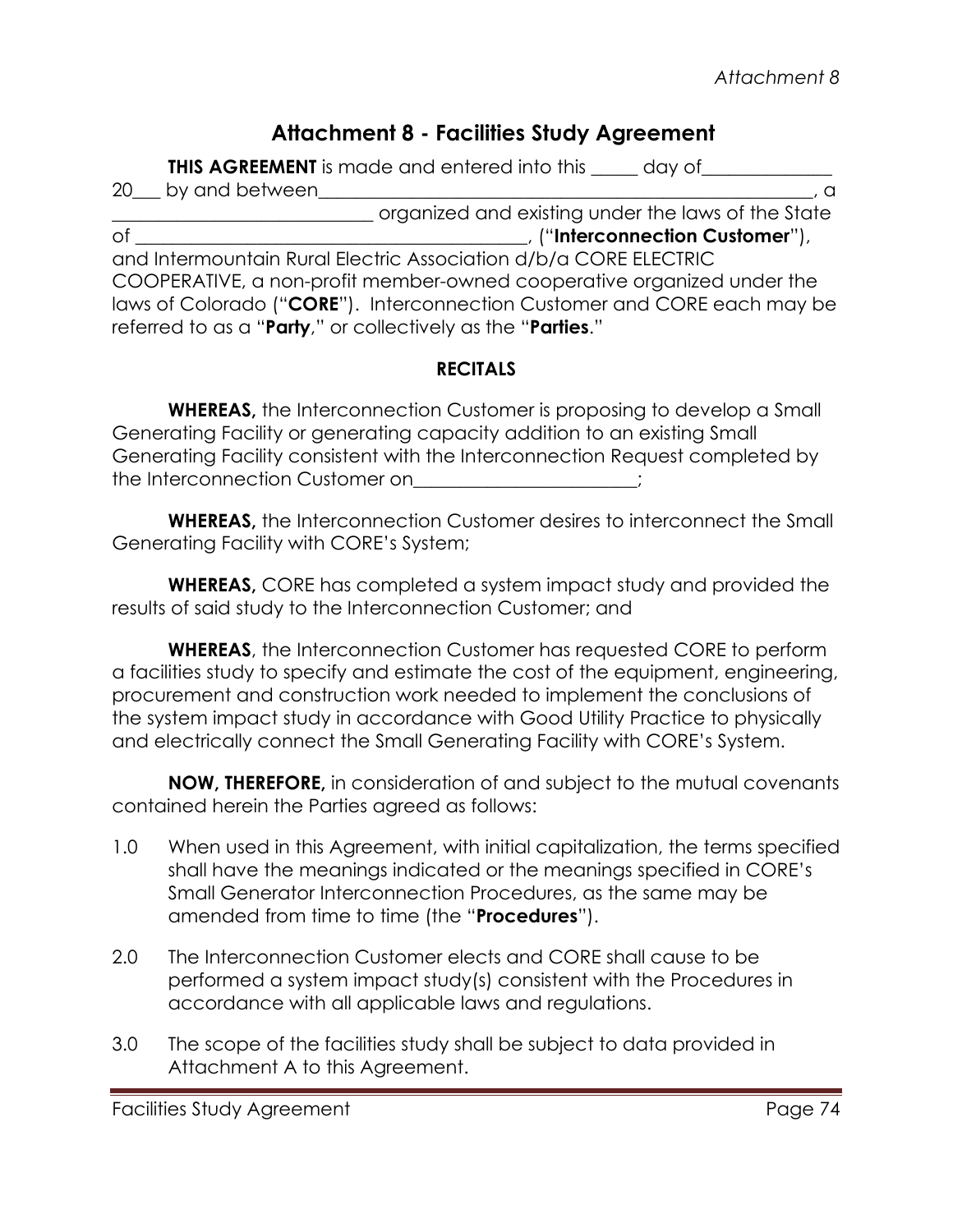- 4.0 The facilities study shall specify and estimate the cost of the equipment, engineering, procurement and construction work (including overheads) needed to implement the conclusions of the system impact study(s). The facilities study shall also identify (1) the electrical switching configuration of the equipment, including, without limitation, transformer, switchgear, meters, and other station equipment, (2) the nature and estimated cost of CORE's Interconnection Facilities and Upgrades necessary to accomplish the interconnection, and (3) an estimate of the time required to complete the construction and installation of such facilities.
- 5.0 CORE may propose to group facilities required for more than one (1) Interconnection Customer in order to minimize facilities costs through economies of scale, but any Interconnection Customer may require the installation of facilities required for its own Small Generating Facility if it is willing to pay the costs of those facilities.
- 6.0 Unless waived by CORE in writing, the Interconnection Customer shall deposit the good faith estimate of facilities studies costs upon execution of this Agreement.
- 7.0 In cases where Upgrades are required, the facilities study must be completed within forty-five (45) Business Days of the receipt of this Agreement. In cases where no Upgrades are necessary, and the required facilities are limited to Interconnection Facilities, the facilities study must be completed within thirty (30) Business Days.
- 8.0 Once the facilities study is completed, a facilities study report shall be prepared and transmitted to the Interconnection Customer. Barring unusual circumstances, the facilities study must be completed and the facilities study report transmitted within thirty (30) Business Days of the Interconnection Customer's agreement to conduct a facilities study.
- 9.0 Any study fees shall be based on CORE's actual costs and will be invoiced to the Interconnection Customer after the study is completed and delivered and will include a summary of professional time.
- 10.0 The Interconnection Customer must pay any study costs that exceed the deposit without interest within thirty (30) calendar days on receipt of the invoice or resolution of any dispute. If the deposit exceeds the invoiced fees, CORE shall refund such excess within thirty (30) calendar days of the invoice without interest.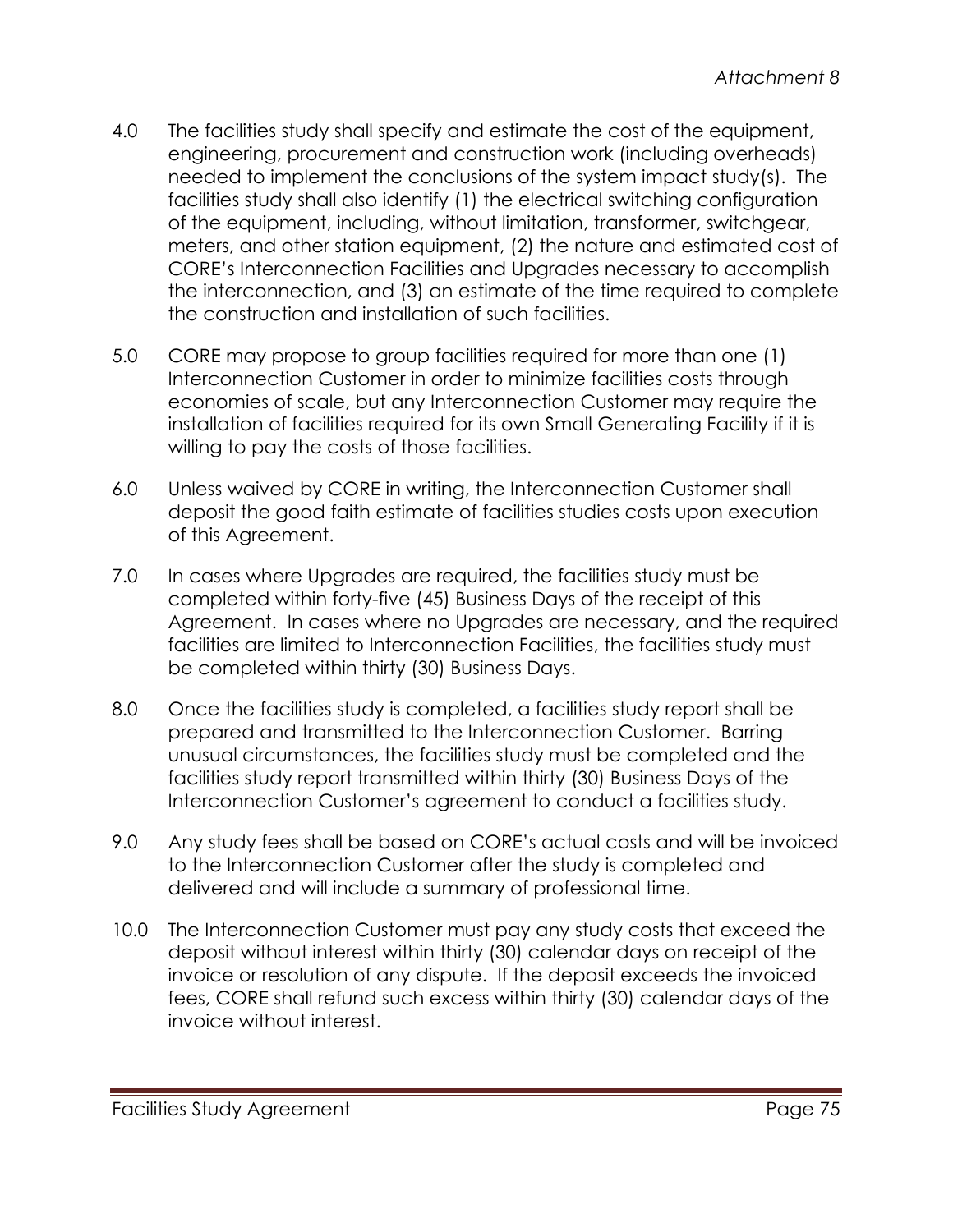- 11.0 The validity, interpretation and enforcement of this Agreement and each of its provisions shall be governed by the laws of the state of Colorado (where the Point of Interconnection is located), without regard to its conflicts of law principles. This Agreement is subject to all applicable laws, rules and regulations. Each Party expressly reserves the right to seek changes in, appeal, or otherwise contest any laws, orders or regulations of a governmental authority.
- 12.0 The Parties may amend this Agreement by a written instrument explicitly referencing this Agreement and that is duly executed by both Parties.
- 13.0 This Agreement is not intended to and does not create rights, remedies, or benefits of any character whatsoever in favor of any persons, corporations, COREs, or entities other than the Parties, and the obligations herein assumed are solely for the use and benefit of the Parties, their successors in interest and where permitted, their assigns.
- 14.0 The failure of a Party to this Agreement to insist, on any occasion, upon strict performance of any provision of this Agreement will not be considered a waiver of any obligation, right, or duty of, or imposed upon, such Party.
- 15.0 Any waiver at any time by either Party of its rights with respect to this Agreement shall not be deemed a continuing waiver or a waiver with respect to any other failure to comply with any other obligation, right, duty of this Agreement. Termination or default of this Agreement for any reason by Interconnection Customer shall not constitute a waiver of the Interconnection Customer's legal rights to obtain an interconnection from CORE. Any waiver of this Agreement shall, if requested, be provided in writing.
- 16.0 This Agreement may be executed in two or more counterparts, each of which is deemed an original but all constitute one and the same instrument. Facsimile or other electronically transmitted signatures shall be deemed originals for all purposes.
- 17.0 This Agreement shall not be interpreted or construed to create an association, joint venture, agency relationship, or partnership between the Parties or to impose any partnership obligation or partnership liability upon either Party. Neither Party shall have any right, power or authority to enter into any agreement or undertaking for, or act on behalf of, or to act as or be an agent or representative of, or to otherwise bind, the other Party.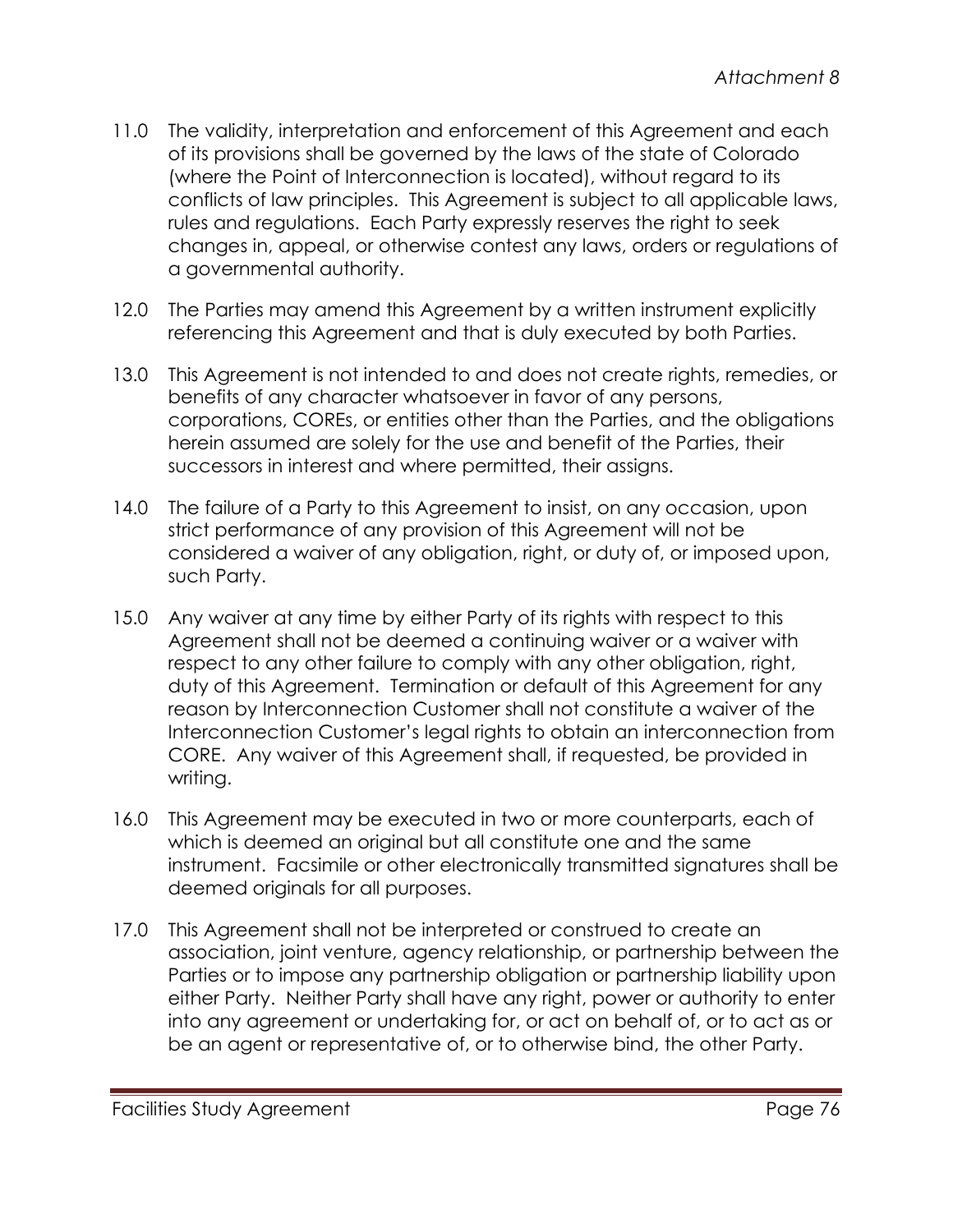- 18.0 If any provision or portion of this Agreement shall for any reason be held or adjudged to be invalid or illegal or unenforceable by any court of competent jurisdiction or other Governmental Authority, (1) such portion or provision shall be deemed separate and independent, (2) the Parties shall negotiate in good faith to restore insofar as practicable the benefits to each Party that were affected by such ruling, and (3) the remainder of this Agreement shall remain in full force and effect.
- 19.0 Nothing in this Agreement shall prevent a Party from utilizing the services of any subcontractor as it deems appropriate to perform its obligations under this Agreement; provided, however, that each Party shall require its subcontractors to comply with all applicable terms and conditions of this Agreement in providing such services and each Party shall remain primarily liable to the other Party for the performance of such subcontractor.
- 20.0 The creation of any subcontract relationship shall not relieve the hiring Party of any of its obligations under this Agreement. The hiring Party shall be fully responsible to the other Party for the acts or omissions of any subcontractor the hiring Party hires as if no subcontract had been made; provided, however, that in no event shall CORE be liable for the actions or inactions of the Interconnection Customer or its subcontractors with respect to obligations of the Interconnection Customer under this Agreement. Any applicable obligation imposed by this Agreement upon the hiring Party shall be equally binding upon, and shall be construed as having application to, any subcontractor of such Party. The obligations under this article will not be limited in any way by any limitation of subcontractor's insurance.

*[Signature Pages to Follow]*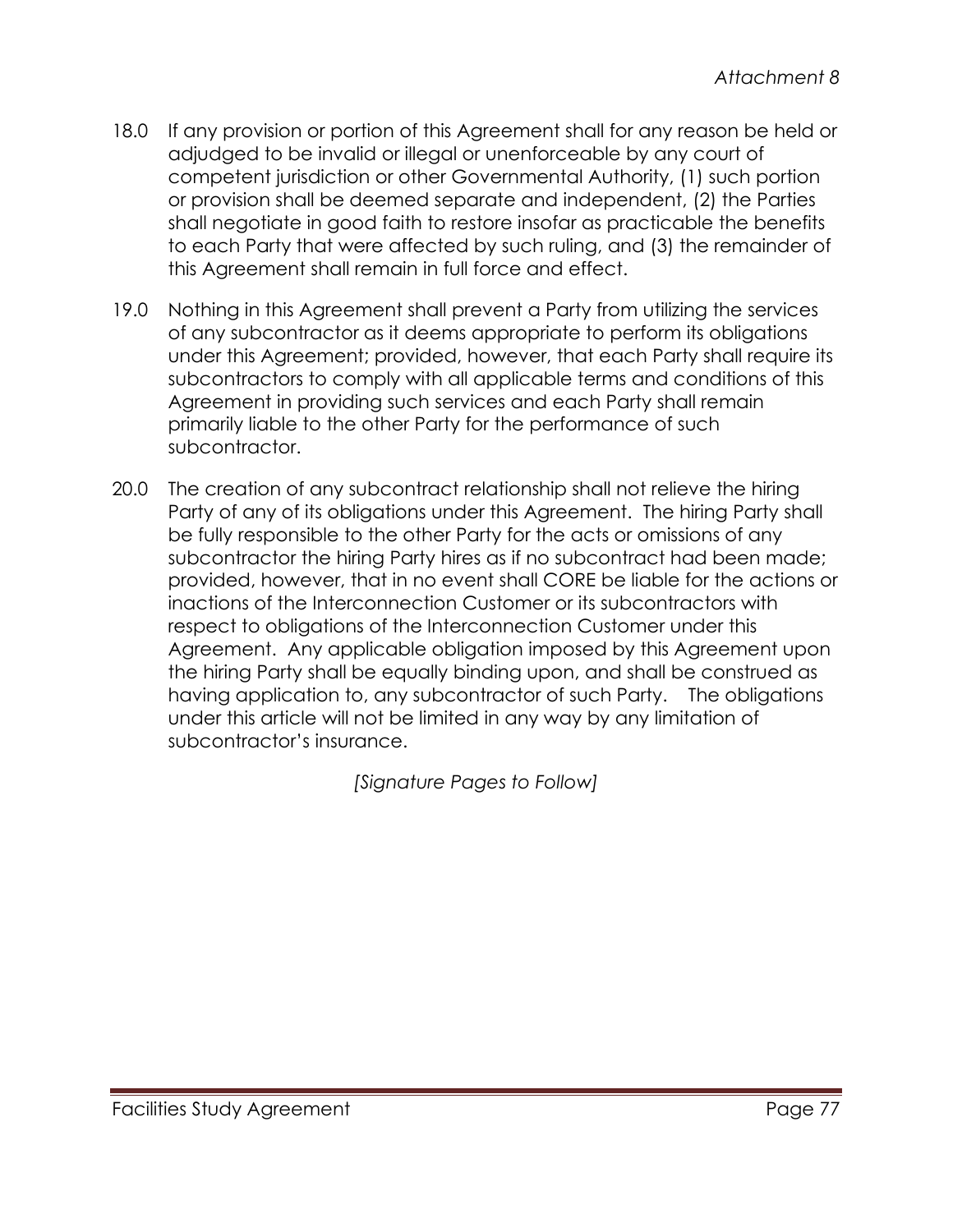**IN WITNESS WHEREOF,** the Parties have caused this Agreement to be duly executed by their duly authorized officers or agents on the day and year first above written.

### **Intermountain Rural Electric Association [Insert name of Interconnection d/b/a CORE Electric Cooperative**

| By:<br><u> 1989 - Johann Barbara, martin amerikan basar da</u> |  |
|----------------------------------------------------------------|--|
|                                                                |  |
| Title:                                                         |  |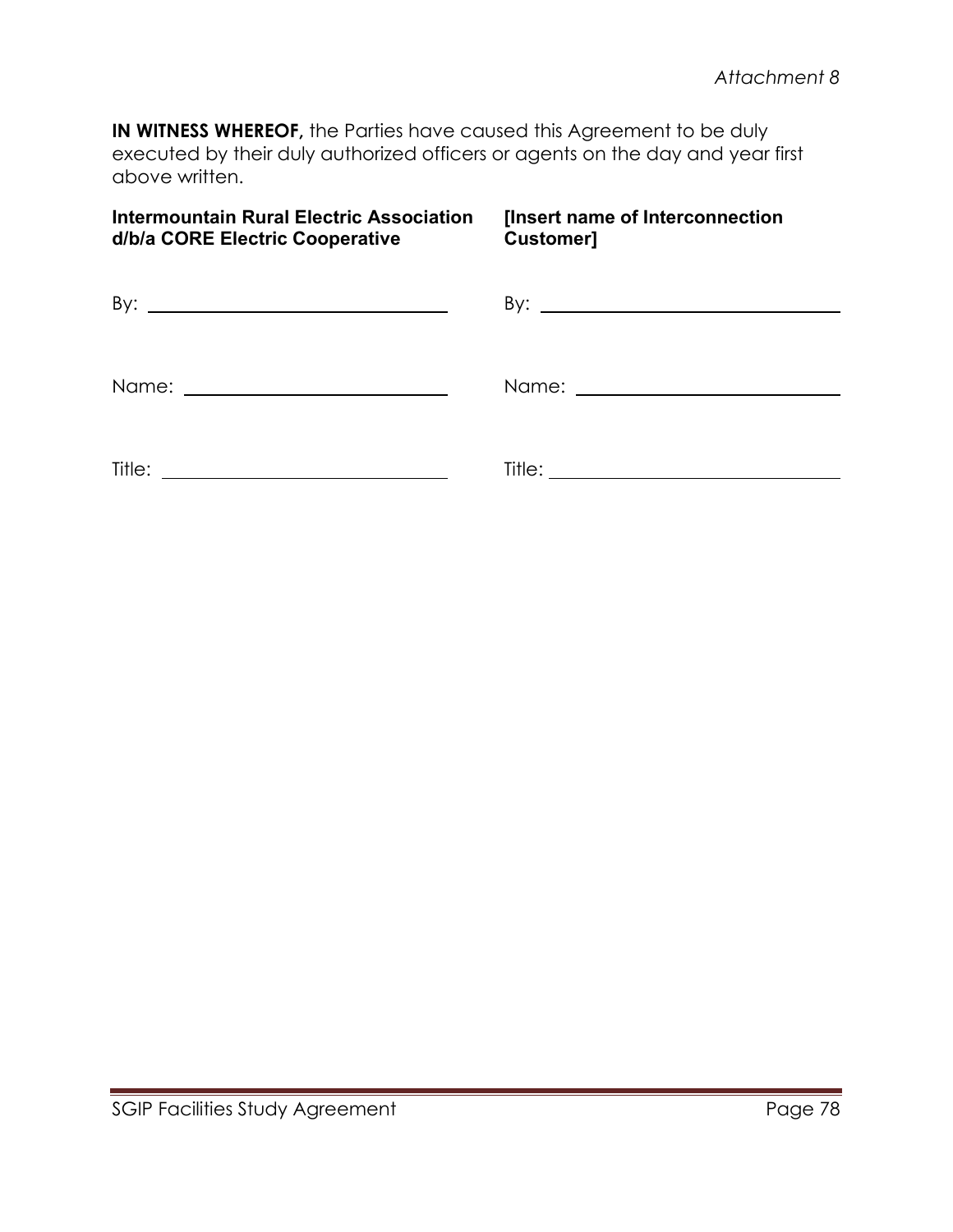Facilities Study Agreement Appendix A

## **Data to Be Provided by the Interconnection Customer with the Facilities Study Agreement**

Provide location plan and simplified one-line diagram of the plant and station facilities. For staged projects, please indicate future generation, transmission circuits, etc.

On the one-line diagram, indicate the generation capacity attached at each metering location. (Maximum load on CT/PT)

On the one-line diagram, indicate the location of auxiliary power. (Minimum load on CT/PT) Amps

One set of metering is required for each generation connection to the new ring bus or existing Transmission Provider station.

Number of generation connections:

Will an alternate source of auxiliary power be available during CT/PT maintenance?

 $Yes$   $\vert$   $\vert$   $No$   $\vert$   $\vert$ 

Will a transfer bus on the generation side of the metering require that each meter set be designed for the total plant generation?  $Y$ es  $\parallel$  No

(Please indicate on the one-line diagram).

What type of control system or PLC will be located at the Small Generating Facility?

What protocol does the control system or PLC use?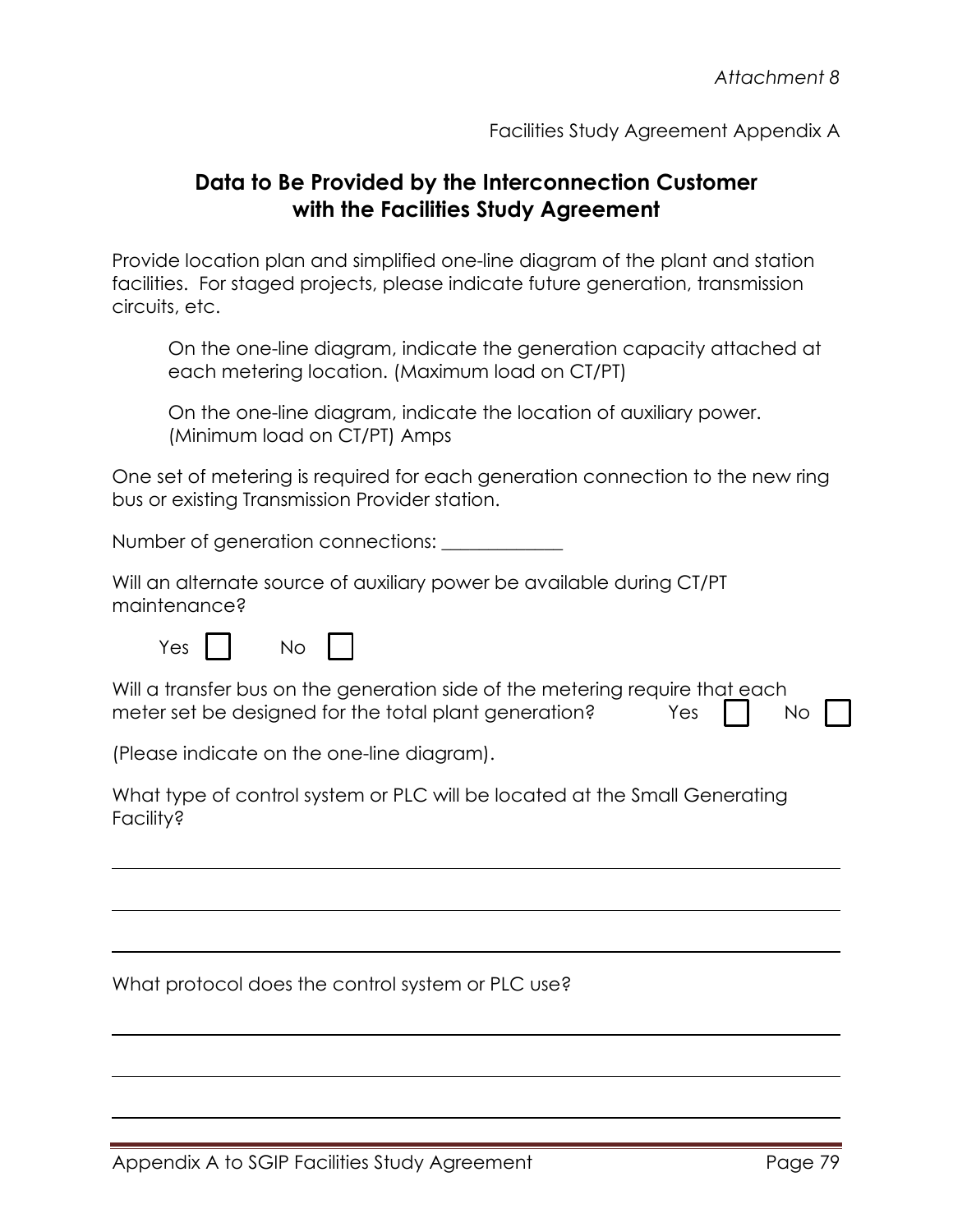Please provide a 7.5-minute quadrangle map of the site. Indicate the plant, station, transmission line, and property lines.

Physical dimensions of the proposed interconnection station:

Bus length from generation to interconnection station:

Line length from interconnection station to CORE's System.

Tower number observed in the field. (Painted on tower leg)\*:

| Number of third-party easements required for transmission lines*: |  |  |
|-------------------------------------------------------------------|--|--|
|                                                                   |  |  |

\* To be completed in coordination with CORE.

Is the Small Generating Facility located in CORE's service area?

 $N<sub>o</sub>$  If No, please provide name of local provider:

Please provide the following proposed schedule dates:

| <b>Begin Construction</b>                                 | Date: Date:                                                                                                                                                                                                                    |
|-----------------------------------------------------------|--------------------------------------------------------------------------------------------------------------------------------------------------------------------------------------------------------------------------------|
| Generator step-up transformers<br>receive back feed power | Date: ____________________                                                                                                                                                                                                     |
| <b>Generation Testing</b>                                 | Date: the contract of the contract of the contract of the contract of the contract of the contract of the contract of the contract of the contract of the contract of the contract of the contract of the contract of the cont |
| <b>Commercial Operation</b>                               | Date:                                                                                                                                                                                                                          |